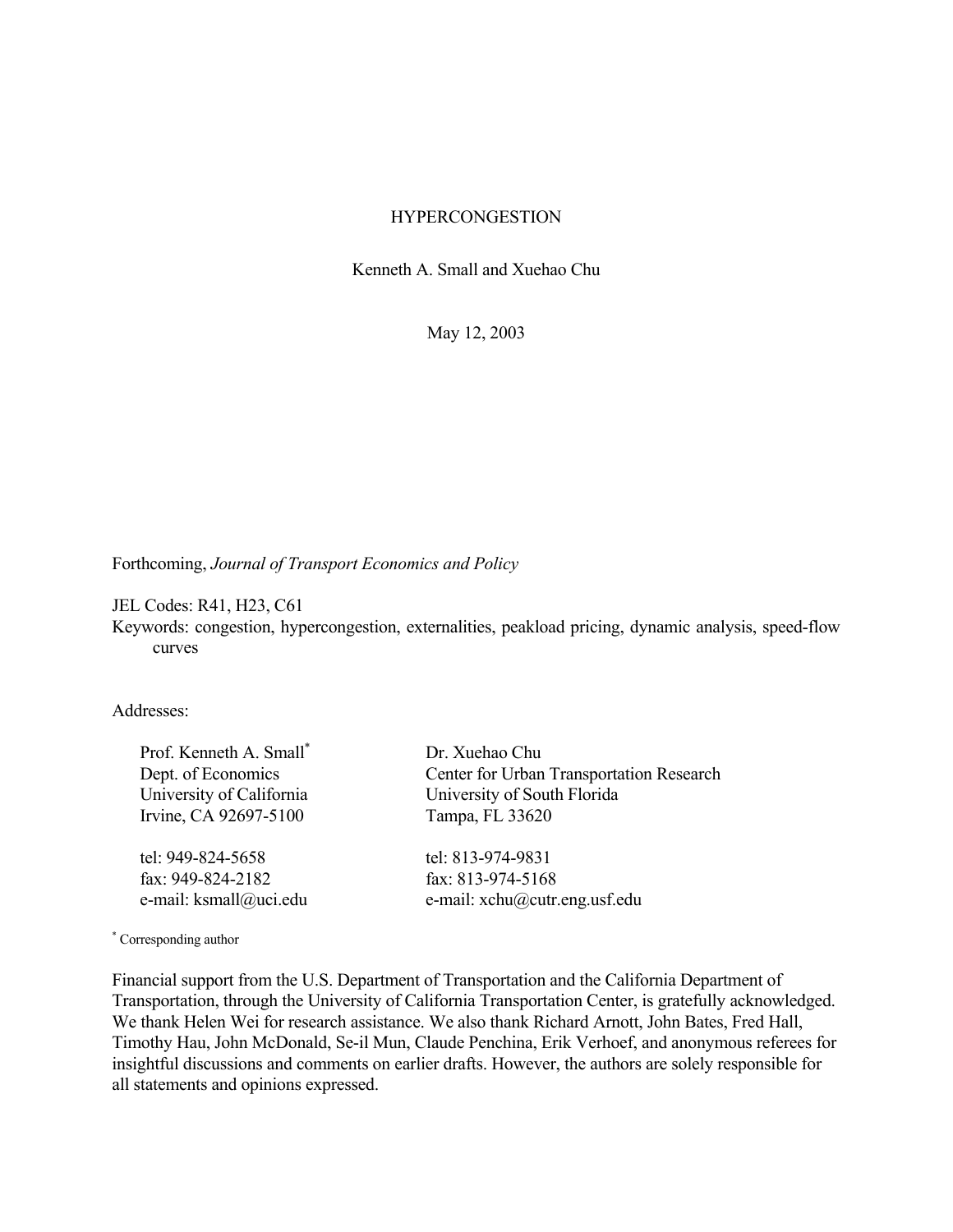# **HYPERCONGESTION** Kenneth A. Small and Xuehao Chu

### ABSTRACT

The standard economic model for analyzing traffic congestion, due to A.A. Walters, incorporates a relationship between speed and traffic flow. Empirical measurements indicate a region, known as hypercongestion, in which speed increases with flow. We argue that this relationship is unsuitable as a supply curve for equilibrium analysis because observed hypercongestion occurs as a response to transient demand fluctuations. We then present tractable models for handling such fluctuations, both for a straight uniform highway and for a dense street network such as in a central business district (CBD). For the CBD model, we consider both exogenous and endogenous time patterns for demand, and we make use of an empirical speed-density relationship for Dallas, Texas, to characterize hypercongested conditions. The CBD model is adaptable to any situation where accumulation of work to be processed becomes such a hindrance as to reduce outflow.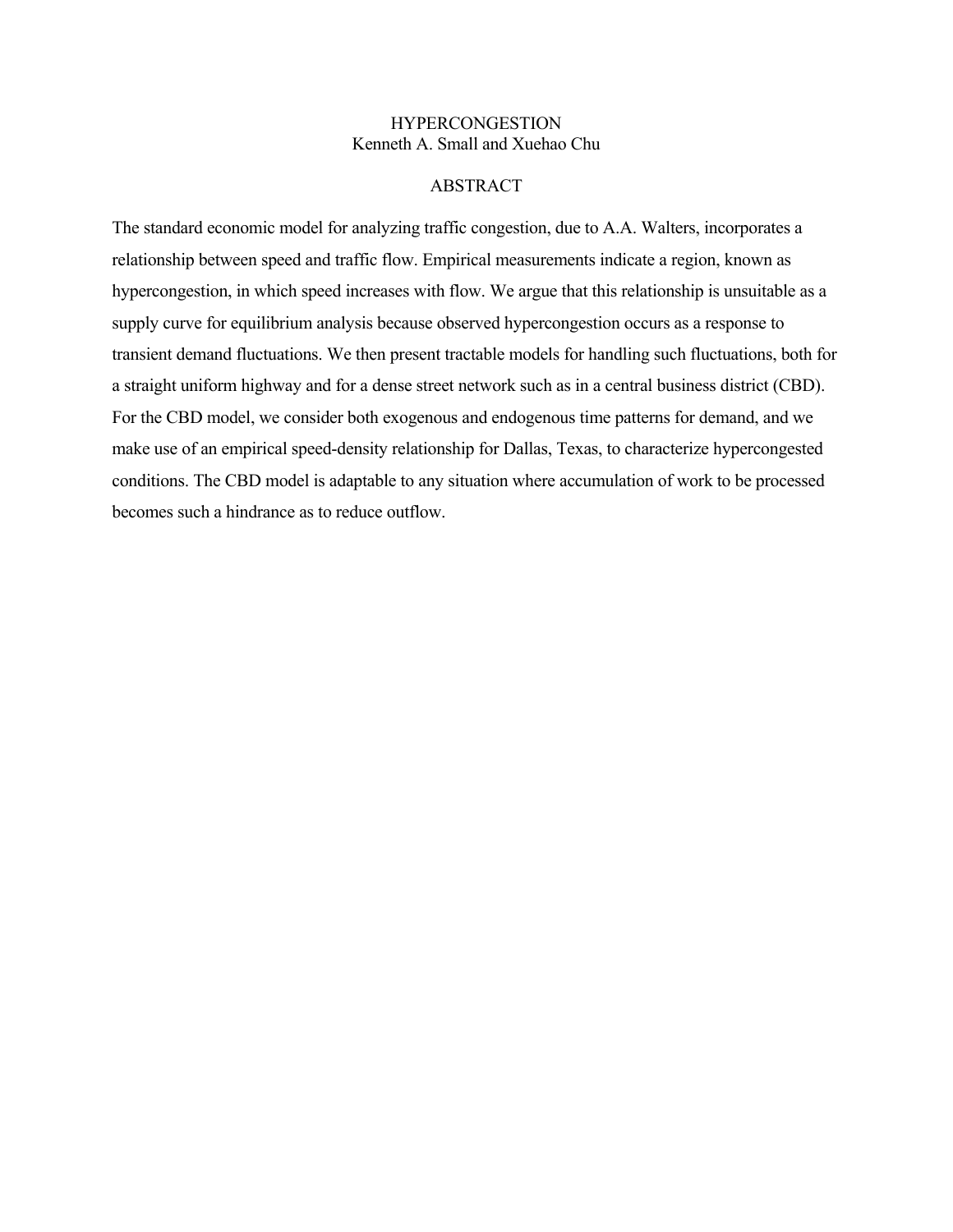#### HYPERCONGESTION

Kenneth A. Small and Xuehao Chu

# **Introduction**

 It has been more than a third of a century since A.A. Walters (1961) established what is now the standard way economists think about congestion, using the engineering relationship between travel time on a given length of highway and the traffic flow rate.<sup>1</sup> Walters noted that by identifying flow as quantity, the engineering relationship could be viewed as an average cost curve (with a suitable transformation from travel time to cost) and then combined with a demand curve to analyze equilibria and optima. Optima can be achieved via a Pigovian charge known as a congestion toll. This model has proved extraordinarily fruitful in the study of transportation, other congestible facilities such as telephone service, Internet traffic, and electricity transmission, and even more widely in the literature on local public finance and clubs.<sup>2</sup>

 One feature, however, gave Walters some difficulty and has caused endless trouble ever since. This is the non-unique relationship between travel time and flow depicted in Figure 1, and in particular the possibility of an equilibrium, such as  $E_2$  in the figure, where the average cost curve (derived from the curve labeled T) is downward-sloping. This branch of the curve is known in the economics literature

 $\overline{a}$ 

<sup>&</sup>lt;sup>1</sup>This relationship is well known in traffic theory as a variant of the *fundamental diagram of traffic flow*; see Haight (1963). It can be expressed as a speed-density, speed-flow, or flow-density relationship, the equivalence among them being due to the definitional identity equating flow to speed times density. Important predecessors of Walters' formulation include Pigou (1920), Knight (1924), Beckmann et al. (1955), and Vickrey (1955). For further developments in the economics of congestion, see Walters (1987), Newbery (1990), Small (1992), Hau (1998), or Lindsey and Verhoef (2000).

<sup>&</sup>lt;sup>2</sup>To mention just some key developments appearing in the general interest economics journals: William Vickrey (1963, 1969) has tirelessly developed theoretical refinements and implementation techniques that enhance the practicality of congestion tolls. Mohring (1970) integrated the pricing analysis rigorously with investment analysis, placing both squarely in the realm of peakload pricing as developed by Boiteux (1949), Vickrey (1955), Williamson (1966), and others. Lévy-Lambert (1968) and Marchand (1968) worked out second-best pricing rules if substitute facilities cannot be priced. DeVany and Saving (1980) added uncertain demand. Edelson (1971) treated a monopoly road supplier, and David Mills (1981) combined monopoly with heterogeneous values of time. Applications to local public finance and clubs include Oakland (1972), Arnott (1979), and Berglas and Pines (1981).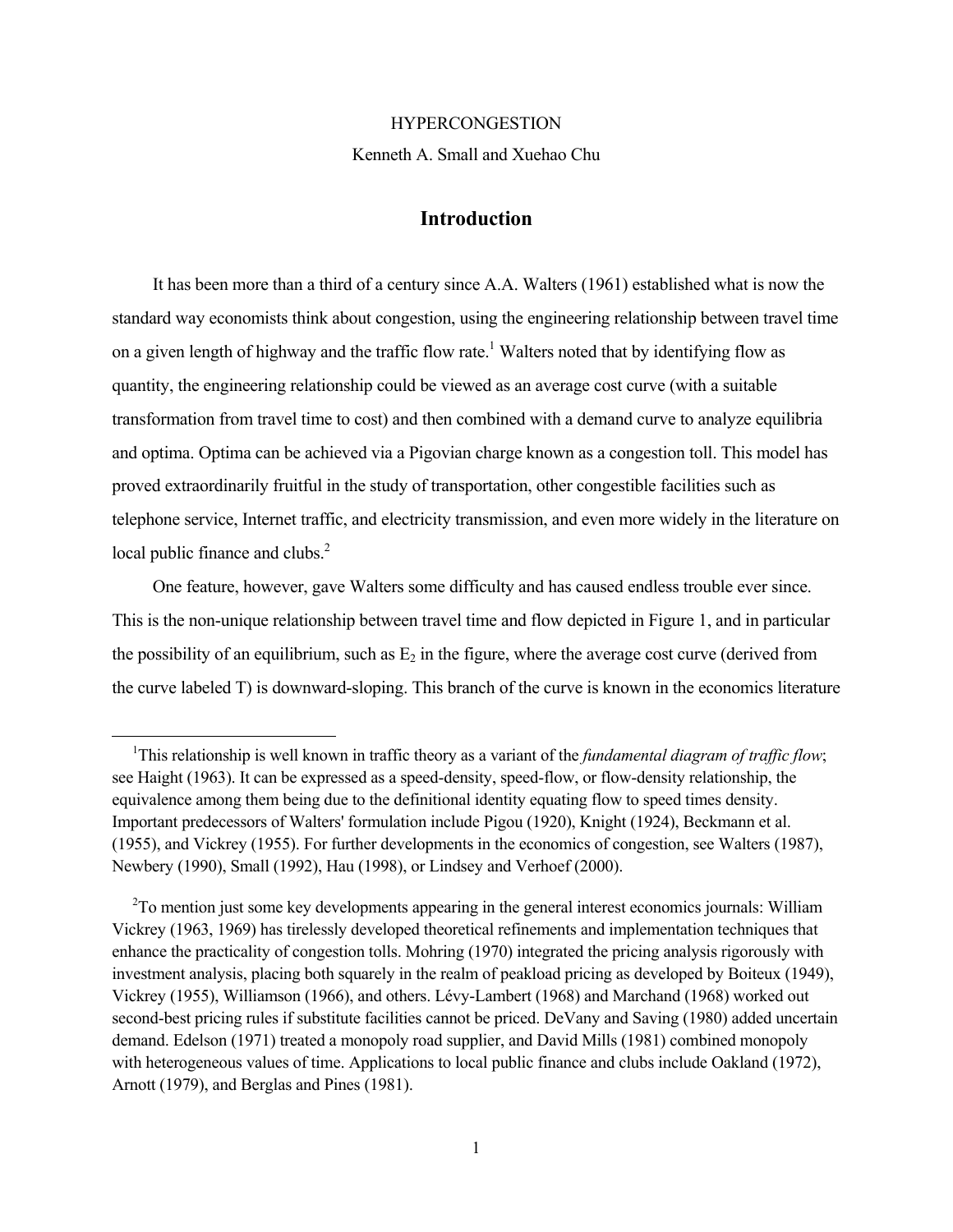as the region of "hypercongestion," in contrast to the lower branch which depicts a condition we will call "ordinary congestion."<sup>3</sup> Walters described equilibrium  $E_2$  as "The Bottleneck Case" (p. 679), a terminology which is not fully explained but which, as we shall see, is highly appropriate in the case of a straight road.



**Figure 1** *A Model of Travel Time Versus Flow*



The conventional interpretation of  $E_2$ , encouraged if not specifically stated by Walters, is that it is just an especially inefficient equilibrium. It follows that first-order welfare gains are possible by somehow shifting the equilibrium down to the lower branch of the curve. Serious arguments about Pareto-improving tolls have been based on just this argument, both for highways (Johnson 1964) and by analogy for renewable resources (De Meza and Gould 1987).

But this view has problems. For one thing,  $E_2$  is not obviously a stable equilibrium (Newbery 1990, p. 28). Consider a simple quantity-adjustment mechanism on the demand side in response to a small upward fluctuation ∆*T* in travel time, due for example to an influx of inexperienced drivers.

 $\overline{a}$ 

<sup>&</sup>lt;sup>3</sup>Engineering terminology sometimes differs, with the upper branch called "congested" or "oversaturated" flow and the lower branch called "uncongested," "undersaturated," or "free" flow. We use the terminology most common in the economics literature.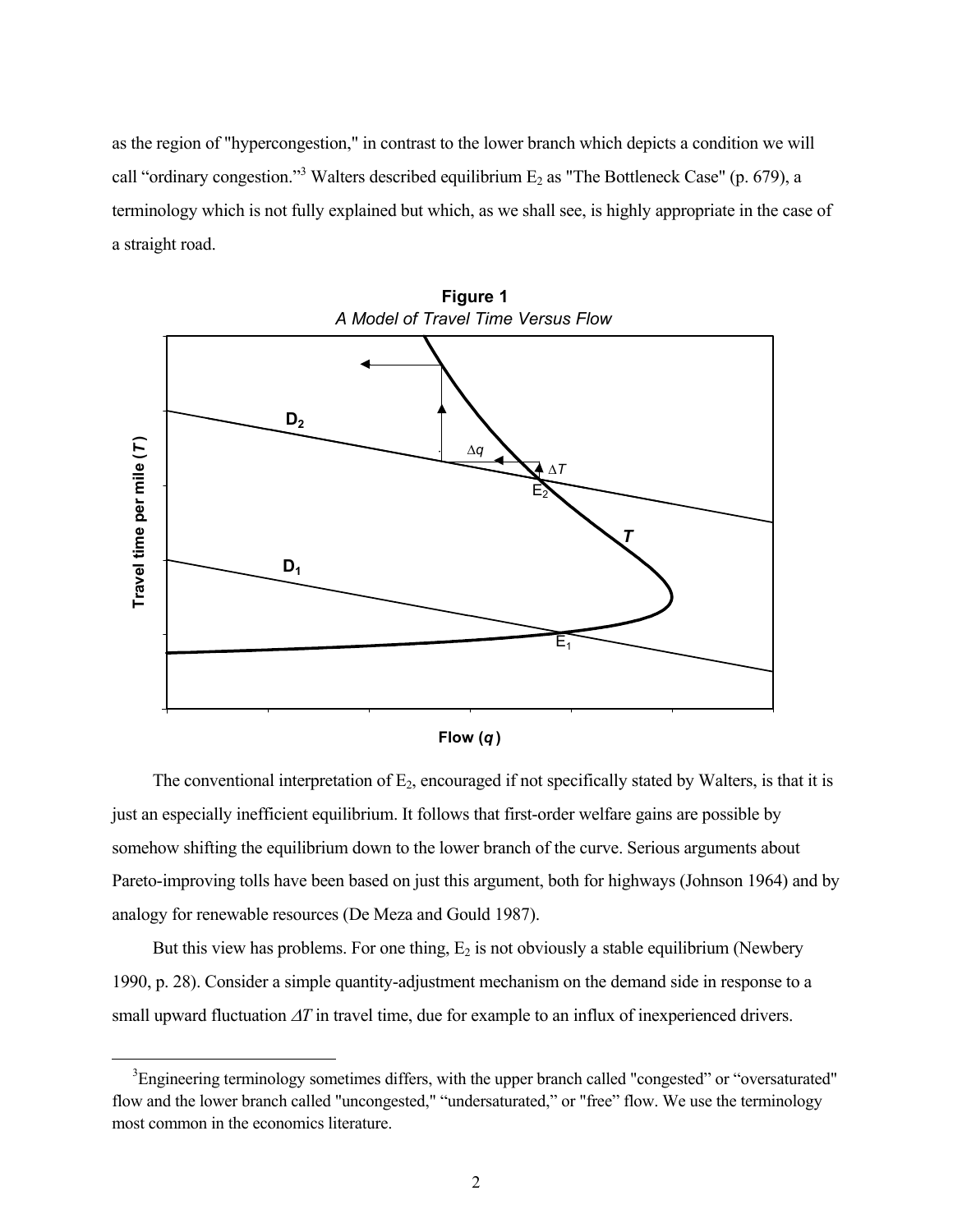Quantity demanded would be reduced by ∆*q* in Figure 1; according to the hypercongested "supply" curve, this in turn would cause a further *increase* in travel time; and so forth. This is shown in the figure. We could try instead making curve  $D_2$  steeper, so as to cut T from above. Or we could define other dynamic adjustment mechanisms. But as Verhoef (1999) shows, none of these devices produces stable hypercongested equilibria.<sup>4</sup>

 Even aside from stability, it is economically illogical to treat the AC curve in the neighborhood of  $E<sub>2</sub>$  as a supply curve. To do so suggests that a smaller quantity demanded makes traffic worse, so that drivers confer a positive externality on each other.<sup>5</sup>

 The underlying problem is that although Figure 1 purports to portray the simultaneous behavior of demand and supply curves, in fact the quantities (vehicle flows) that logically enter the demand and supply analyses are not the same things—a point hinted at by Walters, made clearly by Neuburger  $(1971)$ , and reiterated by many subsequent authors.<sup>6</sup> Roughly speaking, quantity demanded is represented by inflow and quantity supplied by outflow. But inflow and outflow on a road segment often differ. When they do, vehicle density cannot be uniform along the road, and the engineering

 $\overline{a}$ 

<sup>6</sup>See May, Shepherd, and Bates (2000) for an illuminating discussion. Walters referred to the backwardbending portion of curve AC as "the equilibrium relation between flow and unit cost when density has been taken into account" (p. 680), but his explanation is clumsy at best. Hills (1993) notes that "demand should be measured in terms of the number of vehicles *wishing to embark* on trips during a given period of time" (p. 96). McDonald and d'Ouville (1988) make a similar distinction between inflow and outflow by defining them as inputs and outputs, respectively, of a production function. Else (1981), Alan Evans (1992), and Ohta (2001) try to rescue the static analysis by redefining quantity demanded as density. Evans rejects a curve like  $D_1$  in Figure 1 as a valid demand curve because "consumers do not choose the traffic flow given the price" (p. 212). But consumers do not choose density either; rather, density is a stock variable which depends on past inflows and on capacity and other parameters of the flow-density relationship, so is not a suitable measure of quantity demanded. A more helpful way of viewing the matter is the distinction between a "performance curve," which describes variables measured over a specified range of places and times, and a "supply curve," which describes variables encountered by a given vehicle. This distinction can be extended to a network, as described by May et al. (2000).

<sup>&</sup>lt;sup>4</sup>More precisely, Verhoef (1999,p. 349) shows that equilibria on the upper branch of Figure 1 cannot be stable with respect to both price and quantity perturbations. He also shows that there is no plausible dynamic process that could lead from an equilibrium like  $E_1$  to an equilibrium on the upper branch. Verhoef's conceptual argument is further buttressed by a specific dynamic car-following model in Verhoef (2001).

<sup>&</sup>lt;sup>5</sup>One can construct network paradoxes where increasing the quantity demanded in one place can improve travel times elsewhere (Fisk 1979). However, such cases are not described by a simple supply curve. Other authors have similarly concluded that a properly defined supply curve must be rising (Hills 1993, Yang and Huang 1998).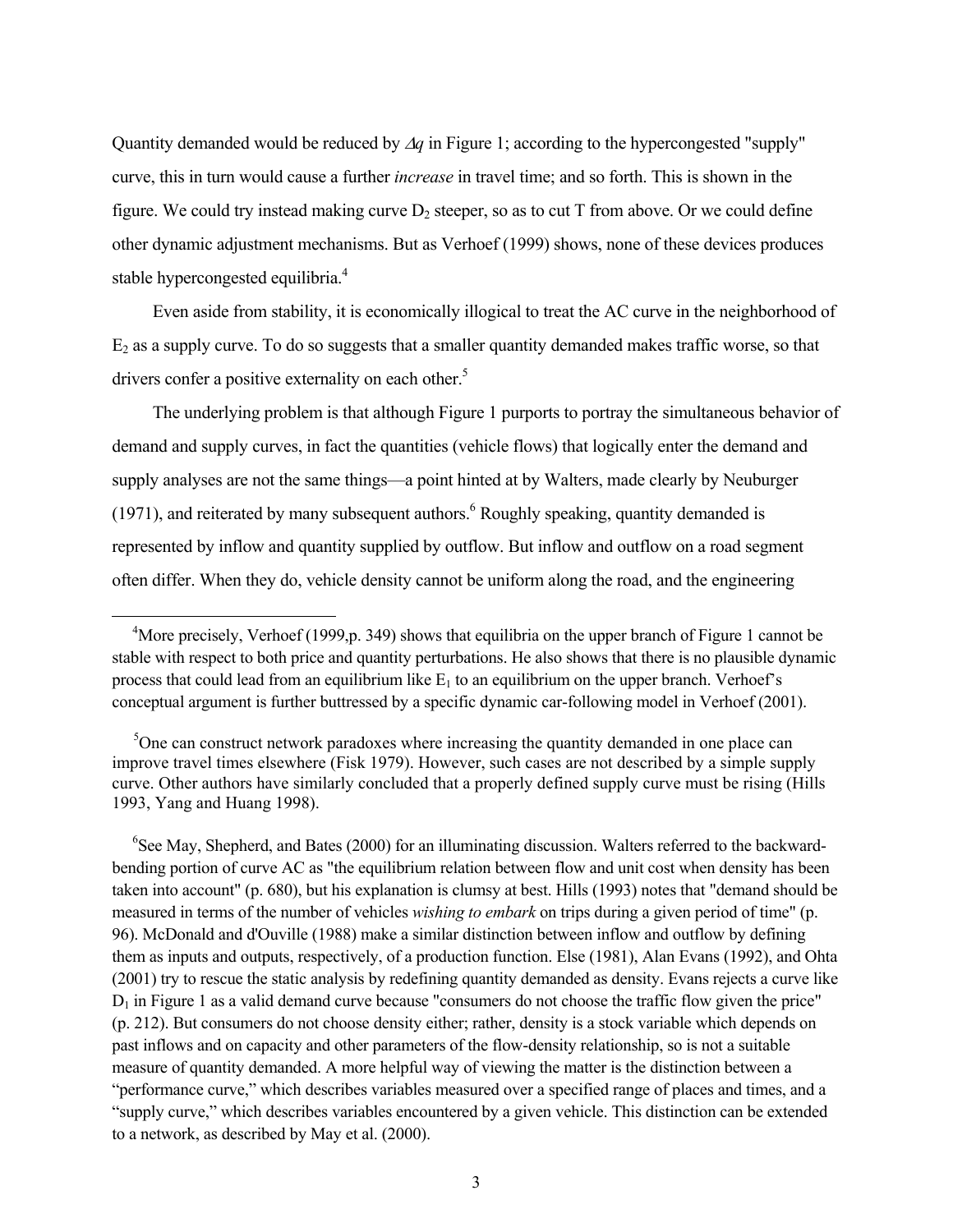relationship underlying curve AC in Figure 1 no longer applies. Instead, an explicitly dynamic theory is required, such as the "kinematic" theory of Lighthill and Whitham (1955) or a car-following theory based on micro driver behavior (Herman 1982, Verhoef 2001). These theories explain, for example, the stop-and-go conditions so familiar to expressway drivers.

 Dynamic phenomena are especially crucial when demand is changing rapidly. In practice, congestion on roads and most other facilities is a peak-load phenomenon. For ordinary congestion, ignoring the peaked character of demand might be an adequate approximation.<sup>7</sup> But for hypercongestion, peaking is the whole game. As stated succinctly by Arnott (1990, p. 200): "hypercongestion occurs as a transient response of a non-linear system to a demand spike."

 This paper proposes ways to deal with such demand spikes. The same approach could equally well handle transient reductions in capacity. In the sections that follow, we demonstrate more fully the truth of Arnott's characterization of hypercongestion. We then develop the consequences for two quite different situations: a uniform stretch of roadway, and a dense street network. Our goal is to provide tractable models for economic analysis, so we make some simplifications compared to a fully developed engineering model of traffic flow. We also ignore randomness in demand and capacity.

 In the case of a uniform expressway, our simplification leads to a piecewise-linear average cost function based on simple queuing theory. Hypercongestion occurs but is irrelevant because its characteristics affect only the flow inside the queue, not total trip times.

 In the case of a dense street network, we suggest two alternate simplifications, each of which allows hypercongestion to occur and to create large costs. These models are applicable to many situations where congestion degrades throughput. Telephone networks may break down when switching equipment is overtaxed. Storm drains clog when high water flow carries extra debris. Bureaucrats are distracted by extra inquiries when an unusually high flow of paperwork causes them to get behind. All these situations can lead either to temporary problems (busy signals, moderate flooding) or to a complete breakdown known as gridlock. Our model produces these features in a plausible and tractable way.

 $\overline{a}$ 

<sup>&</sup>lt;sup>7</sup>An example is Agnew (1977), who formulates a model akin to one of ours but considers only permanent changes in demand. Although his model does produce hypercongested equilibria, with all the inconsistencies we have described, those equilibria are only temporary so do not have much effect on the questions he considers.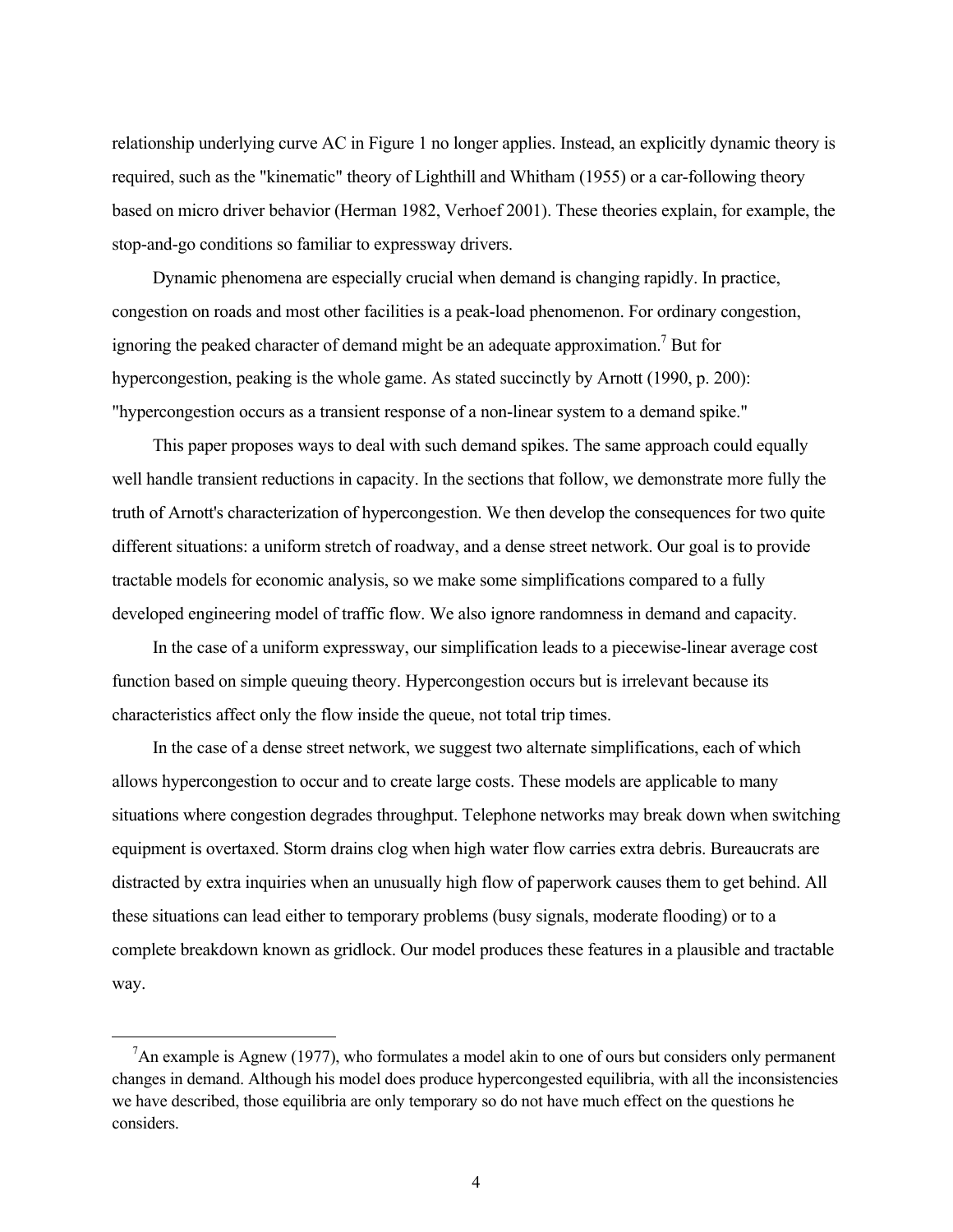# **Queuing Makes the Supply Curve Upward-Sloping**

 In this section, we provide formal explanations for what every driver already knows: when more vehicles try to use the road, it slows them down. We do this because so much economic analysis has been based on the contrary assumption, due to viewing the hypercongested region of Figure 1 as a supply curve.

 The basic argument is simple. Hypercongestion occurs when a capacity limit is exceeded somewhere in the system. As a result, local queuing begins, which becomes more severe the more cars are added to the input flows. Queuing adds to trip times beyond what is portrayed by the instantaneous speed-flow relationship. Of course, this condition cannot persist indefinitely, for then travel time would rise without limit. Demand must at some point fall back below the level that caused queuing in the first place. Once that happens, queues begin to dissipate and the system eventually reverts to one exhibiting ordinary congestion. Hence hypercongestion is, as Arnott said, a transient response to a demand spike.

 The details of queuing depend on the nature of the road system. We review current understanding of these details in this section, for the two types of roads systems mentioned earlier.

## **Straight Uniform Highways**

 The fundamental diagram of traffic flow describes an instantaneous relationship between variables, such as flow rate and speed, measured over a very short section of roadway. Of course, actual measurements must be made over finite distances and times. It is actually rare to observe flow near capacity on a short uniform highway segment, and the resulting plots tend to show an enormous scatter. Even worse, the speed-flow curve often demonstrates history-dependence and a discontinuity at the point of maximum flow (Banks 1989, Hall and Hall 1990, Small 1992). Small (1992, p. 66) presents a case for which attempting to fit a single function through the broad scatter of points drastically overstates the slope of the congested part of the speed-flow curve throughout most of its range precisely what seems to have happened in the data used for previous editions of the *Highway Capacity Manual* used in the United States (TRB 1992, p. 3-i).

A series of papers by Fred Hall and associates using data for Toronto, and another by Banks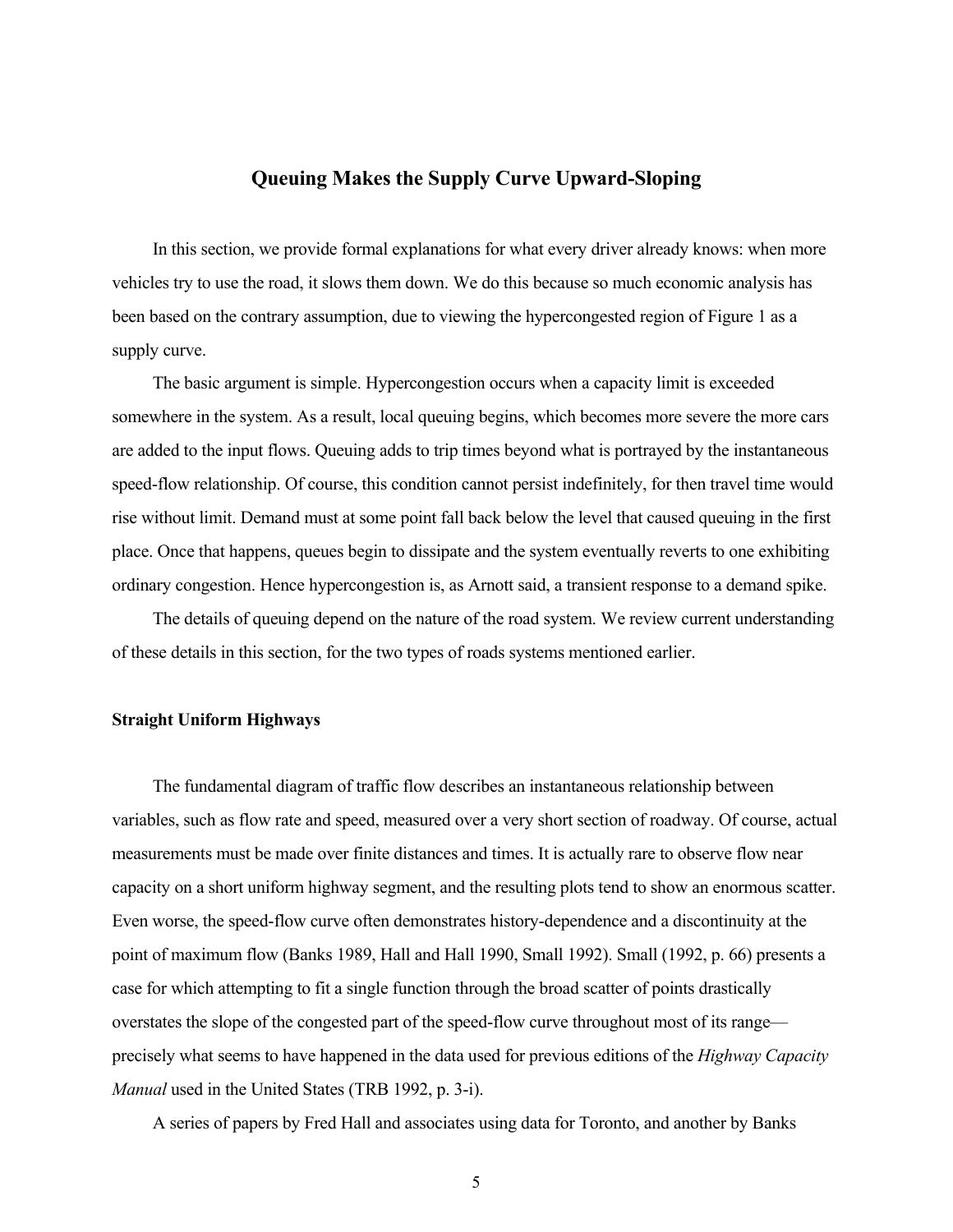(1989) using data for San Diego, have established the primary reason for these problems in the case of urban expressways (Hall, Hurdle, and Banks 1992). Traffic that is in or near a condition of hypercongestion is almost always influenced by a nearby bottleneck. Because of entrance ramps and variations in the roadway, the ratio of flow to capacity is never constant across distance. Instead, local bottlenecks occur where capacity is exceeded, and these affect adjacent sections: upstream of a bottleneck traffic tends to form a queue, while downstream it is metered to a level well below the capacity of that section. Within the queue, the speed-flow relationship is hypercongested but not necessarily well-defined.8

 The upshot, then, is that hypercongestion on an urban expressway usually occurs as part of a queue. Where it occurs, the flow rate is governed not by quantity demanded but rather by downstream bottleneck capacity. The density within this queue is irrelevant to total trip time; hence so is the nature of the hypercongested speed-flow relationship. Rather, total trip time for a given vehicle is governed by the total number of vehicles in front of it (up to the bottleneck) and the rate at which they can flow through the bottleneck.

 To demonstrate this statement, we follow Mun (1994, 2002) and consider the most common queuing model, in which bottleneck capacity is independent of flow conditions in the queue.<sup>9</sup> Let  $L$  be

 $\overline{a}$ 

<sup>9</sup>All the "link capacity functions" reviewed by Branston (1976), and most models used in traffic micro-simulation, have this property. If, in contrast, the capacity of a bottleneck depends on upstream conditions or on the history of past flow conditions, then a more complex model such as by Neuberger (1971) or Yang and Huang (1997) is required. There is indeed evidence that the capacity of an expressway bottleneck sometimes drops by a few percent immediately after a queue forms behind it. Cassidy and Bertini (1999) review this evidence and add their own which shows a 4-10 percent drop (p. 39). However, they find that the high flow rates typically preceding the onset of queuing lack day-to-day

<sup>&</sup>lt;sup>8</sup> Branston (1976) and Hall and Hall (1990) show that the relationship is sensitive to exactly how the bottleneck formed. Cassidy (1998) shows that the relationship is more predictable if attention is limited to observations for which speed is nearly constant within the time interval over which it is measured. There is a growing physics literature using micro-simulation to derive unexpected macro properties, including chaotic behavior, for traffic flow based on plausible micro behavior. See Helbing and Treiber (1998) for a review. Some of these papers have reported empirical observations of spontaneous transitions to apparently stable steady states involving hypercongestion (e.g. Kerner and Rihborn 1997). However, Daganzo, Cassidy and Bertini (1999) show that Kerner and Rehborn's observations are more simply explained as hypercongestion occurring in a queue, just as described here. McDonald, d'Ouville and Liu (1999) also describe purported observations of steady-state hypercongestion on Chicago expressways; however, it is extremely difficult to rule out the possibility that they are created by bottlenecks resulting from inhomogeneities in the roadway. Even an exit ramp can create a point of reduced capacity if slow traffic on the ramp causes drivers on the mainline lanes to slow down for caution, as shown by Muñoz and Daganzo (2002).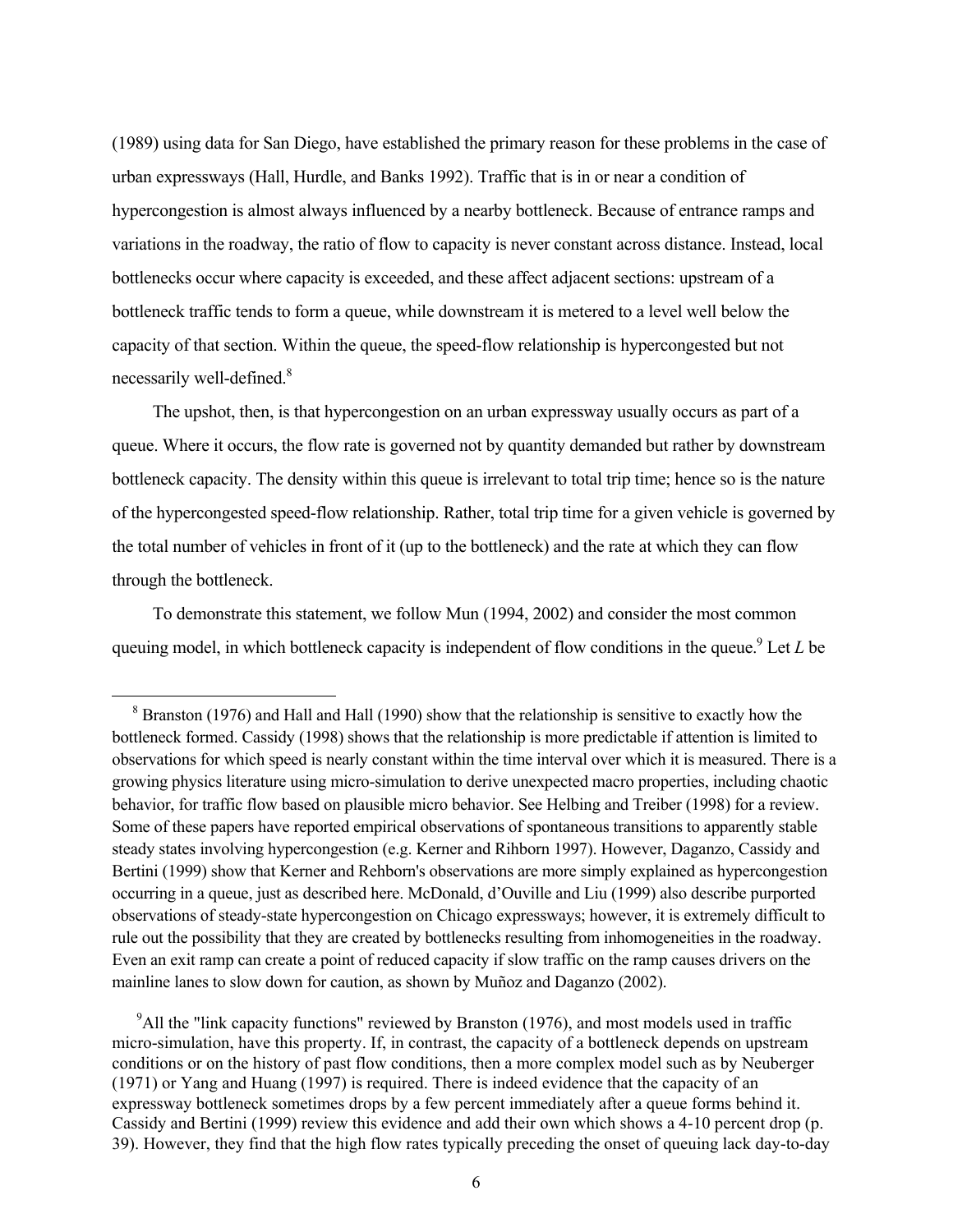the length of a highway segment with a bottleneck of capacity  $q_b$  at its downstream end, and let  $\lambda(t)$  be the rate at which vehicles enter the segment. If  $\lambda(t)$  exceeds  $q_b$ , a queue will form once those entering vehicles reach the bottleneck; the total number of vehicles in the roadway segment, *Q*(*t*), will then grow at rate  $\lambda(t)$ - $q_b$ . The queuing vehicles occupy a spatial distance  $H(t)$ , which is determined endogenously through a flow-density relationship. The travel time for a vehicle entering at time *t* is:

$$
T(t) = \frac{L - J(t)}{v_1[\lambda(t)]} + \frac{J(t)}{v_2(q_b)}
$$
(1)

where  $v_1(\cdot)$  and  $v_2(\cdot)$  describe the congested and hypercongested branches of the speed-flow relationship governing the part of roadway upstream of the bottleneck, and *J*(*t*) is the queue length *H* encountered by a vehicle entering the segment at time  $t$ <sup>10</sup>

 By differentiating equation (1) with respect to input flow, Mun is able to show formally that the average travel time is a non-decreasing function of current and past flows. He explicitly interprets this as indicating a rising supply curve. Furthermore, for those vehicles that both enter and leave the segment during a period of continuous queuing, equation (1) simplifies to

$$
T(t) = \frac{Q(t)}{q_b} \tag{2}
$$

which does not depend at all on the speed-flow relationship.<sup>11</sup> Hence even though hypercongestion

# (..continued)

reproducibility and never last more than a few minutes, whereas the lower flows that characterize queue discharge are stable, long-lasting, and highly reproducible. They conclude that it is best to regard the higher flows as transient and to define bottleneck capacity as the lower long-run queue-discharge flow (p. 40). The situation where flow exceeds this definition of capacity is analogous to a supersaturated chemical solution.

 $10$  Mun (1994), eq (9), as modified by Mun (2002), eqs (11)-(12). Mun implicitly assumes, just as we do in assumption A4 later in this paper, that the speed of a vehicle prior to reaching the queue is governed by the flow rate at the time it entered the highway. This simplification is called a "no-propagation model" by Lindsey and Verhoef (2000) because it implies that any change in density encountered by one cohort of vehicles (e.g. because of a demand surge) does not change the densities encountered by other cohorts.

 $11$ We are grateful to James Banks for pointing out to us this simplification and its proof, which is as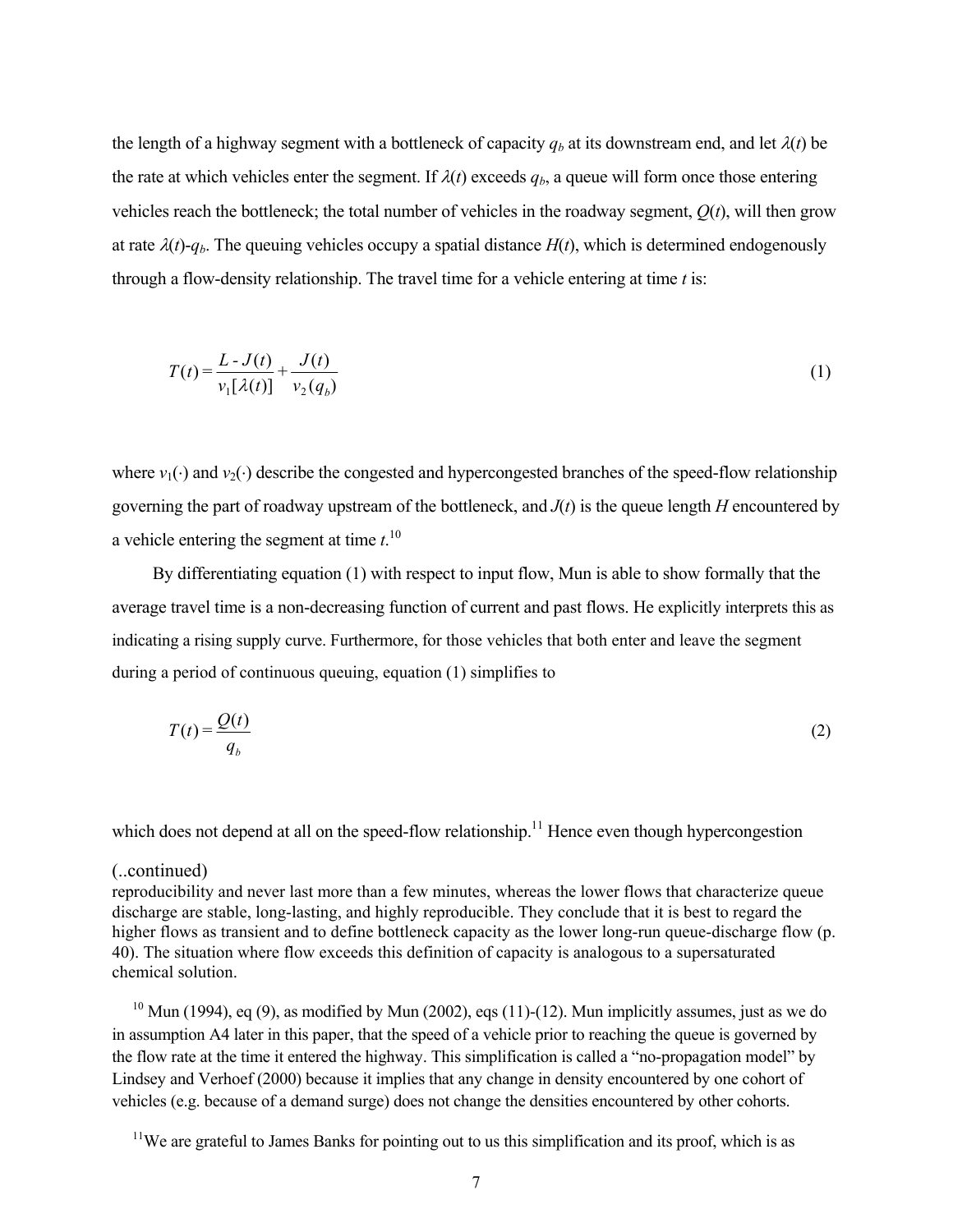exists, it is irrelevant to users who care only about total travel time.<sup>12</sup>

### **Dense Street Networks**

 The fundamental diagram of traffic flow is not expected to apply to an entire network of streets. Instead, analysis typically proceeds by simulation using queuing theory at each intersection.<sup>13</sup> Considerable work has been done trying to characterize the "oversaturation delay" in such a situation, both for single intersections and for groups of intersections. One purpose of such work has been to develop relationships between travel time and input-flow characteristics for use in intersection design, as for example in the *Highway Capacity Manual* (TRB 1992, ch. 9). These relationships have the property one expects from ordinary experience: greater inflows cause greater delays.

 As a simple example, consider the deterministic queuing delay caused by a flat demand spike of height  $\lambda$  and duration  $W = (t_2 - t_1)$  at a single intersection of capacity  $q_b$ , with zero demand outside this interval. The number of queued vehicles starts at zero and rises to a maximum of  $(\lambda - q_b)W$ , for an average delay:

$$
T_D = (W/2) \left(\frac{\lambda}{q_b} - 1\right).
$$

Other demand patterns give more complex formulas.<sup>14</sup>

### (..continued)

follows. Write the two terms in equation (1) as  $T_1(t)$  and  $T_2(t)$ , and let  $Q_1(t)$  be the number of vehicles in the queue itself once it is encountered at time  $t+T_1(t)$ .  $Q_J$  consists of the  $Q$  vehicles that were in the entire roadway segment at time  $t$ , less the  $q_bT_1$  vehicles that exited before the queue was encountered. Hence  $Q_i = Q_i - q_bT_1$ . Using the definitional identity  $q_b = k_2v_2$ , where  $k_2 = Q_j / J$  is the density in the queue, the second term in (1) becomes  $T_2 = Q_J/q_b$ , which is the conventional expression for the queuing time in a deterministic queue. Thus  $T_1 + T_2 = T_1 + (Q - q_b T_1)/q_b = Q/q_b$ .

 $12$ This is an example of the equivalence, noted by Hurdle and Son (2001), between models of "vertically stacked" queues and those of horizontal queues.

<sup>13</sup>See for example Dewees (1979), Williams et al. (1987), or Arnott (1990).

<sup>&</sup>lt;sup>14</sup>See Rouphail and Akçelik (1992), whose equation (34) is the case just mentioned. As they note on p.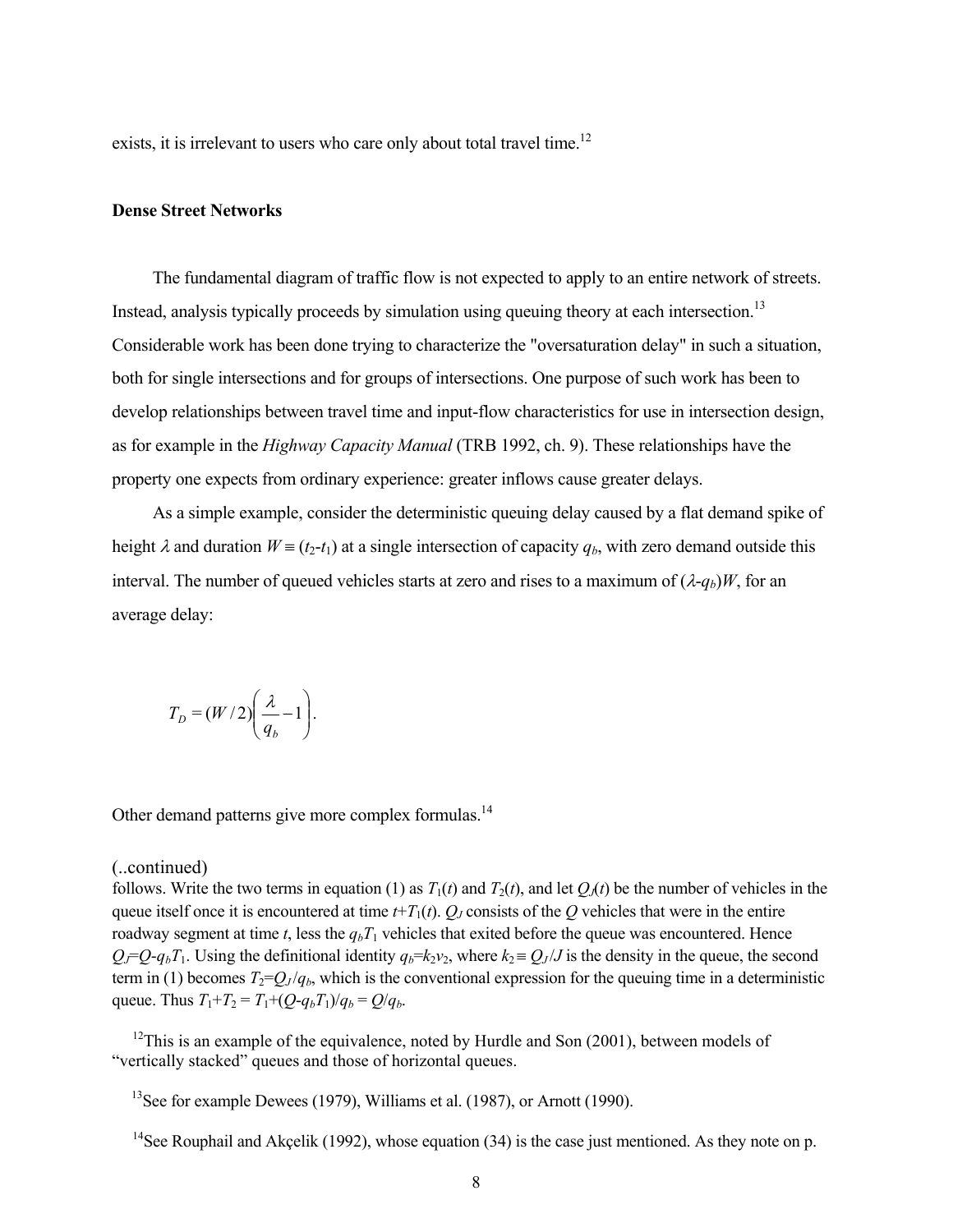Dewees (1978 1979) uses a standard traffic-simulation model to estimate delays on two real street networks in the Toronto area, one suburban and one downtown. The simulations take into account the interactions among traffic flows on different streets due to their network interconnections. Starting with a base set of flows representing actual rush hour conditions, Dewees makes marginal increments, one at a time, to the flow entering each major street in order to determine the effects on average travel time. In all cases average travel time rises with entering traffic, despite the fact that many intersections were oversaturated and many links may have been operating in conditions of hypercongestion.

 Small (1992, p. 70) shows that Dewees' results for average travel time on one suburban street, as a function of simulated input flow  $\lambda$ , are approximated quite well by a power law of a form used by Vickrey (1963) and many others:

$$
\overline{T} = T_0 + T_1 (\lambda / q_b)^{\varepsilon} \tag{3}
$$

with  $T_1/T_0=0.102$  and  $\varepsilon=4.08$ . One reason this power law has been popular for applied work on congestion pricing is precisely because it is single-valued, monotonically increasing, and defined for all input flows, thereby conveniently bypassing the conceptual problems we have described. The point here is that this is an entirely reasonable finesse because as long as we insist on a static model of supply and demand, a rising supply curve such as equation (3) represents actual time-averaged travel times better than an instantaneous relationship like that in Figure 1.

 May et al. (2000) provide an especially clear exposition of how microsimulations give rise to an upward-sloping supply curve in a street network, even while yielding a conventional backward-bending curve relating average speed to aggregate flow on the network. They take into account the increased trip time resulting from rerouting of trips in response to congestion, and also show how the supply relationship depends on the shape of the network and the pattern of origins and destinations.

<sup>(..</sup>continued)

<sup>32,</sup> stochastic delay is quickly swamped by deterministic delay in typical oversaturated conditions, leading to common use of deterministic queuing as a good approximation.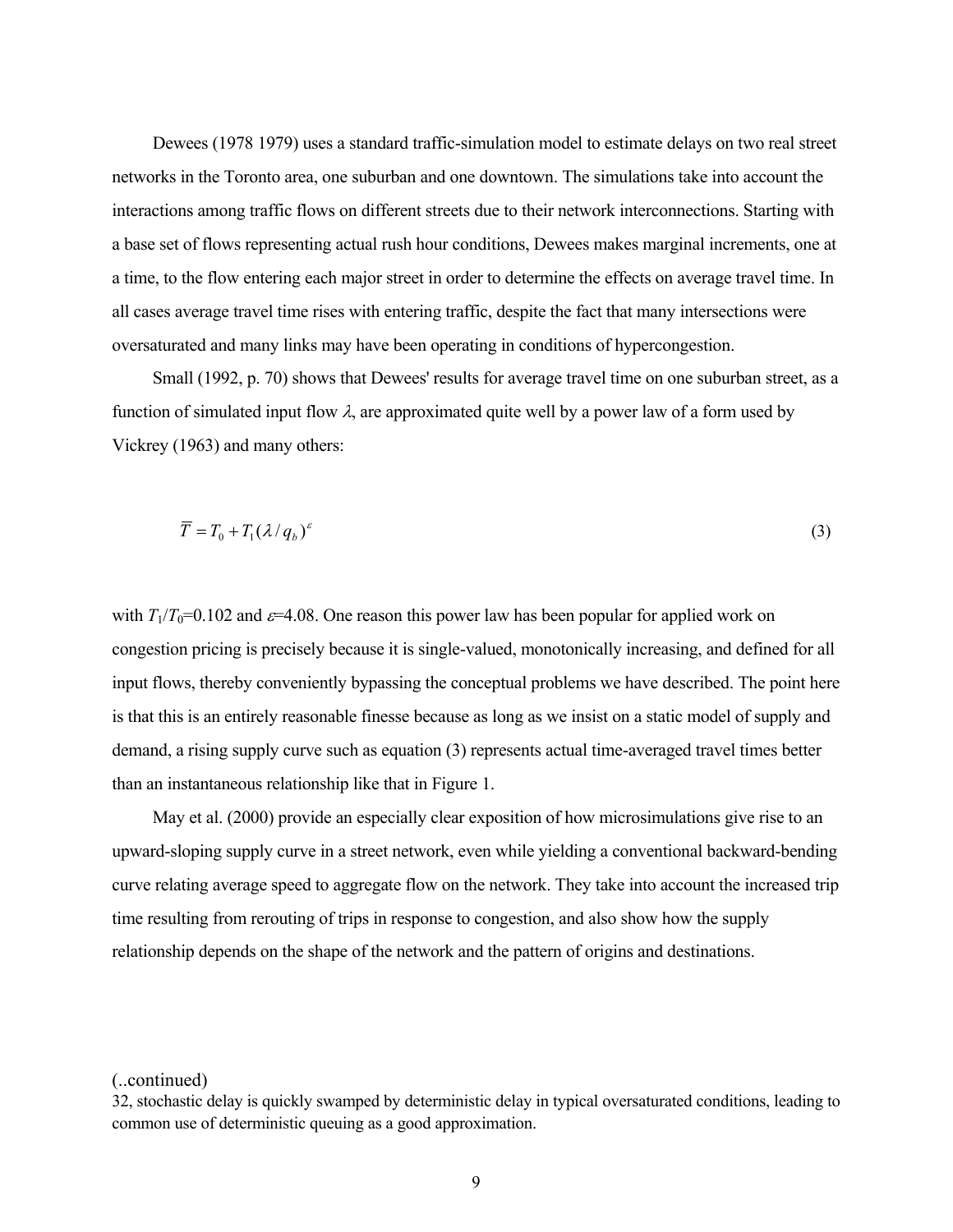# **Modeling Hypercongestion on a Straight Uniform Highway**

We now turn to the search for dynamic models that deal with hypercongestion, yet are tractable enough to be part of a toolkit for broader economic analysis. We begin with the straight uniform highway, making two alternate assumptions about demand: first that the timing of the peak is exogenous, and second that the timing is determined by scheduling costs. We are interested in traveltime cost, which is travel time multiplied by the unit cost of travel delay,  $\alpha$ .

#### **Exogenous Demand Spike**

Suppose demand is a pulse of height  $\lambda$  (a variable) over a fixed time interval [ $t_1$ ,  $t_2$ ]. Let  $W=t_2-t_1$ . With demand exogenous, the average cost curve relevant to either positive or normative analysis (ignoring money cost) is the user cost of travel time, time-averaged over that interval; it is simply a function of  $\lambda$ . If  $\lambda \leq q_b$ , then travel delay is just the first term of (1) with *J*=0. If  $\lambda > q_b$ , the number of users on the road is  $\lambda(t-t_1)$  for  $t \le t_1 + L/v_1$  (the time when the first users reach the bottleneck) and  $\lambda L/v_1 + (\lambda - q_b)(t-t_1)$  after that. If  $L/v_f \ll W$  (so that nearly all users enter after queuing begins), then average travel time is the time average of equation (2) with  $Q(t) = \lambda L/[v_1(\lambda)] + (\lambda - q_b)(t - t_1)$ ; this yields:

$$
AC(\lambda) = \begin{cases} \alpha \frac{L}{v_1(\lambda)} & \text{if } \lambda \le q_b \\ \alpha \frac{L}{v_1(\lambda)} + (\alpha W/2) \left(\frac{\lambda}{q_b} - 1\right) & \text{if } \lambda > q_b \end{cases}
$$

where  $\alpha$  is the value of travel time. (This assumes  $\lambda$  is less than the capacity of the road upstream of the bottleneck.) This average cost function is kinked at  $\lambda = q_b$  as shown in Figure 2. Total cost for all vehicles is  $TC(\lambda) = \lambda W \cdot AC(\lambda)$ . The marginal cost of increasing the height of the input pulse by adding one vehicle, also shown in the figure, is  $MC_\lambda = d\left[\frac{TC(\lambda)}{d\lambda} - \frac{d\left[\lambda \cdot AC(\lambda)\right]}{d\lambda} = AC + d\left(\frac{AC}{d\lambda} \cdot \text{it}\right)$  it is discontinuous at  $\lambda = q_b$ .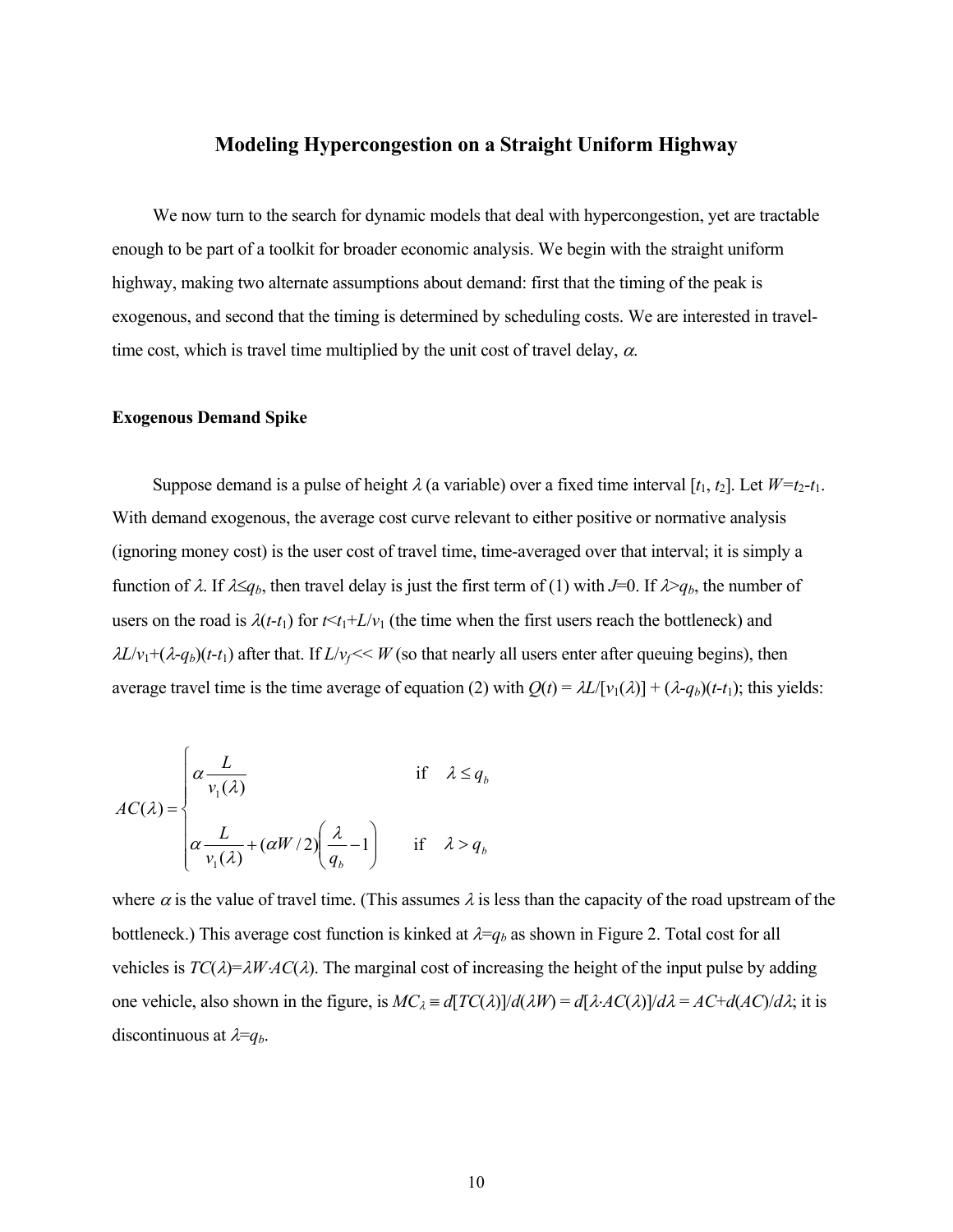**Figure 2** *Cost Versus Inflow: Long Uniform Road with Bottleneck Exogenous Demand Pulse*



In the region without hypercongestion ( $\lambda \leq q_b$ ), average cost is rising modestly; marginal cost exceeds it as in the conventional analysis. When  $\lambda > q_b$ , marginal cost exceeds average cost by an additional amount  $\frac{1}{2}aW\lambda/q_b$ , which is the optimal time-invariant toll associated with the queue and is proportional to  $N \equiv \lambda W$ , the total number of vehicles.<sup>15</sup>

It is clear from Figure 2 that, depending on the location of the demand curve, optimal inflow  $\lambda^*$ could be less than, equal to, or greater than bottleneck capacity. If it is greater, then hypercongestion occurs, but only within the queue.<sup>16</sup> If it is equal (a corner solution), then the external cost is interpreted as the value of trips foregone due to the capacity constraint that is effectively imposed in this optimum — that is, it is the vertical gap between the demand curve and the *AC* curve. These and other pricing implications are considered by Mun (1999).

 $\overline{a}$ 

<sup>&</sup>lt;sup>15</sup>This additional amount is calculated as  $\lambda$  times the derivative of the last term in the second line of the equation for *AC*(λ). It is in addition to the difference between *MC* and *AC* arising from the first term in that line.

 $16$ Queueing can be optimal in this case because the duration and shape of the demand pulse are assumed exogenous.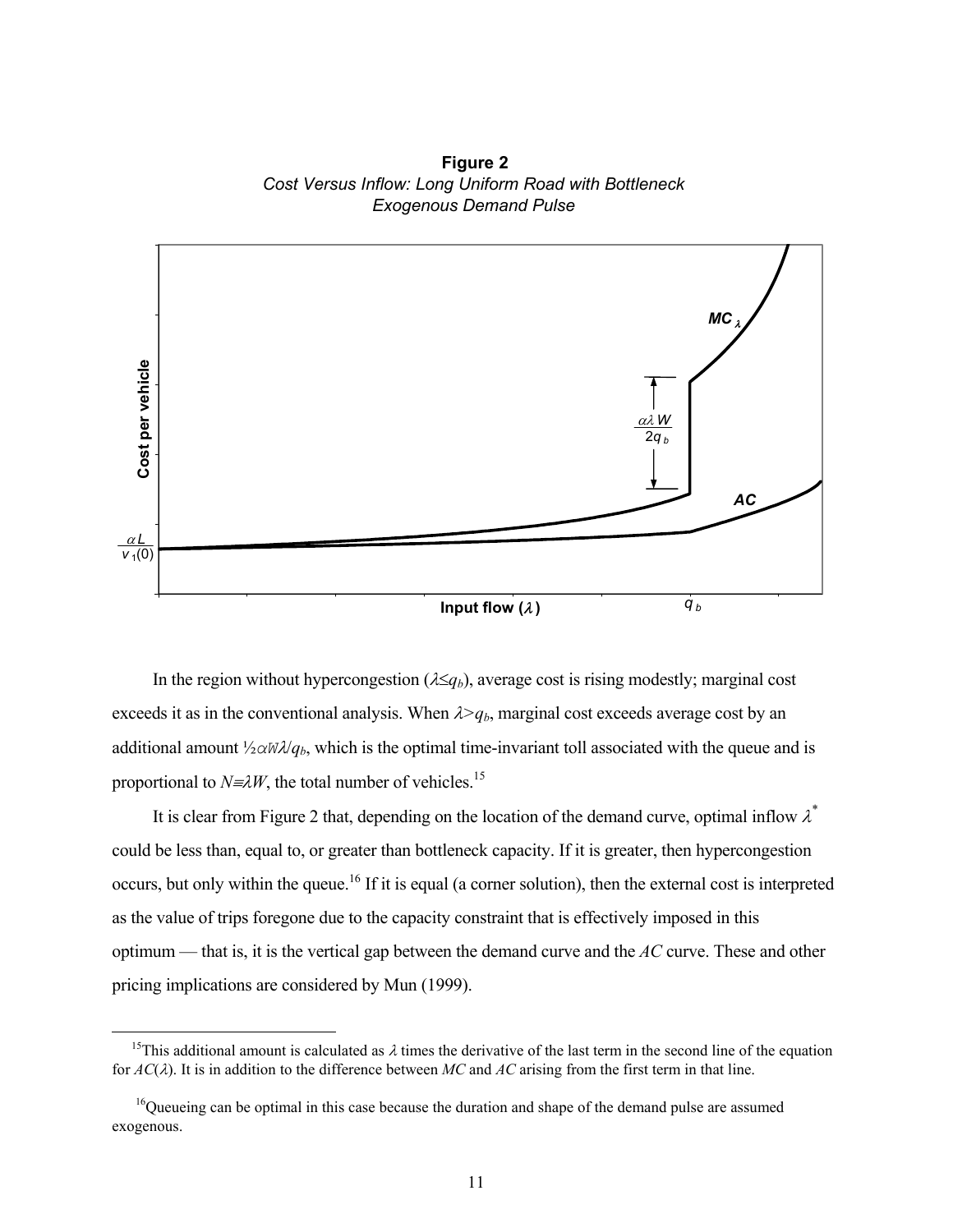We can further simplify by making speed  $v_1(\lambda)$  constant, justified by recent empirical findings which indicate that the speed-flow relationship is quite flat in the region of ordinary congestion (TRB 1992). Then the curves in Figure 2 become piecewise linear, and are perfectly flat in the region of ordinary congestion. Such a cost function is shown by Small (1992) to give a reasonably good fit to Dewees' Toronto arterial data discussed earlier, as well as to some additional data from Boston expressways. This model was used in an application to a San Francisco Bay Area freeway by Small (1983). It turned out that in the San Francisco simulations, optimal flow was frequently equal to capacity and never exceeded it, suggesting that the vertical section of the marginal cost curve was quite high.

### **Endogenous Demand Pattern**

 $\overline{a}$ 

 Given that the road is well approximated by a point bottleneck, the endogenous trip scheduling analysis begun by Vickrey (1969), provides an attractive alternative specification of how demand becomes expressed as entering flow rates.<sup>17</sup> We review it here because our model in the next section builds on the same approach.

The simplest version postulates N identical travelers, each with preferred trip-completion time  $t^*$ and per-minute costs  $\beta$  or  $\gamma$  for being earlier or later than that. For technical reasons it is normal to assume  $\beta \ll \gamma$ , which is supported empirically by Small (1982); this assumption guarantees a continuous rush hour. Thus user cost is:

$$
c(t) = \begin{cases} \alpha T(t) + \beta(t^* - t) & \text{if } t \le t^* \\ \alpha T(t) + \gamma(t - t^*) & \text{if } t \ge t^* \end{cases}
$$
 (4)

where  $t$  is the time the trip through the bottleneck is completed. Equilibrium requires that this cost be the same at all times in the interval during which travel occurs, which we denote by  $[t_i, t_u]$ . This

 $17$ Important developments include those of Fargier (1983), Newell (1987), Braid (1989), and Arnott et al. (1990, 1993). This work is summarized concisely by Arnott et al. (1998).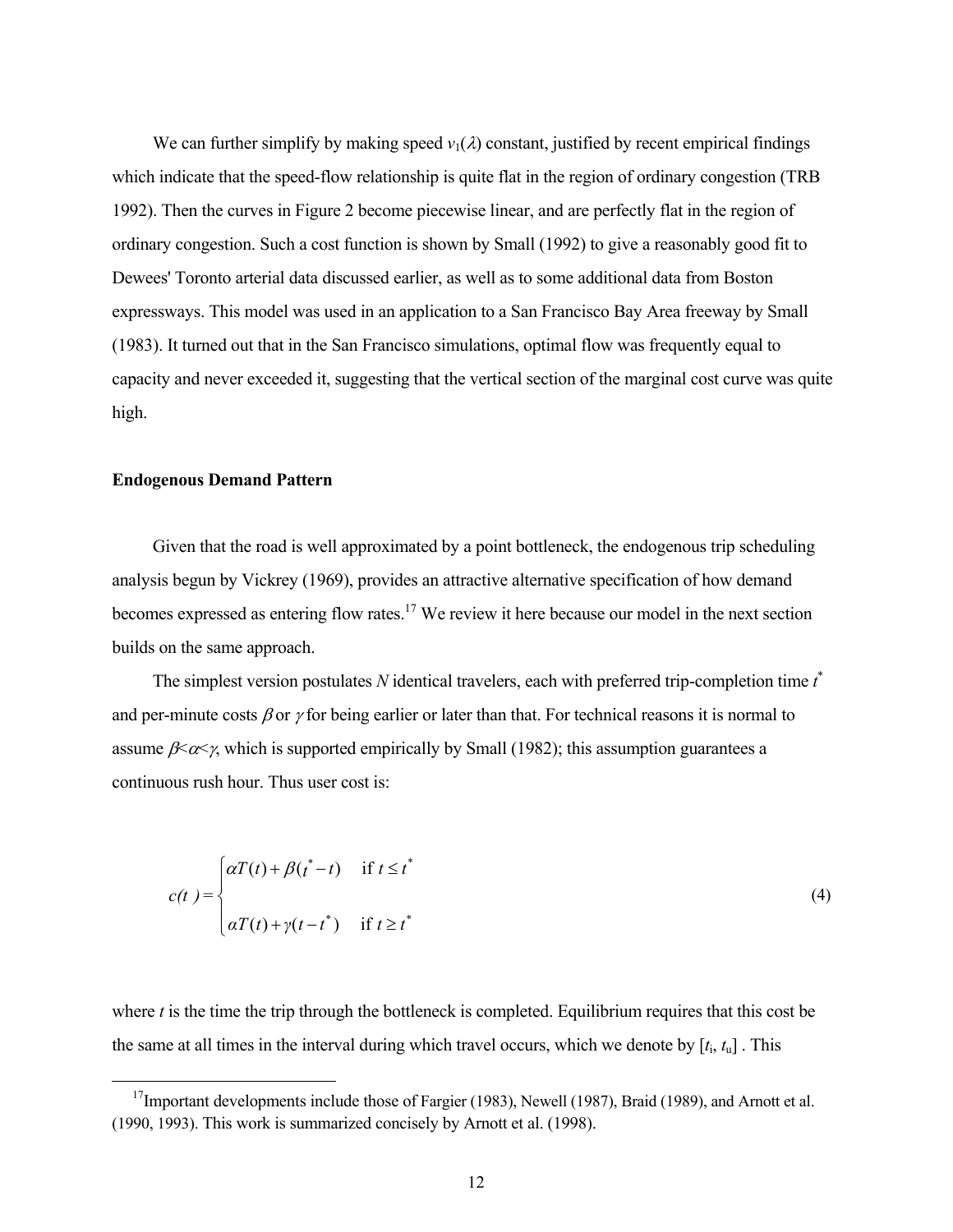condition implies:

 $\overline{a}$ 

$$
\frac{dT(t)}{dt} = \begin{cases} \beta/\alpha & \text{for } t_i < t < t^* \\ -\gamma/\alpha & \text{for } t^* < t < t_u \end{cases} \tag{5}
$$

The equilibrium travel-time pattern therefore is that shown by the solid line in Figure 3a, with queuing delay beginning and ending at endogenously determined times *ti* and *tu* and with free-flow time *Tf*.

 Travel time can be described equally well as a function of trip completion time, *t*, or as a function of trip start time,  $\tau = t-T(t)$ . The latter function is shown as the dashed line in Figure 3a.<sup>18</sup> It is convenient because from it we can work backward to find the inflow pattern by applying deterministic queuing theory. Assuming a constant free-flow travel time,  $T_f$ , the inflow pattern is shown as the dashed line in Figure 3b. Inflow has two levels, the first greater than bottleneck capacity and the second less than capacity. Outflow, also shown, is equal to capacity throughout the period of travel. For ease of interpretation inflow is shown as a function of trip start time whereas outflow is shown as a function of trip completion time.

 It turns out that so long as queuing occurs, the combined scheduling and travel-delay cost per user, which is equalized across users, is proportional to  $(\lambda - q_b)$ . Thus the time-averaged average cost is a piecewise-linear function of  $\lambda$  with a flat region followed by a much steeper region, just like Figure 2 if  $v_1$  were held constant.  $MC_\lambda$  is a step function. Arnott, de Palma and Lindsey (1993) show how to use this average cost curve to recover the conventional static analysis of optimal pricing, for purposes of setting the average price given that a time-varying price is being charged that just eliminates queuing. Yang and Huang (1997) provide an alternative analysis of pricing using optimal control theory.

<sup>&</sup>lt;sup>18</sup>Formally, this function,  $\Theta(\tau)$ , is defined as the solution to  $T(\tau+\Theta)=\Theta$ . Its slope is  $\beta/(\alpha-\beta)$  for  $t < \tilde{t}$  and  $-\gamma(\alpha+\gamma)$  for  $t > \tilde{t}$ , where  $\tilde{t} = t^* - T(t^*)$ . It is the function derived by Arnott *et al.* (1990).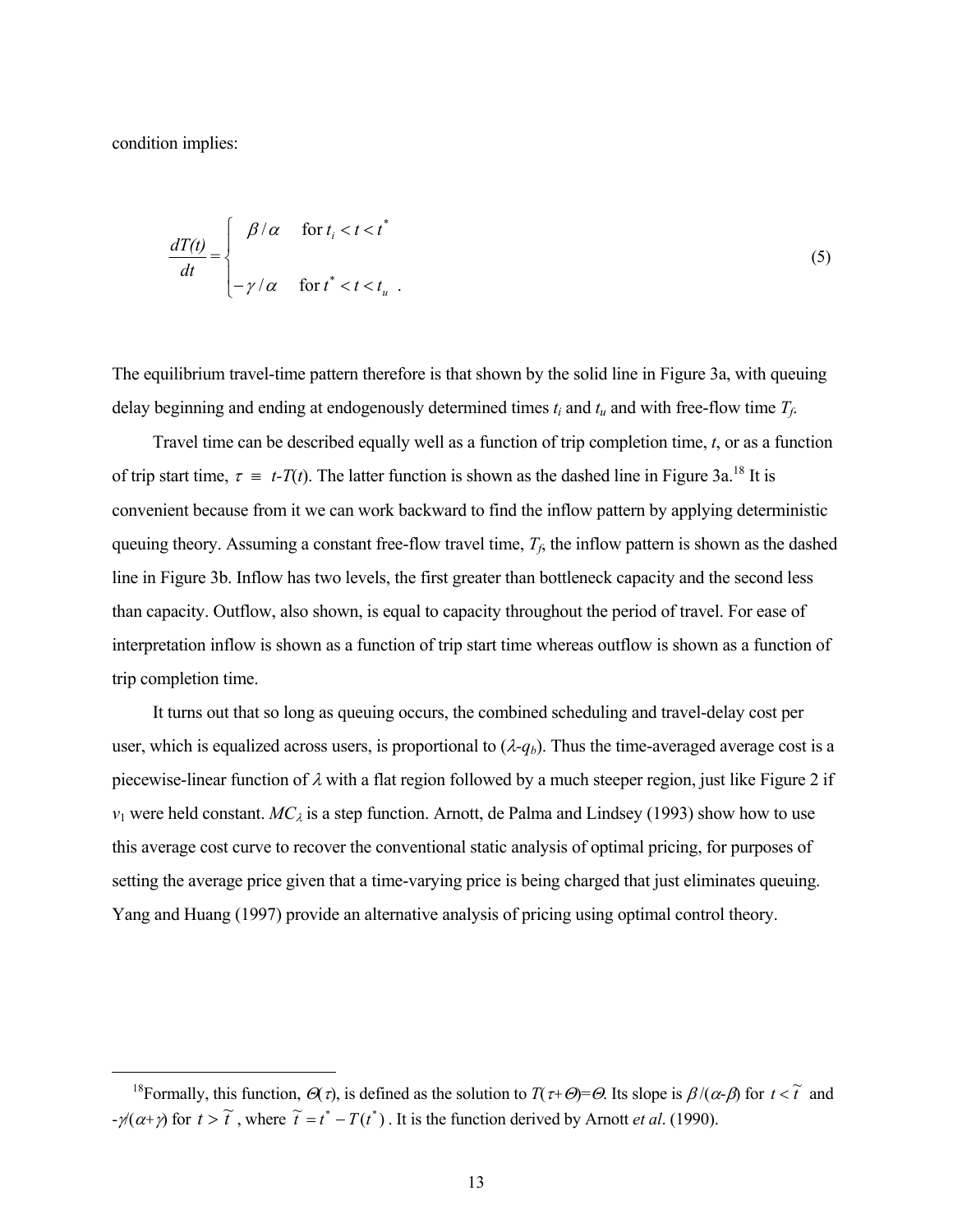**Figure 3**  *Equilibrium Travel Times and Flows: Endogenous Trip Timing with Bottlenecks* 



*(a) Travel times*



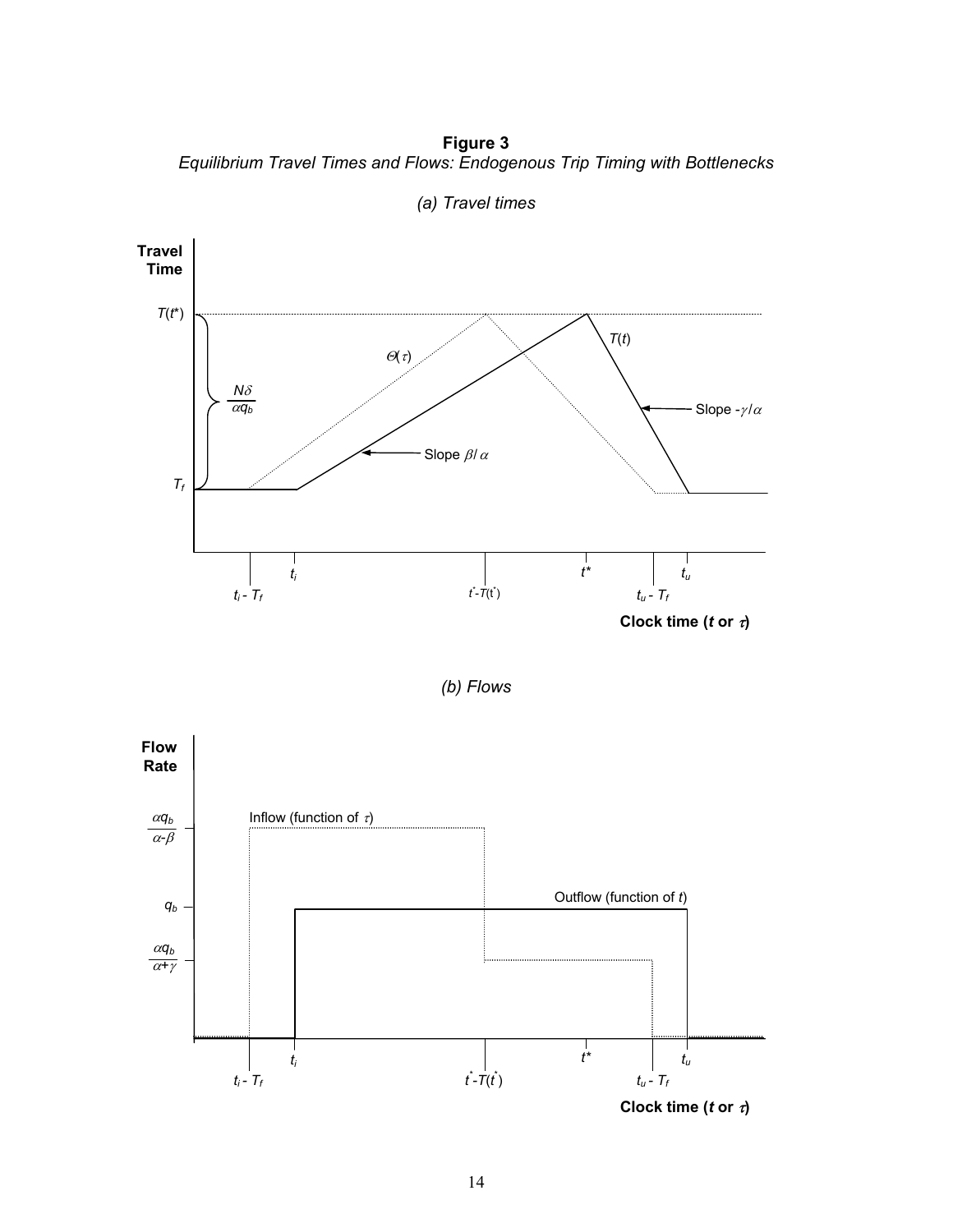# **Modeling Hypercongestion in a Dense Street Network**

 Networks of city streets, unlike freeways, are prone to slowdowns in which various flows interfere with each other. As already noted, this phenomenon implies the existence of numerous local queues. But they would not obey the laws of deterministic queuing at an isolated bottleneck; rather, individual queue discharge rates are likely to depend on traffic density in neighboring parts of the network due to cross traffic. We can therefore envision a system in which density builds up when total input flow exceeds total exit flow, with the latter depending on the average density within the network. Vickrey (1994) terms this appraoch a "bathtub model," although the analogy would seem to require debris which clogs the drain when the water level gets too high. Perhaps a better analogy is to a messy desk: the bigger the backlog of work, the harder it is to find papers and consequently processing slows down.

 To formalize this notion, we adapt a supply model used by Agnew (1977) and Mahmassani and Herman (1984). We think of our model as approximating conditions in a central business district (CBD). Trips inside the CBD begin and end either at its borders or at parking spaces within. The CBD contains *M* lane-miles of streets, and average trip length is *L*. Vehicles enter the CBD streets at some rate  $\lambda(t)$  vehicles per hour. At any time *t* traffic is characterized by two spatially aggregated variables: per-lane density  $k(t)$  (vehicles per lane-mile), and average speed  $v(t)$  (miles per hour). We make the following assumptions:

## *A1. Vehicle flow rate:* Vehicles exit the streets at rate (*M*/*L*)*q*(*t*), where

$$
q(t) = k(t)v(t).
$$
\n<sup>(6)</sup>

Equation (6) defines  $q(t)$  (measured in vehicles per hour per lane) as an average per-lane flow rate. The idea is that cars "leak out" by exiting the system at a rate proportional to  $q(t)$  such that in a steady state, with entry and exit rates equal and constant at  $\lambda$ , density is constant at  $(L/M)(\lambda/\nu)$ .

*A2. Speed-density relationship:* Average speed is related instantaneously to density by a functional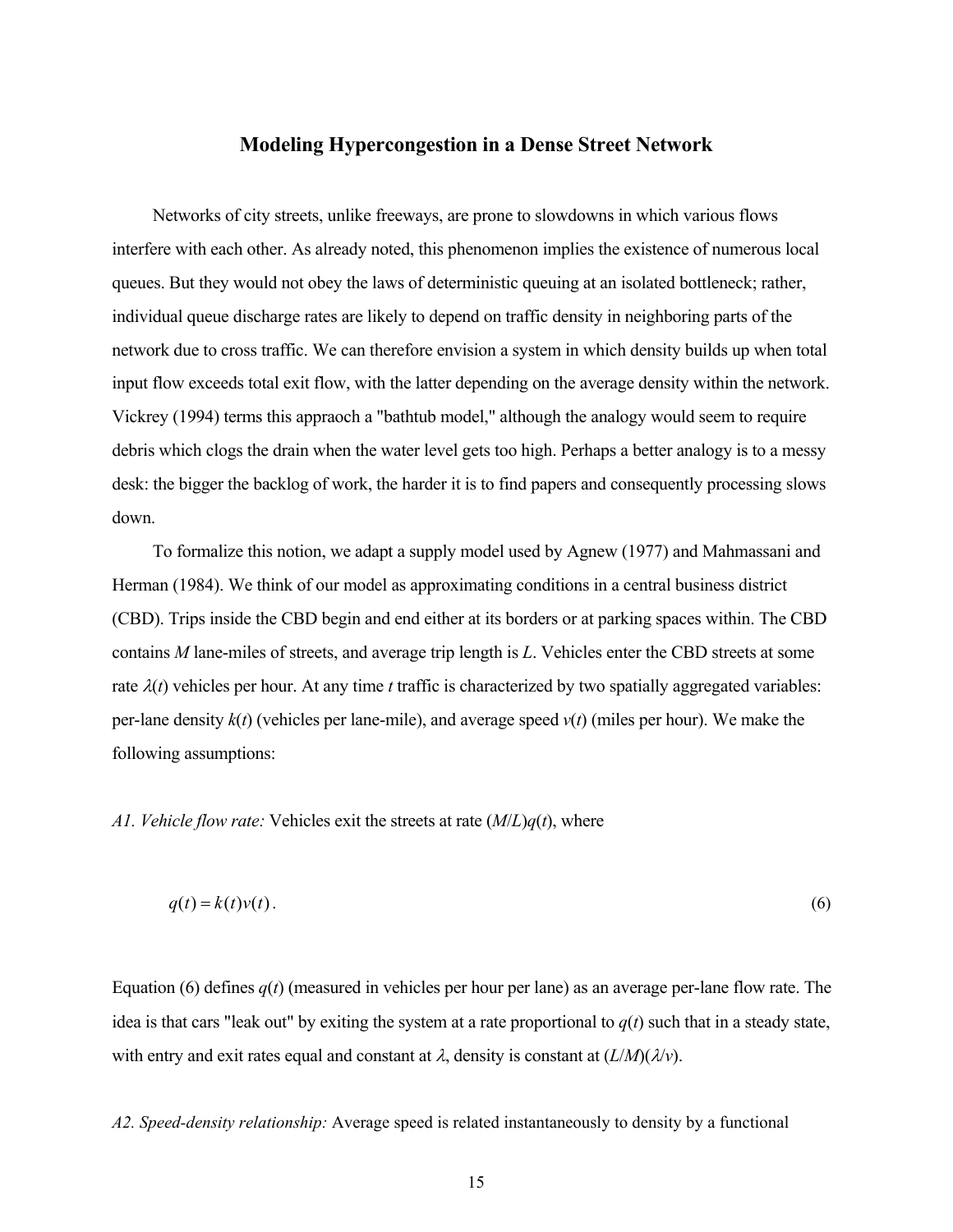relationship *V*(⋅):

 $\overline{a}$ 

$$
v(t) = V[k(t)].
$$
\n(7)

That is, the fundamental diagram applies instantaneously in the aggregate. The function *V* is assumed to satisfy  $V \le 0$  and  $kV'' + 2V \le 0$  for all k. This guarantees that flow kv is a single-humped function of k, rising from zero (at  $k=0$ ) to a maximum  $q_m$  at some value  $k_m$ , then falling to zero at a density  $k_i$  known as the "jam density;" the region where it is falling is known as hypercongestion. Assumption A2 makes this an "instant-propagation" model in the terminology of Lindsey and Verhoef (2000), since an increase in density anywhere lowers speeds immediately throughout the system.

*A3. Conservation of vehicles:* Vehicles appear or disappear in the system only through the entry and exit flows already identified; that is, the number of vehicles changes according to:

$$
M\frac{dk(t)}{dt} = \lambda(t) - (M/L)q(t).
$$
\n(8)

 For the speed-density relationship (7), we adopt the empirical relationship measured by Ardekani and Herman (1987) from combined ground and air observations of the central business districts of Austin and Dallas, Texas. The functional form comes from the "two-fluid" theory of Herman and Prigogine (1979), in which moving vehicles and stopped vehicles follow distinct laws of motion. Letting *K* denote the "normalized density" *k*/*kj*, the Ardekani-Herman (AH) formula is:

$$
v(t) = v_f \left[ 1 - K(t) \right]^{1+\rho} \tag{9}
$$

where  $v_f$  is the free-flow speed and  $\rho$  is an additional parameter.<sup>19</sup> This formula implies a maximum flow of:

<sup>&</sup>lt;sup>19</sup>This is a special case of their more general equation 7b when  $n=1$ , which is very close to the empirical value  $n=0.95$  estimated for Dallas. We denote their expression  $v_m(1-f_{s,min})^{1+\rho}$  by  $v_f$ . The Ardekani-Herman relationship is an example of a network-wide performance curve, from which we are deriving a dynamic supply relationship (see note 6).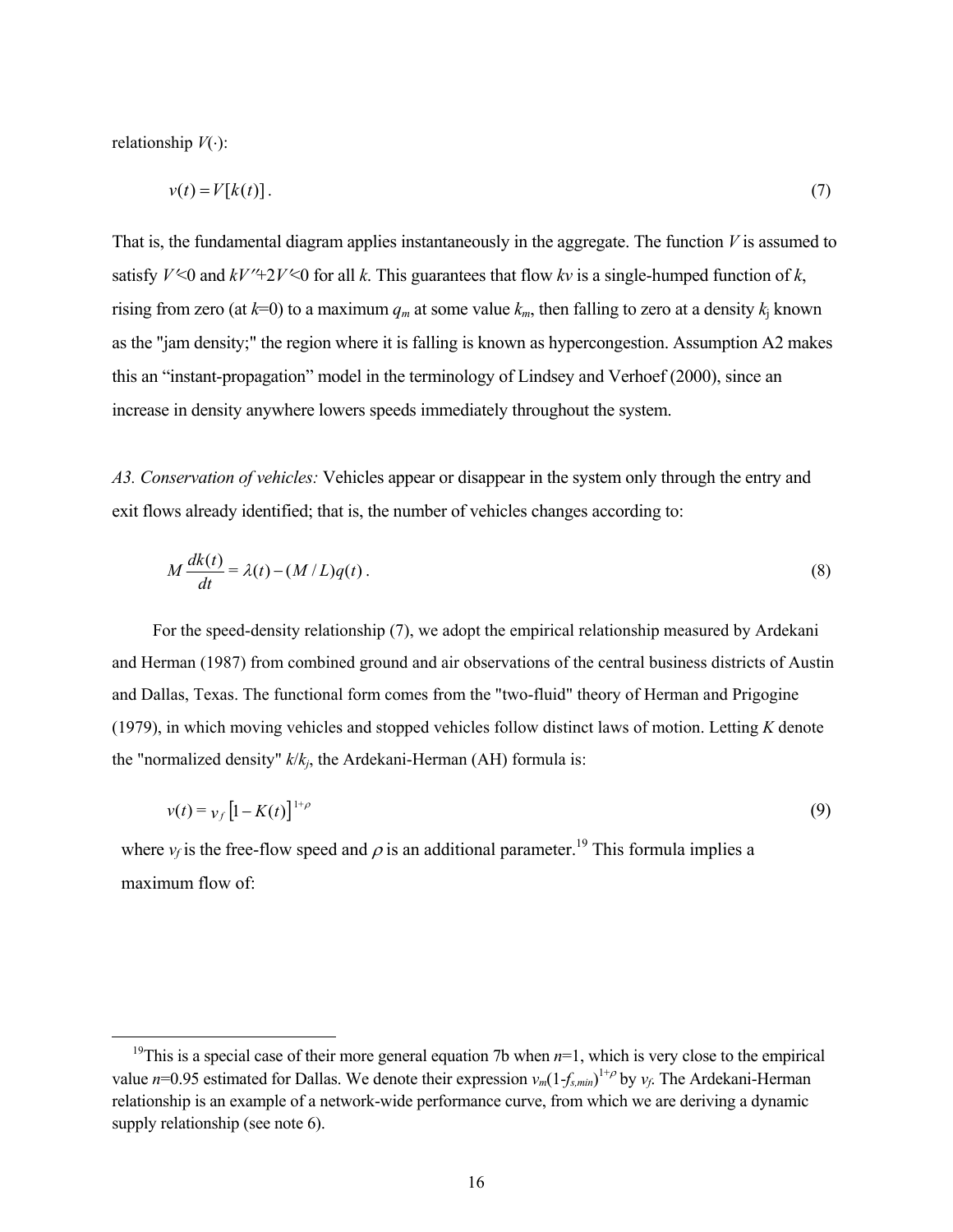$$
q_m = v_f k_j \frac{(1+\rho)^{1+\rho}}{(2+\rho)^{2+\rho}}
$$
 (10)

occurring at density

$$
k_m = \frac{k_j}{2+\rho} \,. \tag{11}
$$

 We now proceed to apply this supply model to the same two demand models considered in the previous section: first an exogenous demand spike, then an endogenous demand pattern generated by linear scheduling costs.

#### **Exogenous Demand Spike**

Assume again that commuters enter the CBD network at a uniform rate  $\lambda$  over a fixed peak period [ $t_1$ , $t_2$ ]. We use a linear speed-density relationship proposed by Greenshields (1935), which is a special case of the AH formula for  $\rho=0$ :

$$
v = v_f(1 - K). \tag{12}
$$

This simple relationship implies that flow is a quadratic function of speed; the congested and hypercongested branches are the two roots of the quadratic. Maximum flow  $q_m = \frac{1}{4}v_f k_j$  occurs at density  $k_m = \frac{1}{2}k_j$ . The Greenshields relationship was the basis for Figure 1, and is used frequently in the engineering and economics literatures on congestion, for example Newbery (1990, p. 28).

 By substituting (6) and (12) into (8), we obtain a differential equation in normalized density that applies for  $t_1 \le t \le t_2$ :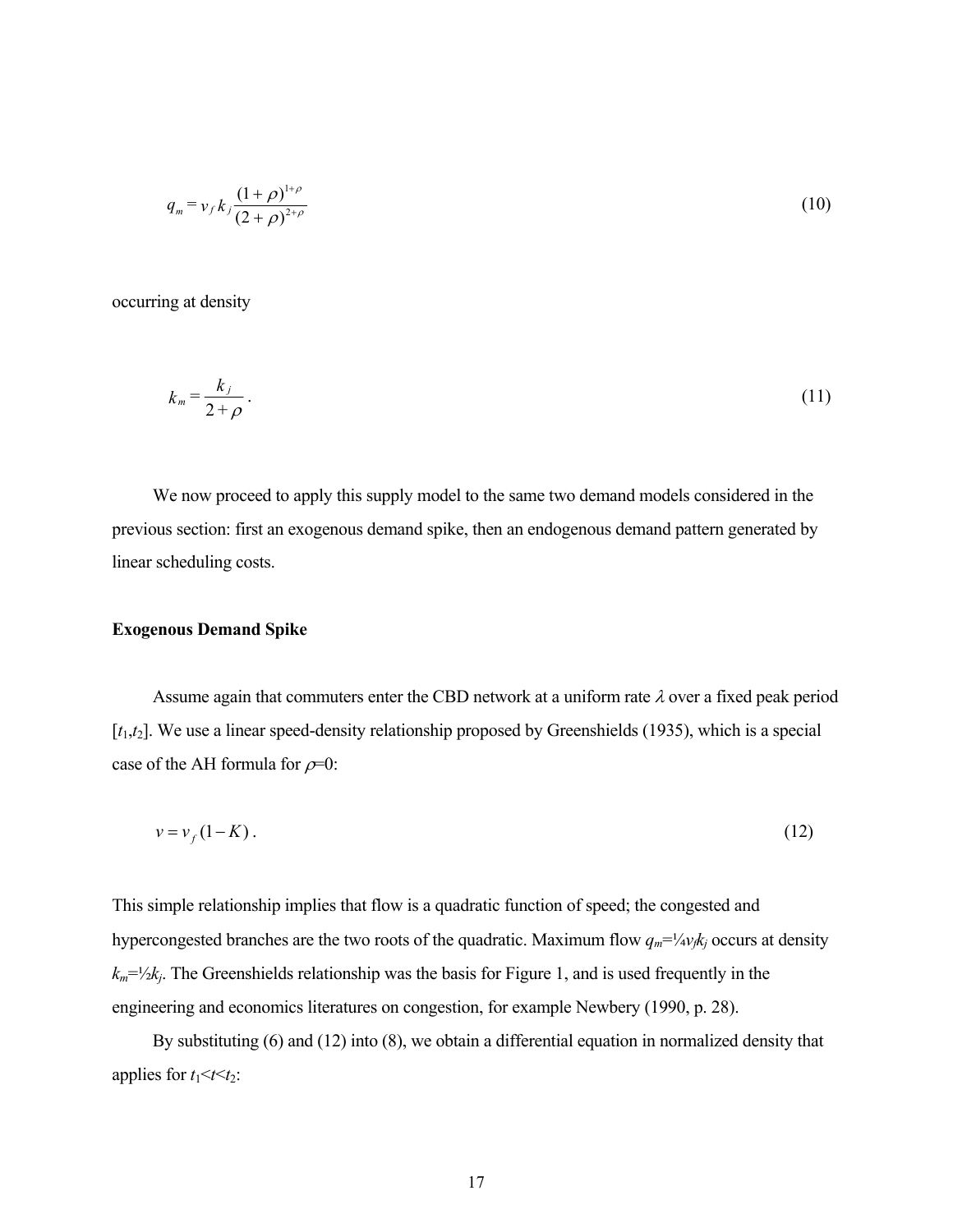$$
T_f \frac{dK}{dt} = \frac{\lambda}{4\mu_m} - K(1 - K) \tag{13}
$$

where  $\mu_m \equiv (M/L)q_m = \frac{1}{4}(M/L)v_f k_j$  is the maximum possible exit flow (completed trips per hour) and *T*<sub>*f*</sub> ≡ *L*/ $v_f$  is the free-flow trip time for the average user. The boundary condition is *K*(*t*<sub>1</sub>)=0. After *t*<sub>2</sub>, the same equation applies but with  $\lambda$  replaced by zero and with boundary condition that density be continuous at  $t_2$ .

The solution for  $K(t)$  is provided in Appendix A and shown in Figure 4 for the case  $W=10T_f$ . Its broad properties can be inferred just by inspecting equation (13). Recall that the term -*K*(1-*K*) is zero when  $K=0$  or  $K=1$ , and it reaches its most negative value when  $K=1/2$ . The curve portraying density  $K(t)$  therefore starts upward at time  $t_1$  with initial slope  $\lambda/(4\mu_m T_f)$ . As time progresses the curve becomes flatter due to the term  $-K(1-K)$ , then becomes steeper again when and if K increases beyond  $\frac{1}{2}$ . At time *t*2, the slope undergoes a discontinuity and becomes negative, the curve being steepest near *K*=½ but then flattening and approaching zero asymptotically. Thus we have a period of density buildup during time interval [*t*1, *t*2] followed by a gradual relaxation back toward free-flow conditions.

The solution has different regimes depending on the value of  $\lambda$ . If  $\lambda \leq \mu_m$ , normalized density builds asymptotically to a value less than or equal to ½. Thus hypercongestion does not occur, and the inflows can be maintained indefinitely. (The dashed curves in the figure show the paths that would be taken if the inflow were not ended at  $t_2$ .) But if  $\lambda > \mu_m$ , the system reaches maximum outflow  $q_m$  with inflow still exceeding *qm*. At this point density builds up precipitously. This is the region of hypercongestion, and outflow declines steadily. If  $t_2$  comes soon enough, a rather long discharge period begins: it is especially long if *K* has reached a value near unity so that *K*(1-*K*) in (13) is small, indicating a condition where outflow is nearly blocked. If  $t_2$  exceeds a "jam time"  $t_i$ , whose value is given in the Appendix, density reaches jam density (*K*=1) and the system breaks down: no more vehicles can enter. This applies to the leftmost curve in Figure 4.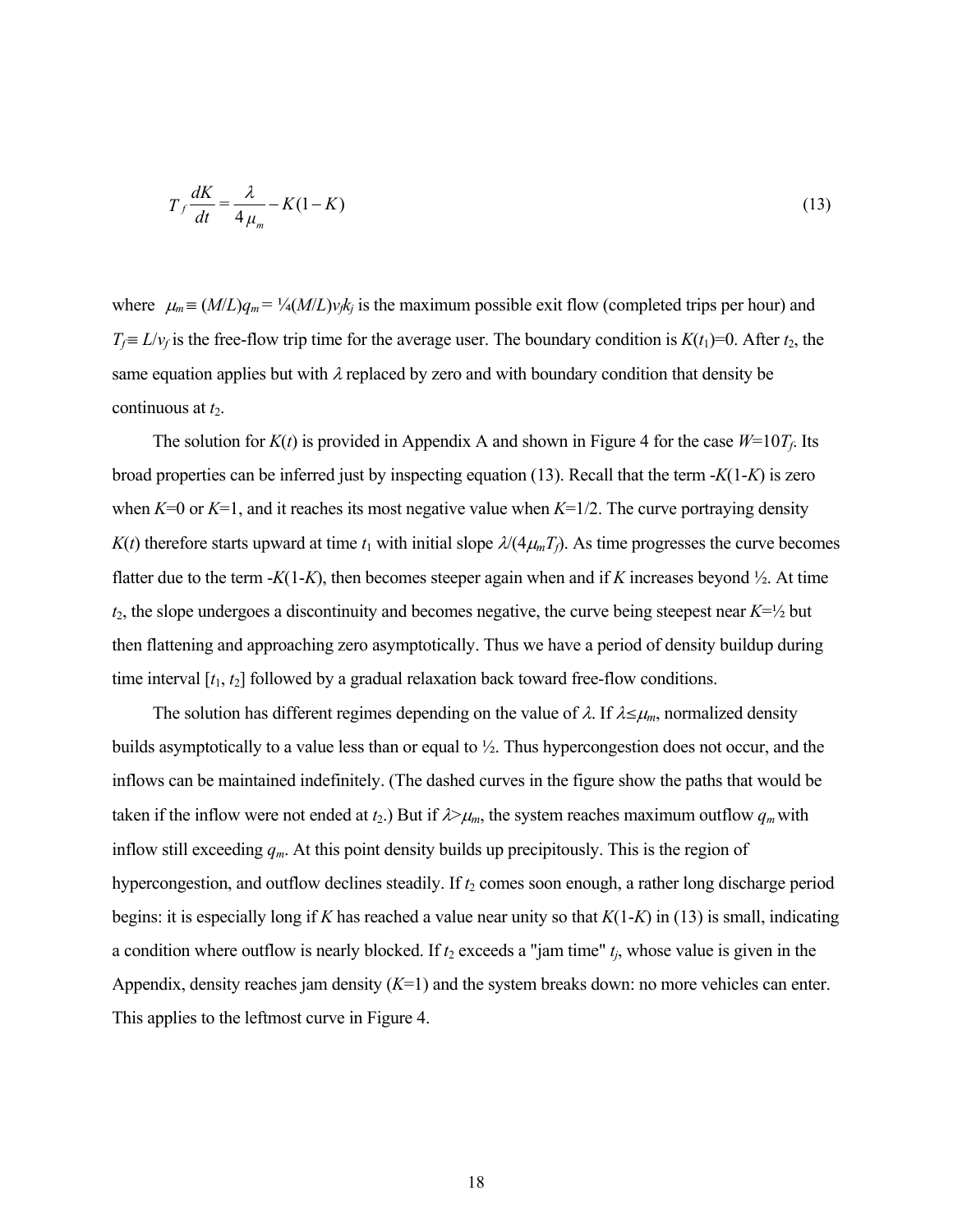

**Figure 4**

Some numbers can help assess the model's applicability. Suppose  $\lambda = 1.05\mu_m$ ; then jam density is reached at time  $t_j = t_1 + 25.63T_f$ . Since  $T_f$  is a few minutes in a typical CBD, this allows room for rush hour of typical duration. However, for even moderately higher inflows this model cannot handle rush hours of realistic duration because jam density is reached too quickly. For example, if  $\lambda = 1.33 \mu_m$ , jam density is reached at time  $t_1+8.57T_f$ . What actually happens when desired inflow is high is that people rearrange their trip schedules, so the peak period becomes endogenous. This possibility is formally modeled the next section.

 Because we have assumed a fixed time pattern of demand, the only costs relevant to pricing are time-averaged ones. The demand pattern has two parameters, height  $\lambda$  and duration W≡ $t_2$ - $t_1$ , so there is one marginal cost for increasing  $\lambda$  (adding more users to the fixed peak period) and another for increasing *W* (widening the peak). They can be derived by computing  $TC(\lambda, W)$ , the total travel cost of all users. The marginal costs of adding one user so as to make the pulse higher or wider are, respectively,  $MC_\lambda = (1/W)d(TC)/d\lambda$  and  $MC_W = (1/\lambda)d(TC)/dW$ . These quantities are described in Appendix A and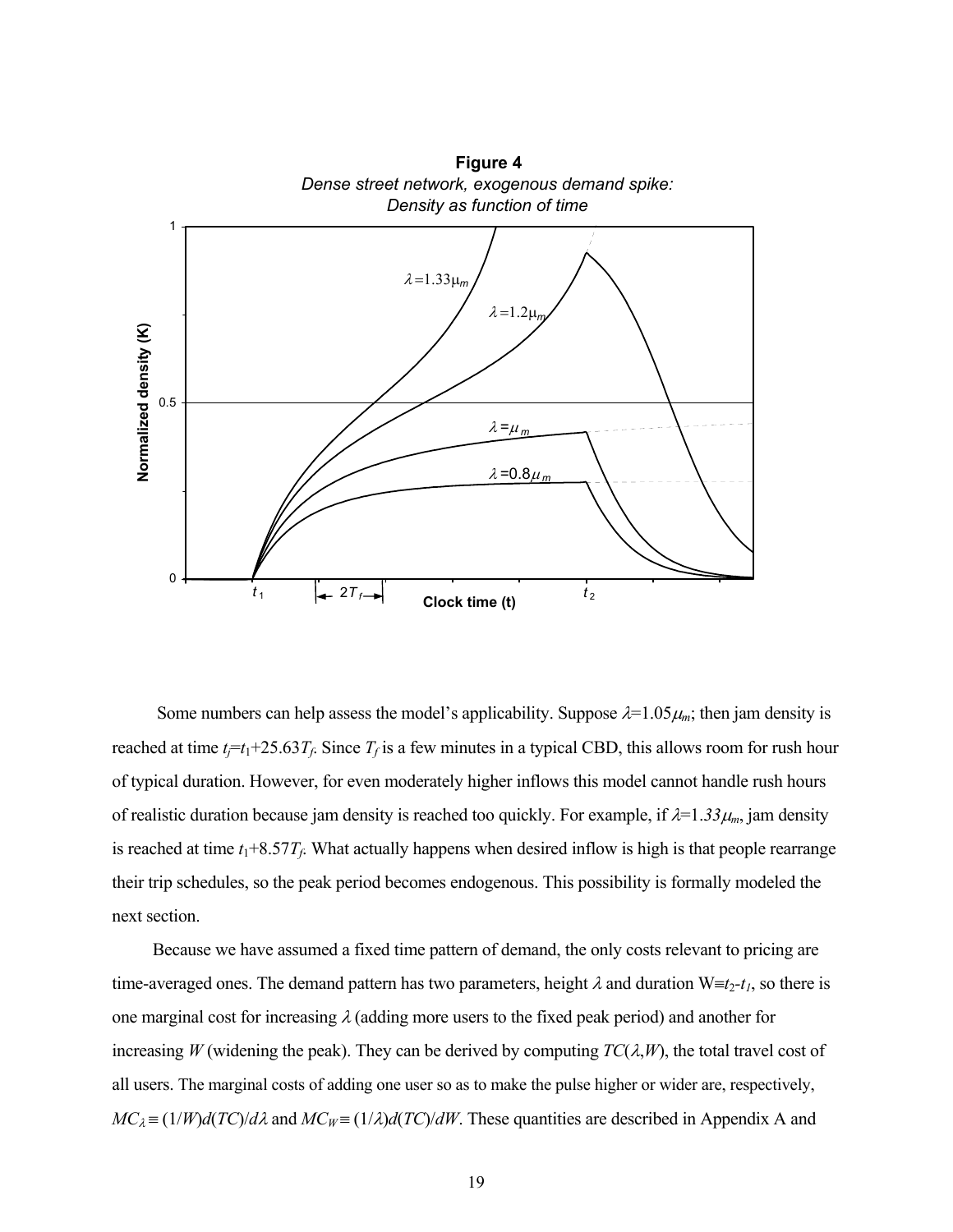are portrayed in Figures 5a and 5b, respectively, along with average cost *AC*≡*TC*/(λ*W*). These curves demonstrate how dynamics with hypercongestion still produce a rising supply curve. Indeed, Figure 5 looks very much like the conventional static analysis of congestion. For example, both *MC*<sub>λ</sub> and *MC*<sub>*W*</sub> approach infinity at a critical value of  $\lambda$  or *W*, namely that for which  $K(t_2)=1$ .

#### **Endogenous Demand Pattern**

 Here we apply the "bottleneck model" of endogenous scheduling, described earlier, to a hypercongested street network. Our starting point is Assumptions A1-A2 of the previous section, which implicitly define a speed-flow relationship. To include Assumption A3, however, would be incompatible with the bottleneck model. The latter requires identical individuals, all with the same trip distance *L*. But A1-A3 together imply a distribution of trip distances: for example, as we saw in the last section, after the input flow has fallen to zero the output flow falls to zero only asymptotically, implying there are some very long trips.

We therefore replace A3 with two assumptions, the second of which is really an approximation.

*A3*′*. Boundary conditions on density:* Density *k*(*t*) is continuous everywhere, and non-zero only during a finite time interval [*ti*, *tu*] when the flow of travelers reaching their destinations is non-zero.

 Assumption A3′ cannot be reasonable unless the rush hour lasts considerably longer than freeflow trip time  $L/v_f$ . In our numerical simulation, the rush hour lasts 1.7 hours, whereas  $L/v_f$  is 0.2 hours.

*A4. Approximation for travel time:* The travel time for a trip completed at time *t* can be approximated by:

$$
T(t) = \frac{L}{v(t)}\,. \tag{14}
$$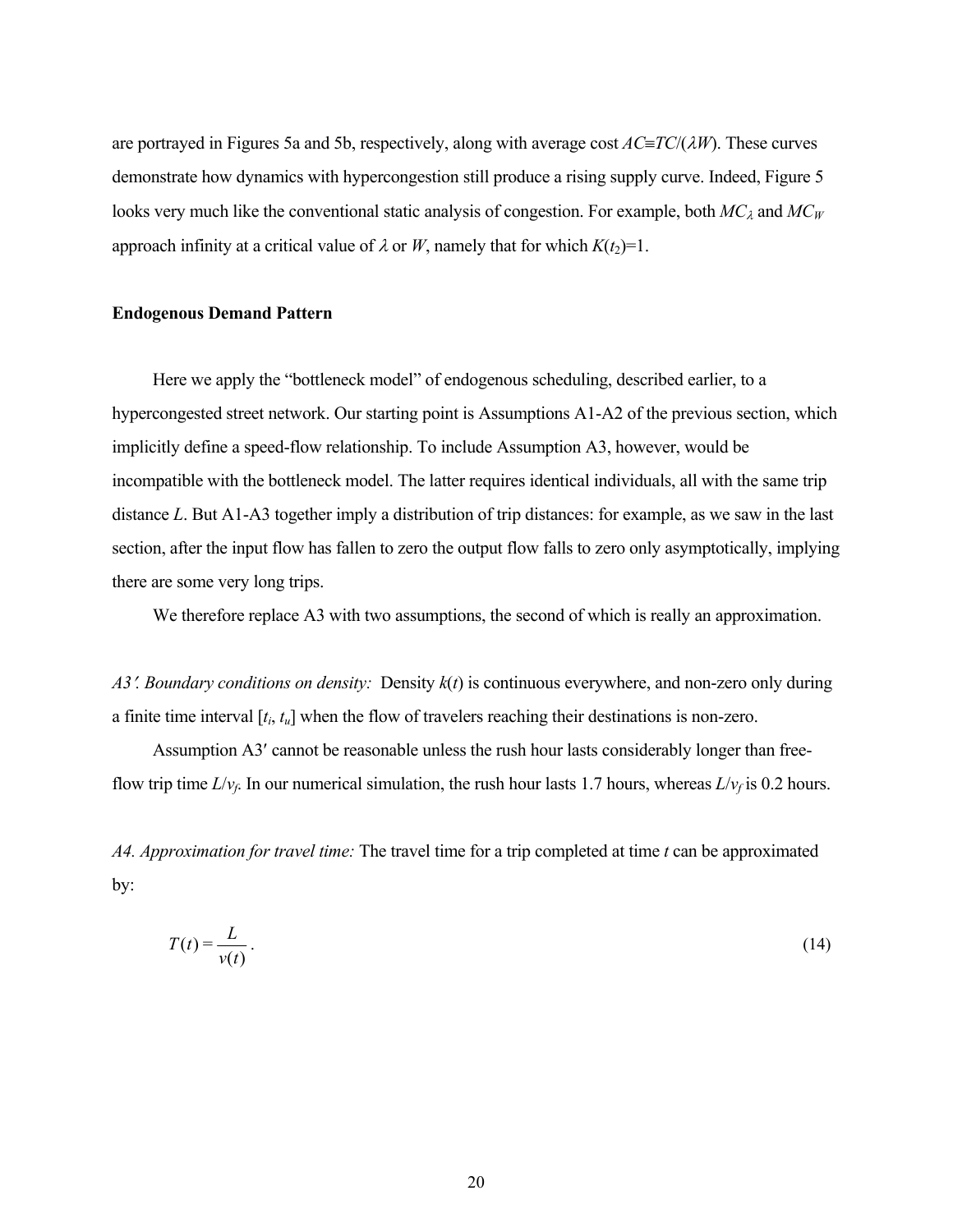**Figure 5**  *Dense street network, exogenous demand pulse: Average and marginal costs* 



*(a) As function of pulse height*

*(b) As function of pulse width*



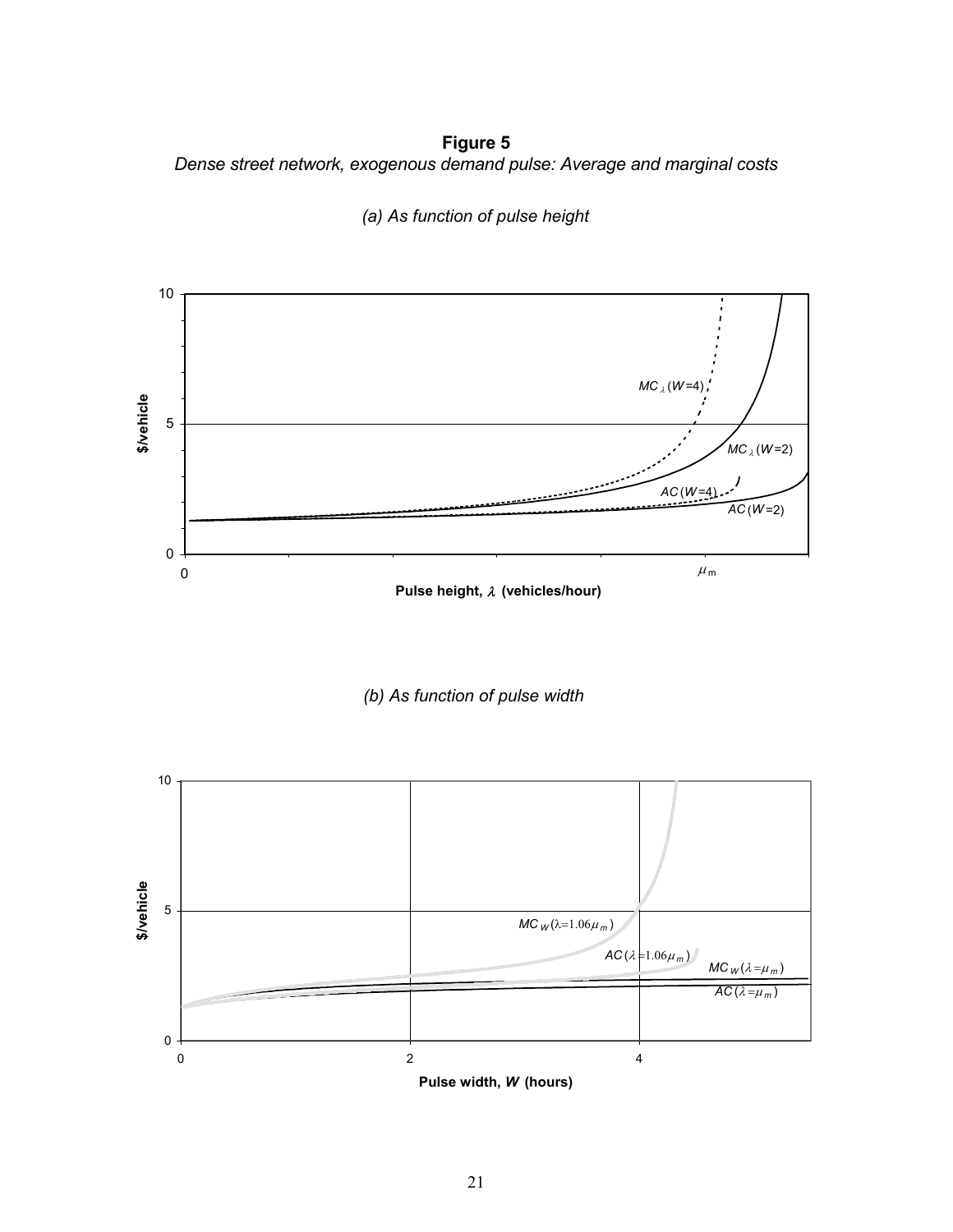Henderson (1981), Mahmassani and Herman (1984), and Yang and Huang (1997) all make an approximation like A4, in which the travel time for an entire trip is determined by the speed encountered at one point in the trip. The only difference is that for technical reasons, we take this point to be the end rather than the beginning of the trip; since trip completion time *t* and trip start time  $\tau$  are fully determined functions of each other, the two alternate assumptions are equally strong.

 Assumption A4 is drastic and its use by Mahmassani and Herman provoked vehement objection by Newell  $(1988)$ <sup>20</sup> But it dramatically simplifies the problem. Furthermore, its adequacy can be assessed within the model itself. Once the system is solved for density *k*(*t*) using these assumptions, we can compute from (7) the average speed at each point in time,  $v(·)$ . We can then follow a car completing its trip at time *t* backward through the system and compute its travel time  $T^*(t)$  as the solution to:

$$
\int_{t-T^*(t)}^t v(t')dt' = L \tag{15}
$$

(Mahmassani and Herman in fact seem to have computed trip times this way, apparently without realizing that a different pattern of trip times was already implicit in their method for solving the system.) We report this calculation in our simulations below.

The equilibrium travel-time pattern  $T(t)$  is completely determined by the requirement that total trip cost be the same for everyone. This is just as in the bottleneck model described earlier, and the result is exactly the triangular-shaped pattern of travel times already shown in Figure 3a. Given A4, T(t) fully determines the pattern of average speeds, v(t). The pattern of flows, however, is quite different than in the bottleneck model; hence so are the duration of the rush hour and the maximum travel delay. This is because the exit rate of vehicles during the period of congestion is no longer constant at bottleneck capacity, but instead is determined by (6) and (7).

 We solve the system in Appendix B, using the Ardekani-Herman speed-density relationship of equation (9). Figure 6 and Table 1 show some results for a particular set of parameters pertaining to the

 $\overline{a}$ 

*t-T (t)*

<sup>20</sup>These authors focus on speed at the time the trip *begins*. However, Chu (1994, 1995) shows that in order to obtain an unpriced equilibrium, one needs instead to assume the speed when the trip *ends* determines trip time. Otherwise, travel time falls discontinuously at the end of the rush hour; the last traveler could not then be in equilibrium because he or she could be overtaken by a vehicle leaving slightly later. These technical problems do not affect Yang and Huang (1997) because they do not consider the unpriced equilibrium. The problems arise because scheduling costs are assumed to depend on trip completion time; presumably the situation would be reversed if scheduling costs were determined by deviation from a desired trip start time, as one might postulate for an afternoon rush hour.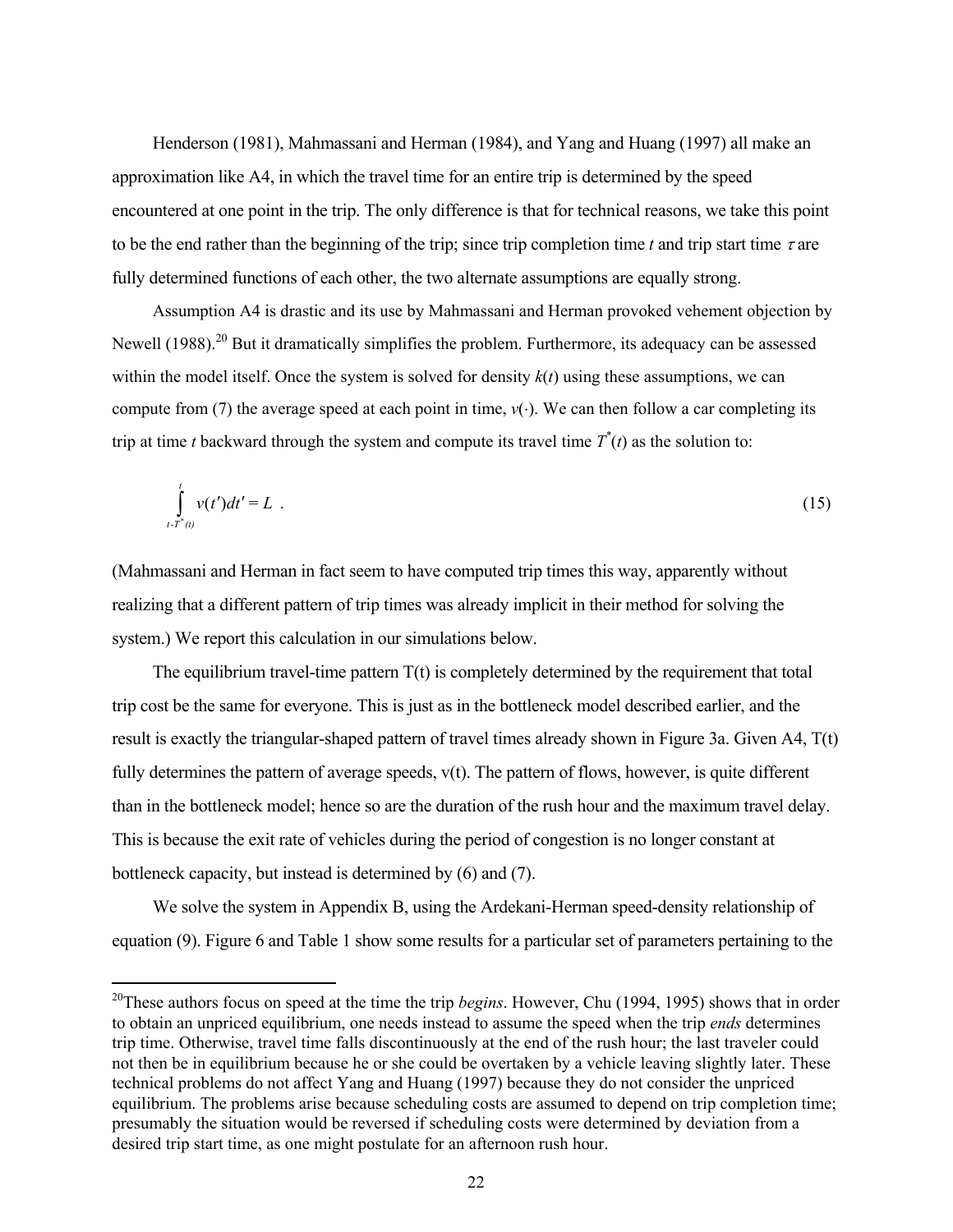Dallas CBD, $^{21}$  along with scheduling and travel-time cost parameters from Arnott et al. (1990)<sup>22</sup> and certain arbitrarily chosen values:  $t^*$ =8.00 hours,  $L$ =4 miles, and  $N$ =10,000 vehicles. The bottleneck model is calculated for a bottleneck capacity  $q_b$  of  $(M/L)q_m$ , so that the two models have identical values of maximum flow.

 The model with hypercongestion generates more travel delays than the bottleneck model—52 versus 44 minutes at the height of the peak—and the rush hour lasts longer. The travel-time pattern follows directly from the equilibrium condition for travelers with piecewise-linear costs of undesirable schedules, so it has the same triangular shape in both models. However, the flow rate (which according to A1 is proportional to the arrival rate of vehicles at their destinations) is different in the hypercongestion model. It rises to the maximum possible amount, then is depressed by up to 24 percent during the busiest time, then rises again to its maximum before finally dropping quickly to zero. The times when flow is depressed is also the period, shown in the bottom panel, during which density exceeds the value corresponding to maximum flow. The ability to predict a pattern of densities that can be compared with actual measurements is a useful feature of our model, one that is lacking in the bottleneck model.

 We see from Table 1 that total congestion cost (travel delay plus scheduling) is about 17 percent higher due to hypercongestion. Interestingly, however, it remains about equally comprised of scheduling cost and travel-delay cost, their ratio being 0.96 compared to exactly 1.0 in the bottleneck model.

 $\overline{a}$ 

<sup>&</sup>lt;sup>21</sup>These are: *M*=117 lane-miles;  $q_m$ =224 vehicles/lane-hour;  $k_f$ =100 vehicles/lane-mile; and  $\rho$ =1.67, all taken from Ardekani and Herman (1987), p. 9 and legend to Fig. 4. The implied free-flow speed from (12) is  $v_f$ =19.22 mi./hr.; maximum flow occurs at density  $k_m$ =27 vehicles per lane-mile and at speed 8.2 miles/hour.

<sup>&</sup>lt;sup>22</sup>Namely  $\alpha$ =\$6.40/hour,  $\beta$ =0.609 $\alpha$ , and  $\gamma$ =2.377 $\alpha$ . The latter two ratios are derived from Small (1982).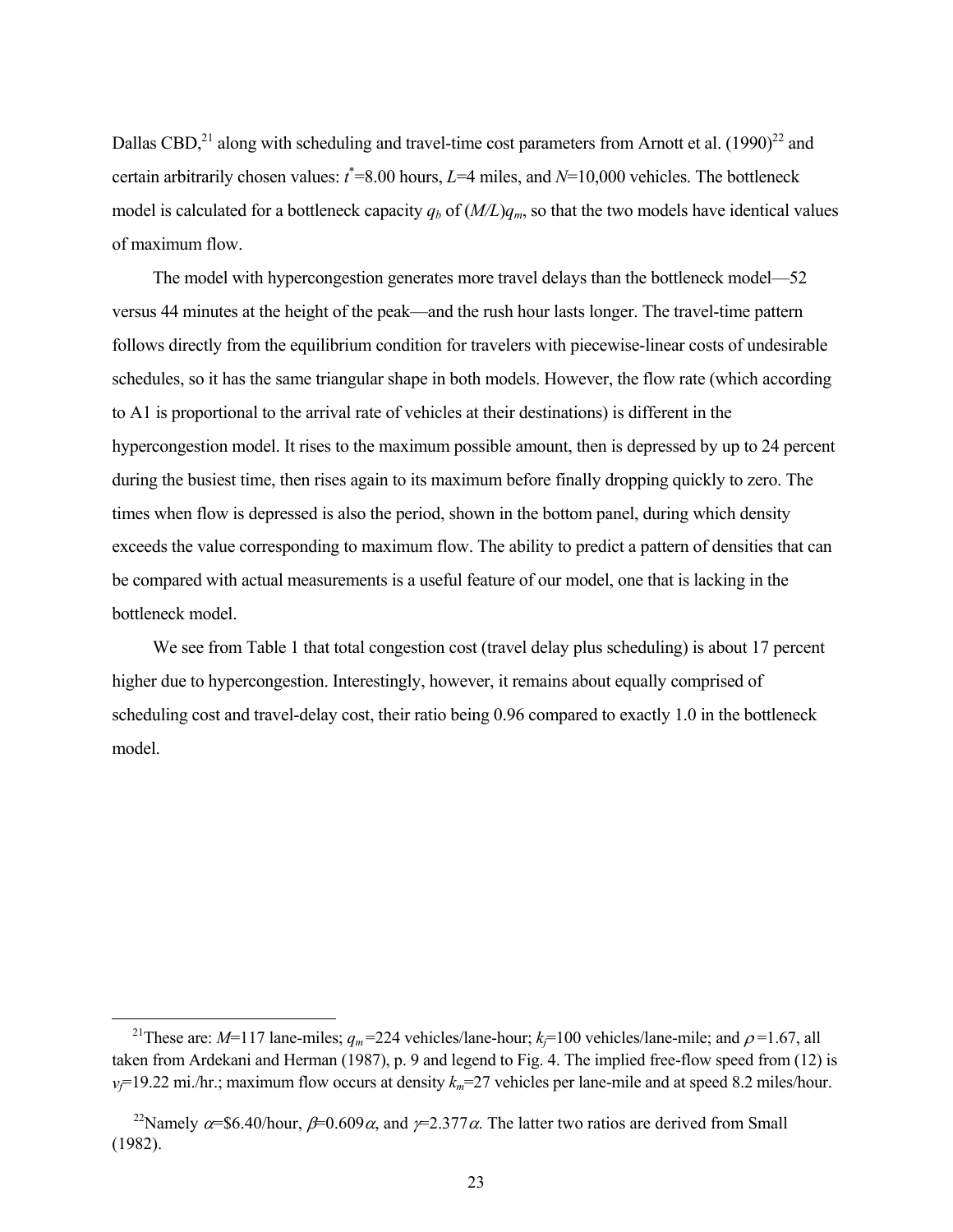**Figure 6** *Models with endogenous trip scheduling: Numerical results* 



*(a) Travel times* 

*(b) Flow rates (vehicles/hour per lane)* 



*(c) Density (vehicles per lane-mile): Model with hypercongestion* 

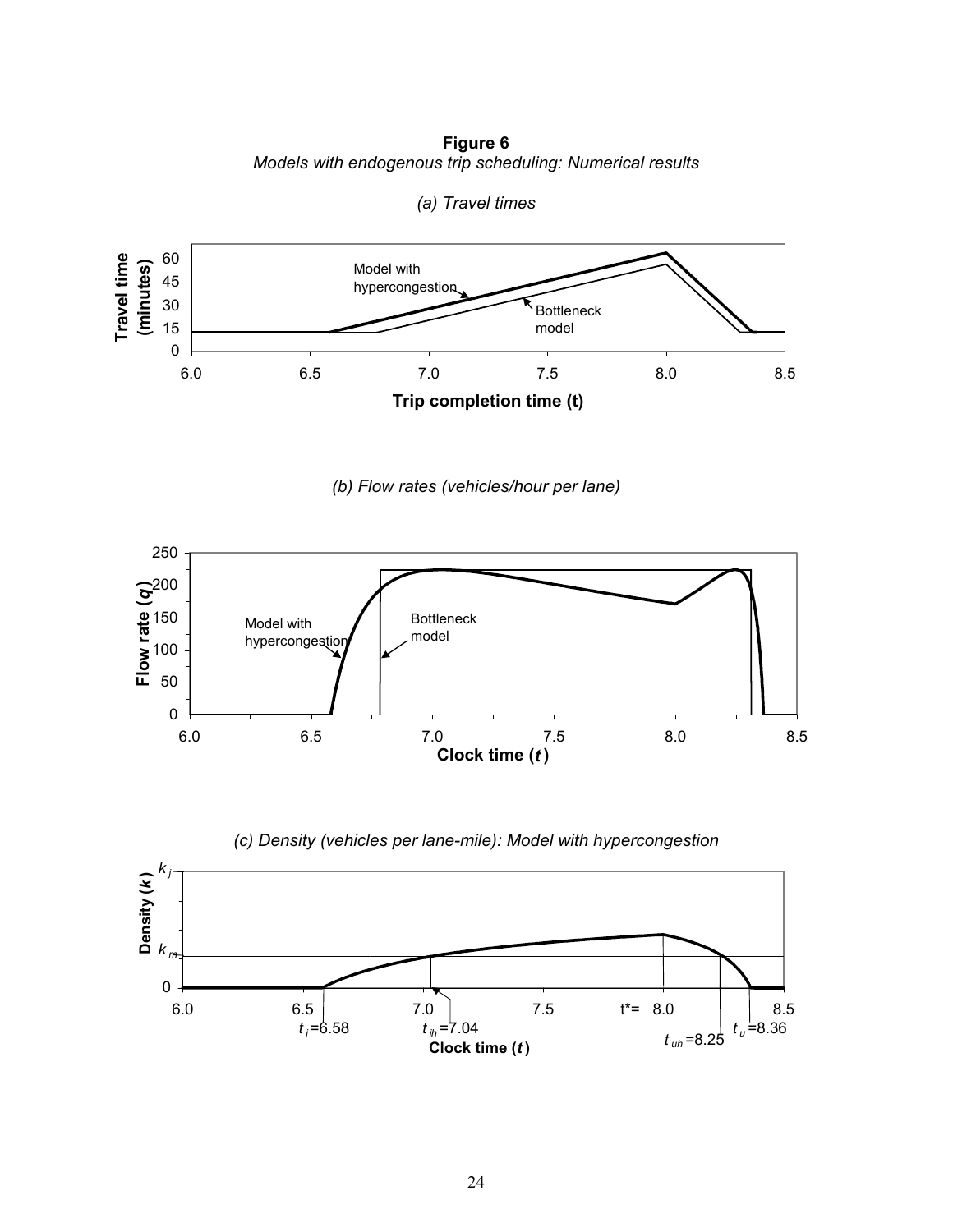|                                                                                                                | Dense street network<br>with<br>hypercongestion <sup>a</sup> | <b>Bottleneck</b><br>model <sup>b</sup> |
|----------------------------------------------------------------------------------------------------------------|--------------------------------------------------------------|-----------------------------------------|
| Parameters:                                                                                                    |                                                              |                                         |
| Number of commuters, $N$                                                                                       | 10,000                                                       | 10,000                                  |
| Maximum flow, $q_m$                                                                                            | 224                                                          |                                         |
| Bottleneck capacity per lane-mile, $q_b$ <sup>*</sup> M/L                                                      |                                                              | 224                                     |
| Results:                                                                                                       |                                                              |                                         |
| Duration of peak period, hours, $(t_u-t_i)$                                                                    | 1.78                                                         | 1.53                                    |
| Duration of hypercongestion, hours, $(t_{uh} - t_{ih})$                                                        | 1.21                                                         | na                                      |
| Fraction of trips during hypercongestion                                                                       | 0.71                                                         | na                                      |
| Peak congestion delay, minutes, $[T(t^*)$ - $T_f$ <sup>*</sup> 60                                              | 52                                                           | 44                                      |
| Peak density as fraction of critical density for hyper-<br>congestion, $K(t^*){\cdot}(2+\rho)$ [see eqn. (11)] | 1.68                                                         | na                                      |
| Flow at most desirable time of day, as fraction of max<br>flow, $q(t^*)/q_m$                                   | 0.76                                                         | 1.00                                    |
| Average scheduling plus travel-delay cost, \$/trip                                                             | 5.53                                                         | 4.74                                    |
| Ratio of scheduling cost to travel-delay cost                                                                  | 0.96                                                         | 1.00                                    |

**Table 1** *Numerical Results for Models with Endogenous Trip Scheduling*

<sup>a</sup> Model of this section, using parameters described in text.

 $<sup>b</sup>$  Model of Arnott et al. (1990), eqs (8), (12).</sup>

 Figure 7 shows the result of our numerical check on the approximation (14), using the scenario with  $N=10,000$ . It compares the pattern of travel times  $T(t)$  in (14) (also shown in Figure 6a) with  $T^*(t)$ as calculated from (15) once the system is solved. The approximation in assumption A4 overstates travel times when travel times are increasing and understates them when they are decreasing. The discrepancy is substantial, suggesting that a more accurate approximation than Assumption A4 would improve computational accuracy considerably.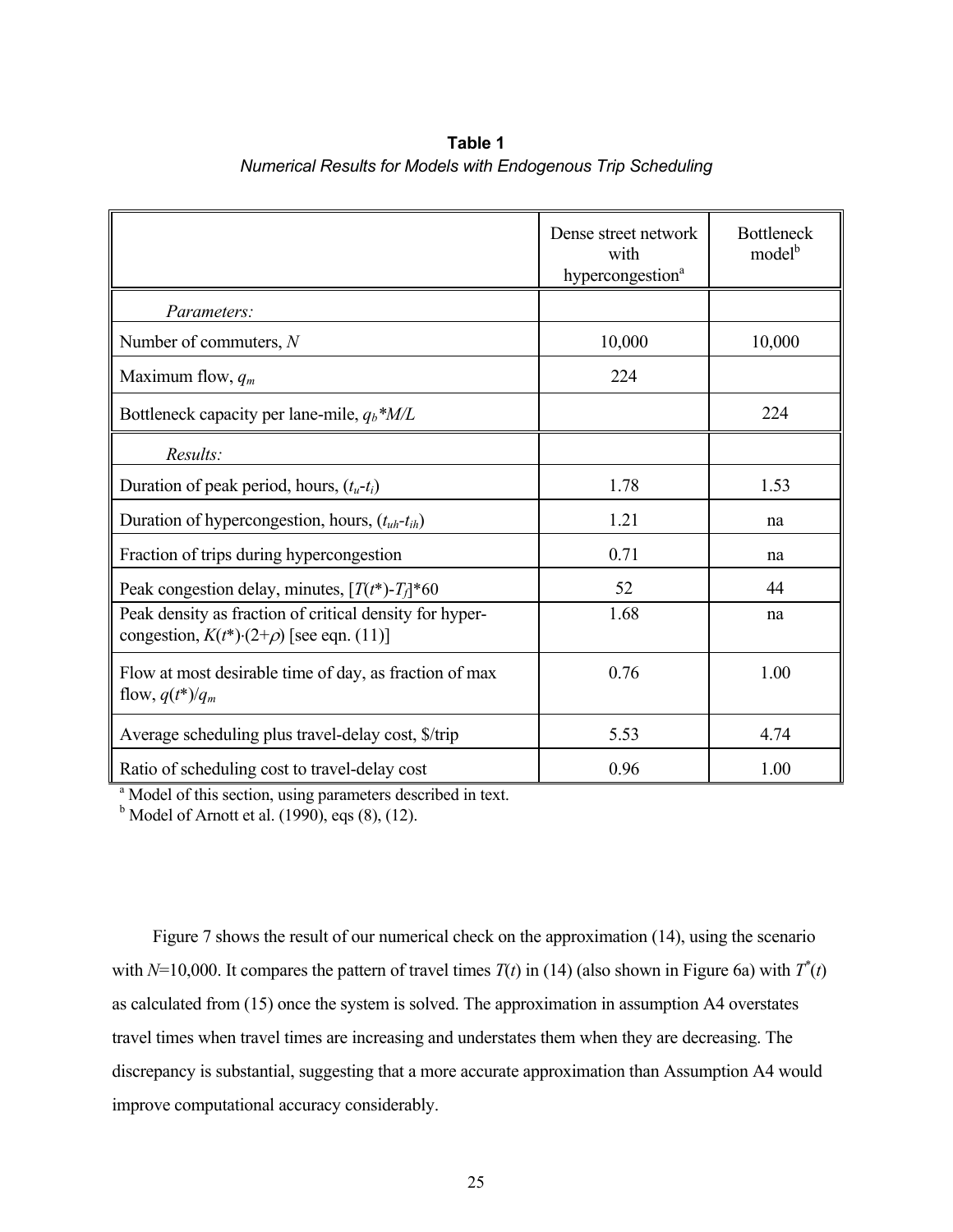



 We have not attempted to derive optimal pricing rules, which in this case will be time-dependent. To do so requires defining an optimal control problem, and there is no guarantee that the solution to such a problem can be achieved by any toll applying to identical individuals.<sup>23</sup> However, it is clear that hypercongestion will not occur in the optimum, for the same reasons it does not in the pure bottleneck model with endogenous scheduling. By raising the price just enough to eliminate hypercongestion, greater exit flow can be achieved throughout the time interval (*ti*h, *tu*h), which permits both a reduction in scheduling costs (since more people can exit the system close to the desired time  $t^*$ ) and a reduction in travel-time costs (since speed is higher during the previously hypercongested time interval). What is not so easy to determine is whether, and by how much, optimal inflows would be suppressed below  $q_m$  in order to maintain speeds above the value  $V(k_m)$  which maximizes outflow. Here, unlike in the pure bottleneck model, there is a tradeoff between the goals of high exit flow and fast travel times. Thus, we would not expect a result like that of the pure bottleneck model, where the optimal toll eliminates all travel delays without changing the pattern of arrivals.

### **5. Conclusion**

 Hypercongestion is a real phenomenon, potentially creating inefficiencies and imposing considerable costs. However, it cannot be understood within a steady-state analysis because it does not

 $\overline{a}$ 

 $^{23}$  See Mirrlees (1972) for a case where a social optimum cannot be achieved by a pricing system applied to identical individuals.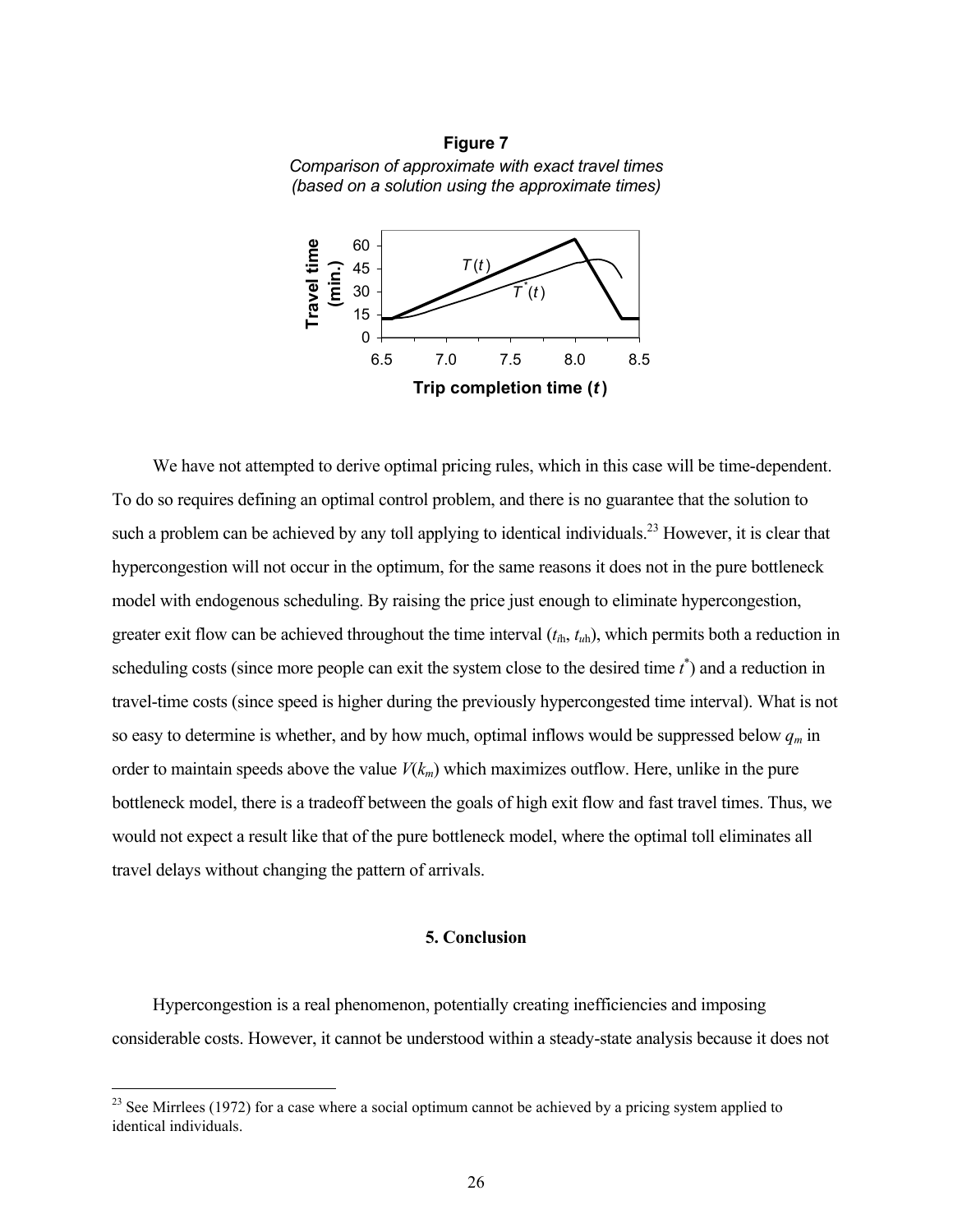in practice persist as a steady state. Rather, hypercongestion occurs as a result of transient demand surges and can be fully analyzed only within a dynamic model. Even if the dynamic model is converted to a static one through the use of time averaging, the appropriate specification of average cost depends on the underlying dynamics. In virtually all circumstances that specification will portray average cost as a rising function of quantity demanded, even when hypercongestion occurs.

 In one case, that of a uniform length of highway ending in a bottleneck, hypercongestion exists but it just describes the density of vehicles within a queue and does not materially affect total travel time.

 In another case, that of a dense street network, it is plausible to model flow within a well-defined area as subject to hypercongestion. We have shown that a dynamic model incorporating this feature can be constructed and solved for two interesting special cases of the demand pattern. Doing so explains features that we observe in real cities: the gradual buildup of vehicle density during a rush hour, with dramatic and quite sudden slowdowns possible if density reaches the hypercongested region. A state of total breakdown, where speed falls to zero, is theoretically possible: this is gridlock in its literal meaning, with the various local queues on the network totally blocking each other. There is no way out of gridlock within the model. However, severe congestion short of gridlock ultimately dissipates once the demand surge abates.

 One promising way to model these demand surges is by means of the endogenous scheduling models that have worked their way prominently into both the economics and engineering literatures. We show how ideas from these models can be applied to a dense street network subject to hypercongestion.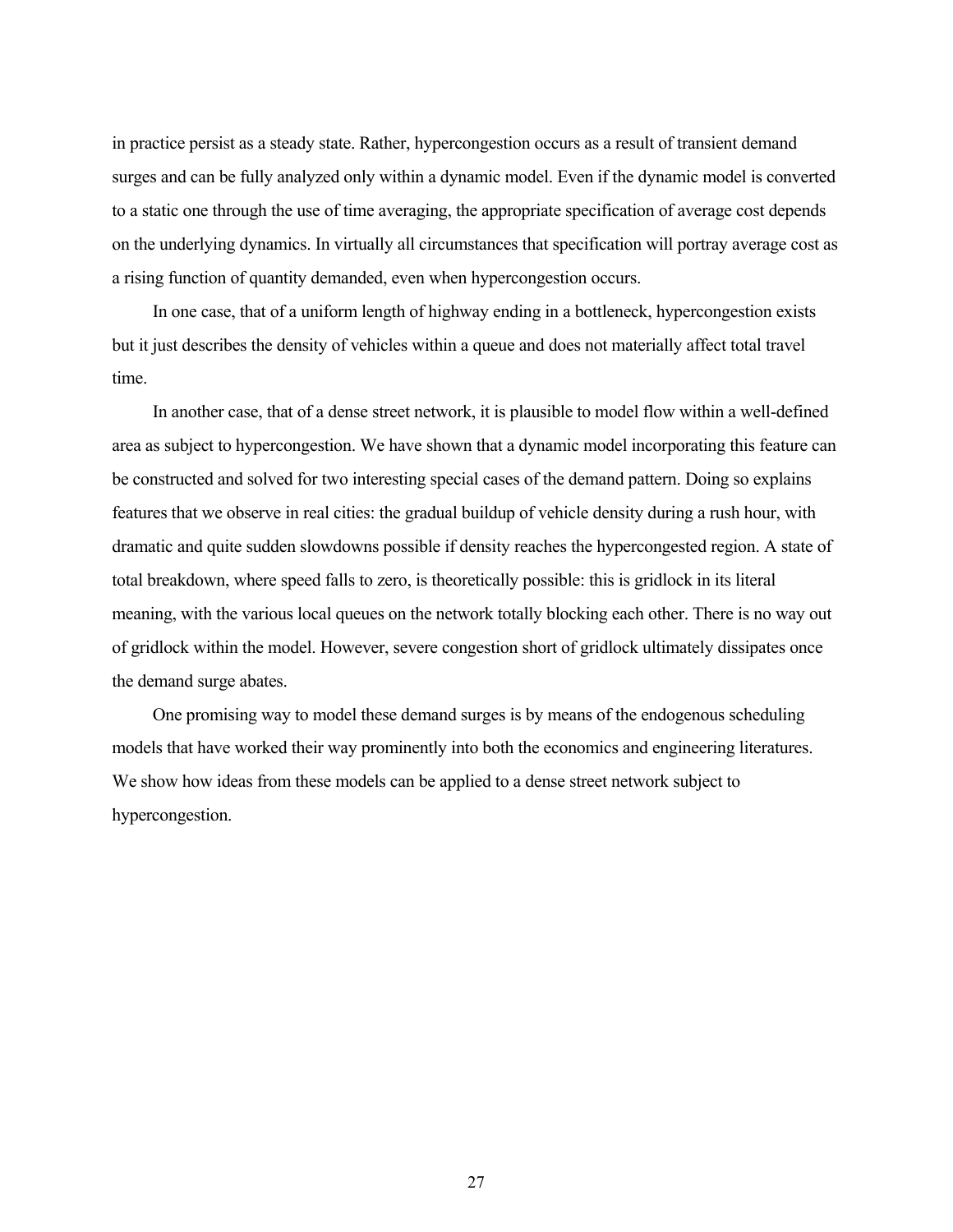#### **References**

- Agnew, Carson E. (1977): "The Theory of Congestion Tolls," *Journal of Regional Science*, 17, 381- 393.
- Ardekani, Siamak, and Robert Herman (1987): "Urban Network-Wide Traffic Variables and Their Relations," *Transportation Science*, 21, 1-16.
- Arnott, Richard (1979): "Optimal City Size in a Spatial Economy," *Journal of Urban Economics*, 6, 65- 89.
- Arnott, Richard (1990): "Signalized Intersection Queuing Theory and Central Business District Auto Congestion," *Economics Letter*, 33, 197-201.
- Arnott, Richard, Andre de Palma, and C. Robin Lindsey (1990): "Economics of A Bottleneck," *Journal of Urban Economics*, 27, 111-130.
- Arnott, Richard, Andre de Palma, and C. Robin Lindsey (1993): "A Structural Model of Peak-Period Congestion: A Traffic Bottleneck with Elastic Demand," *American Economic Review*, 83, 161-179.
- Arnott, Richard, Andre de Palma, and C. Robin Lindsey (1998): "Recent Developments in the Bottleneck Model," in Kenneth J. Button and Erik T. Verhoef, eds., *Road Congestion, Traffic Congestion and the Environment: Issues of Efficiency and Social Feasibility*. Cheltenham, UK: Edward Elgar, pp. 79-110.
- Banks, James H. (1989): "Freeway Speed-Flow-Concentration Relationships: More Evidence and Interpretations," *Transportation Research Record*, 1225, 53-60.
- Beckmann, Martin, C.B. McGuire, and Christopher B. Winsten (1955): *Studies in the Economics of Transportation*. New Haven: Yale University Press.
- Berglas, Eitan, and David Pines (1981): "Clubs, Local Public Goods and Transportation Models—A Synthesis," *Journal of Public Economics*, 15, 141-162.
- Boiteux, M. (1949): "La Tarification des Demandes en Pointe: Application de la Théorie de la Vente au Coût Marginal," *Revue Générale de l'Électricité*, August. Reprinted in English translation as "Peak-Load Pricing," *Journal of Business*, 33 [1960], 157-179.
- Braid, Ralph (1989): "Uniform versus Peak-Load Pricing of a Bottleneck with Elastic Demand," *Journal of Urban Economics*, 26, 320-327.
- Branston, David (1976): "Link Capacity Functions: A Review," *Transportation Research*, 10, 223-236.
- Cassidy, Michael J. (1998): "Bivariate Relations in Nearly Stationary Highway Traffic," *Transportation Research*, 32B, 49-59.

Cassidy, Michael J., and Robert L. Bertini (1999): "Some Traffic Features at Freeway Bottlenecks,"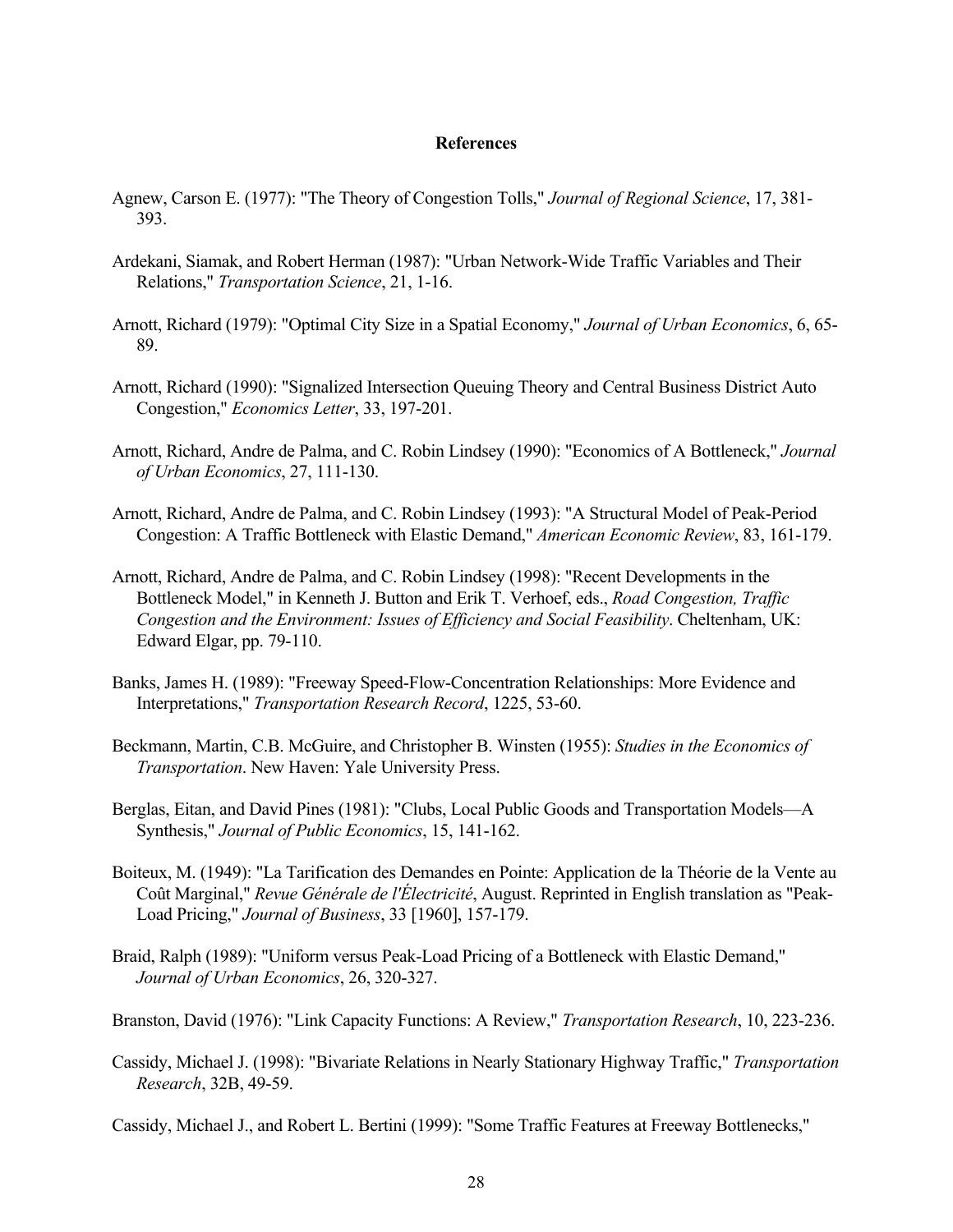*Transportation Research*, 33B, 25-42.

- Chu, Xuehao (1995): "Endogenous Trip Scheduling: The Henderson Approach Reformulated and Compared with the Vickrey Approach," *Journal of Urban Economics*, 37, 324-343.
- Chu, Xuehao (1994): "A Structural Model of Hypercongestion for Street-Network Traffic," Center for Urban Transportation Research.
- Daganzo, C.F., M.J. Cassidy, and R.L. Bertini (1999): "Possible Explanations of Phase Transitions in Highway Traffic," *Transportation Research*, 33A, 365-379.
- De Meza, David, and J.R. Gould (1987): "Free Access versus Private Property in a Resource: Income Distributions Compared," *Journal of Political Economy*, 95, 1317-1325.
- DeVany, Arthur S., and Thomas R. Saving (1980): "Competition and Highway Pricing for Stochastic Traffic," *Journal of Business*, 53, 45-60.
- Dewees, Donald N. (1978): "Simulations of Traffic Congestion in Toronto," *Transportation Research*, 12, 153-165.
- Dewees, Donald N. (1979): "Estimating the Time Costs of Highway Congestion," *Econometrica*, 47, 1499-1512.
- Edelson, Noel M. (1971): "Congestion Tolls Under Monopoly," *American Economic Review*, 61, 873- 882.
- Else, P.K. (1981): "A Reformulation of the Theory of Optimal Congestion Taxes," *Journal of Transport Economics and Policy*, 15, 217-232.
- Evans, Alan W. (1992): "Road Congestion: The Diagrammatic Analysis," *Journal of Political Economy*, 100, 211-217.
- Fargier, Paul-Henri (1983): "Effects of the Choice of Departure Time on Road Traffic Congestion," in *Proceedings of the Eighth International Symposium on Transportation and Traffic Theory*, ed. by V.F. Hurdle, E. Hauer, and G.N. Steuart. Toronto: University of Toronto Press, 223-263.
- Fisk, Caroline (1979): "More Paradoxes in the Equilibrium Assignment Problem," *Transportation Research*, 13B, 305-309.
- Greenshields, B.D. (1935): "A Study of Traffic Capacity," *Highway Research Board Proceedings*, 14, Part I, 448-477.
- Haight, Frank (1963): *Mathematical Theories of Traffic Flow*. New York: Academic Press.
- Hall, Fred L., and Lisa M. Hall (1990): "Capacity and Speed Flow Analysis of the QEW in Ontario," *Transportation Research Record*, 1287, 108-118.
- Hall, Fred L., V.F. Hurdle, and James H. Banks (1992): "Synthesis of Recent Work on the Nature of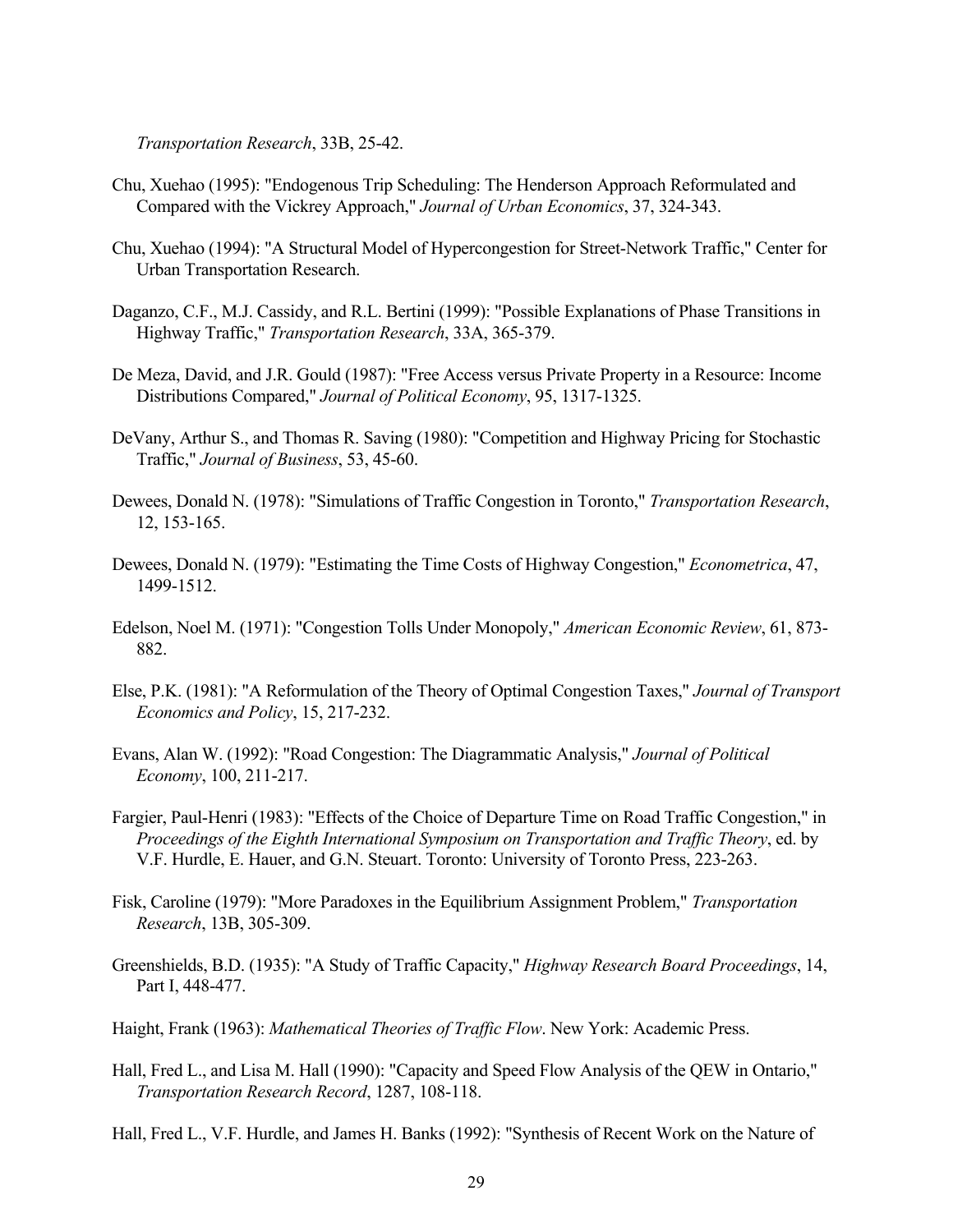Speed-Flow and Flow-Occupancy (or Density) Relationships on Freeways," *Transportation Research Record*, 1365, 12-18.

- Hau, Timothy D. (1998): "Congestion Pricing and Road Investment," in *Road Pricing, Traffic Congestion and the Environment: Issues of Efficiency and Social Feasibility*, ed. by Kenneth J. Button and Erik T. Verhoef. Cheltenham, UK: Edward Elgar, 39-78.
- Helbing, Dirk, and Martin Treiber (1998): "Jams, Waves, and Clusters," *Science*, 282, 2001-2002.
- Henderson, J. Vernon (1981): "The Economics of Staggered Work Hours," *Journal of Urban Economics*, 9, 349-364.
- Herman, Robert (1982): "Remarks on Traffic Flow Theories and rthe Characterization of Traffic in Cities," in William C. Schieve and Peter M. Allen, eds., *Self-Organization and Dissipative Structures: Applications in the Physical and Social Sciences*. University of Texas Press, Austin.
- Herman, Robert, and Ilya Prigogine (1979): "A Two-Fluid Approach to Town Traffic," *Science*, 204, 148-151.
- Hills, Peter (1993): "Road Congestion Pricing: When Is It a Good Policy? A Comment," *Journal of Transport Economics and Policy*, 27, 91-99.
- Hurdle, V.F., and Bongsoo Son (2001): "Shock Wave and Cumulative Arrival and Departure Models: Partners without Conflict," *Transportation Research Record*, 1776, 159-166.

Johnson, M. Bruce (1964): "On the Economics of Road Congestion," *Econometrica*, 32, 137-150.

- Kerner, B.S., and H. Rehborn (1997): "Experimental Properties of Phase Transitions in Traffic Flow," *Physical Review Letters*, 79, 4030-4033.
- Knight, Frank (1924): "Some Fallacies in the Interpretation of Social Costs," *Quarterly Journal of Economics*, 38, 582-606.
- Lévy-Lambert, H. (1968): "Tarification des Services à Qualité Variable—Application aux Péages de Circulation," *Econometrica*, 36, 564-574.
- Lighthill, M.H., and G.B. Whitham (1955): "On Kinematic Waves, II: A Theory of Traffic Flow on Long Crowded Roads," *Proceedings of the Royal Society* (London), A229, 317-345.
- Lindsey, Robin, and Erik Verhoef (2000): "Congestion Modeling," in *Handbooks in Transport, volume 1: Handbook of Transport Modelling*, ed. by David A. Hensher and Kenneth J. Button, Elsevier, Amsterdam, ch. 21, 353-373.
- Mahmassani, Hani, and Robert Herman (1984): "Dynamic User Equilibrium Departure Time and Route Choice on Idealized Traffic Arterials," *Transportation Science*, 18, 362-384.
- Marchand, Maurice (1968): "A Note on Optimal Tolls in an Imperfect Environment," *Econometrica*, 36: 575-581.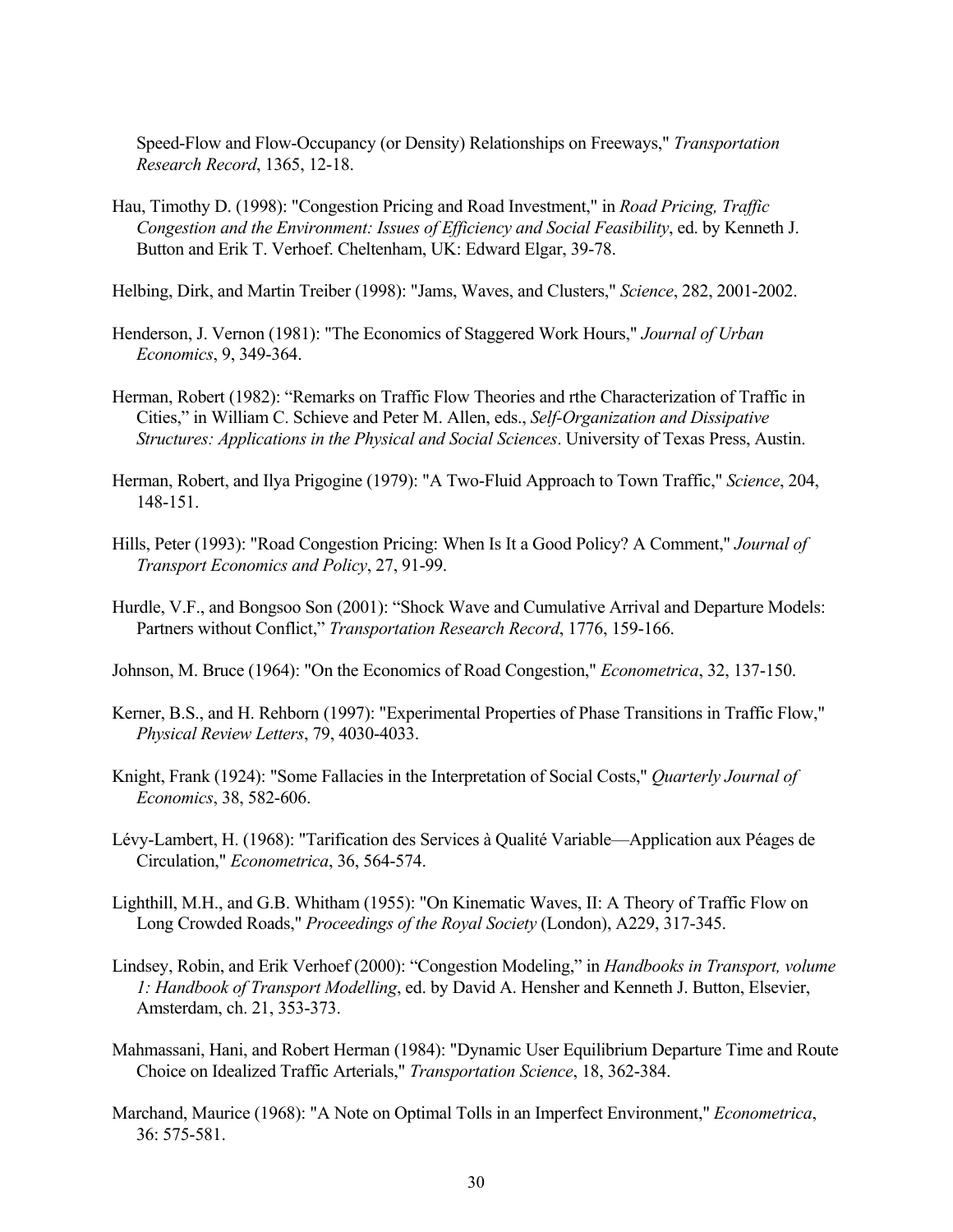- May, Anthony D., S.P. Shepherd, and J.J. Bates (2000): "Supply Curves for Urban Road Networks," *Journal of Transport Economics and Policy*, 34, 261-290.
- McDonald, John F., and Edmond L. d'Ouville (1988): "Highway Traffic Flow and the 'Uneconomic' Region of Production," *Regional Science and Urban Economics*, 18, 503-509.
- McDonald, John F., Edmond L. d'Ouville, and Louie Nan Liu (1999): *Economics of Urban Highway Congestion and Pricing*. Kluwer Academic Publishers, Dordrecht.
- Mills, David E. (1981): "Ownership Arrangements and Congestion-Prone Facilities," *American Economic Review*, 71, 493-502.
- Mirrlees, James A. (1972): "The Optimum Town," *Swedish Journal of Economics*, 74, 114-135.
- Mohring, Herbert (1970): "The Peak Load Problem with Increasing Returns and Pricing Constraints," *American Economic Review*, 60, 693-705.
- Mun, Se-il (1994): "Traffic Jams and the Congestion Toll," *Transportation Research B*, 28, 365-375.
- Mun, Se-il (1999): "Peak-Load Pricing of a Bottleneck with Traffic Jam," *Journal of Urban Economics*, 46, 323-349.
- Mun, Si-il (2002): "Bottleneck Congestion with Traffic Jam," working paper, Graduate School of Economics, Kyoto University (November).
- Muñoz, Juan Carlos, and Carlos F. Daganzo (2002): "The Bottleneck Mechanism of a Freeway Diverge," *Transportation Research A*, 36, 483-505.
- Neuburger, Henry (1971): "The Economics of Heavily Congested Roads," *Transportation Research*, 5, 283-293.
- Newbery, David M. (1990): "Pricing and Congestion: Economic Principles Relevant to Pricing Roads," *Oxford Review of Economic Policy*, 6, 22-38.
- Newell, Gordon F. (1987): "The Morning Commute for Nonidentical Travelers," *Transportation Science*, 21, 74-88.
- Newell, Gordon F. (1988): "Traffic Flow for the Morning Commute," *Transportation Science*, 22, 47- 58.
- Oakland, William H. (1972): "Congestion, Public Goods and Welfare," *Journal of Public Economics*, 1, 339-357.
- Ohta, Hiroshi (2001): "Proving a Traffic Congestion Controversy: Density and Flow Scrutinized," *Journal of Regional Science*, 41, 659-680.
- Pigou, Arthur C. (1920): *The Economics of Welfare*. London: Macmillan.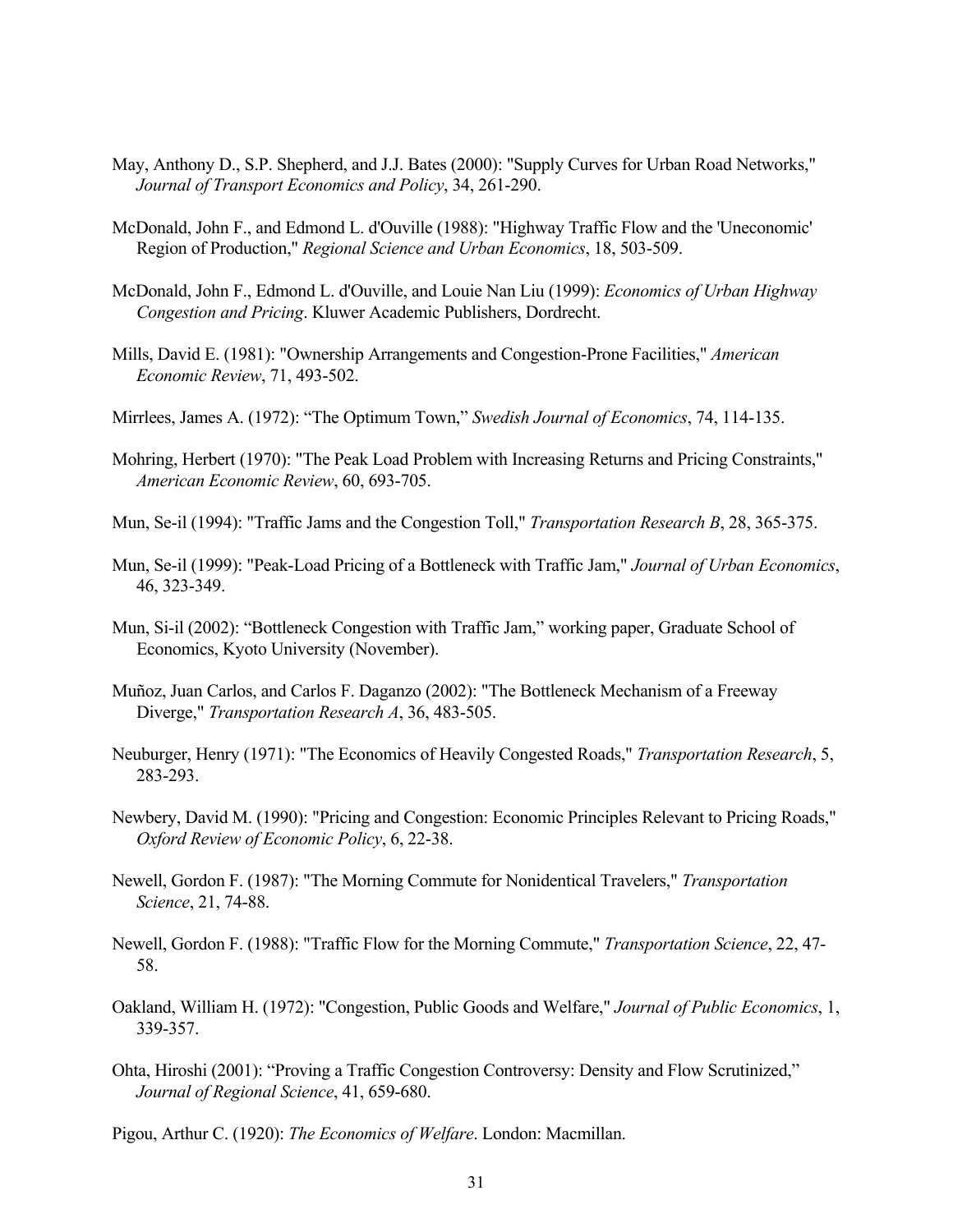- Rouphail, Nagui M., and Rahmi Akçelik (1992): "Oversaturation Delay Estimates with Consideration of Peaking," *Transportation Research Record*, 1365, 71-81.
- Small, Kenneth A. (1982): "The Scheduling of Consumer Activities: Work Trips," *American Economic Review*, 72, 467-79.
- Small, Kenneth A. (1983): "Bus Priority and Congestion Pricing On Urban Expressways," in *Research in Transportation Economics*, Vol. 1, ed. by Theodore E. Keeler. Greenwich, Connecticut: JAI Press, 27-74.
- Small, Kenneth A. (1992): *Urban Transportation Economics*, Vol. 51 of *Fundamentals of Pure and Applied Economics* series. Chur, Switzerland: Harwood Academic Press.
- TRB (1992): *Highway Capacity Manual*, 3rd edition. Transportation Research Board *Special Report*  209. Washington: National Academy Press.
- Verhoef, Erik T. (1999): "Time, Speeds, Flows and Densities in Static Models of Road Traffic Congestion and Congestion Pricing," *Regional Science and Urban Economics*, 29, 341-369.
- Verhoef, Erik T. (2001): "An Integrated Dynamic Model of Road Traffic Congestion Based on Simple Car-Following Theory: Exploring Hypercongestion," *Journal of Urban Economics*, 49, 505-542.
- Vickrey, William S. (1955): "Some Implications of Marginal Cost Pricing for Public Utilities," *American Economic Review, Papers and Proceedings*, 45, 605-620.
- Vickrey, William S. (1963): "Pricing in Urban and Suburban Transport," *American Economic Review, Papers and Proceedings*, 53, 452-465.
- Vickrey, William (1969): "Congestion Theory and Transport Investment," *American Economic Review*, 59, 251-261.
- Vickrey, William (1994): "Types of Congestion Pricing Models," mimeo, Columbia University, November.
- Walters, A.A. (1961): "The Theory and Measurement of Private and Social Cost of Highway Congestion," *Econometrica*, 29, 676-699.
- Walters, A.A. (1987): "Congestion," in *The New Palgrave: A Dictionary of Economics*, Macmillan, New York.
- Williams, James C., Hani S. Mahmassani, and Robert Herman (1987): "Urban Traffic Network Flow Models," *Transportation Research Record*, 1112, 78-88.
- Williamson, Oliver E. (1966): "Peak-Load Pricing and Optimal Capacity under Indivisibility Constraints," *American Economic Review*, 56, 810-827.
- Yang, Hai, and Hai-Jun Huang (1997): "Analysis of the Time-Varying Pricing of a Bottleneck with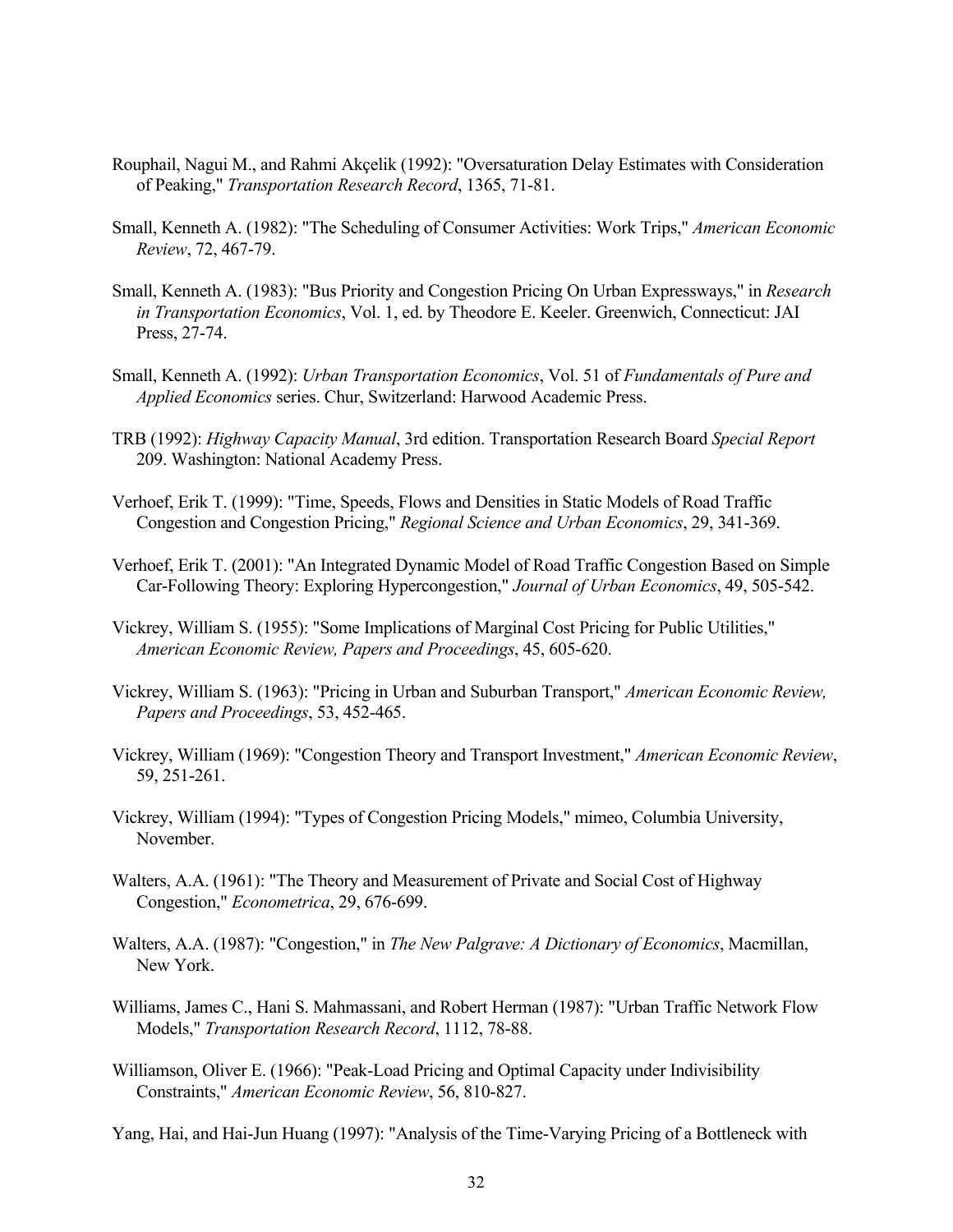Elastic Demand Using Optimal Control Theory," *Transportation Research*, 31B, 425-440.

Yang, Hai, and Hai-Jun Huang (1998): "Principle of Marginal-Cost Pricing: How Does It Work in a General Road Network?" *Transportation Research*, 32A, 45-54.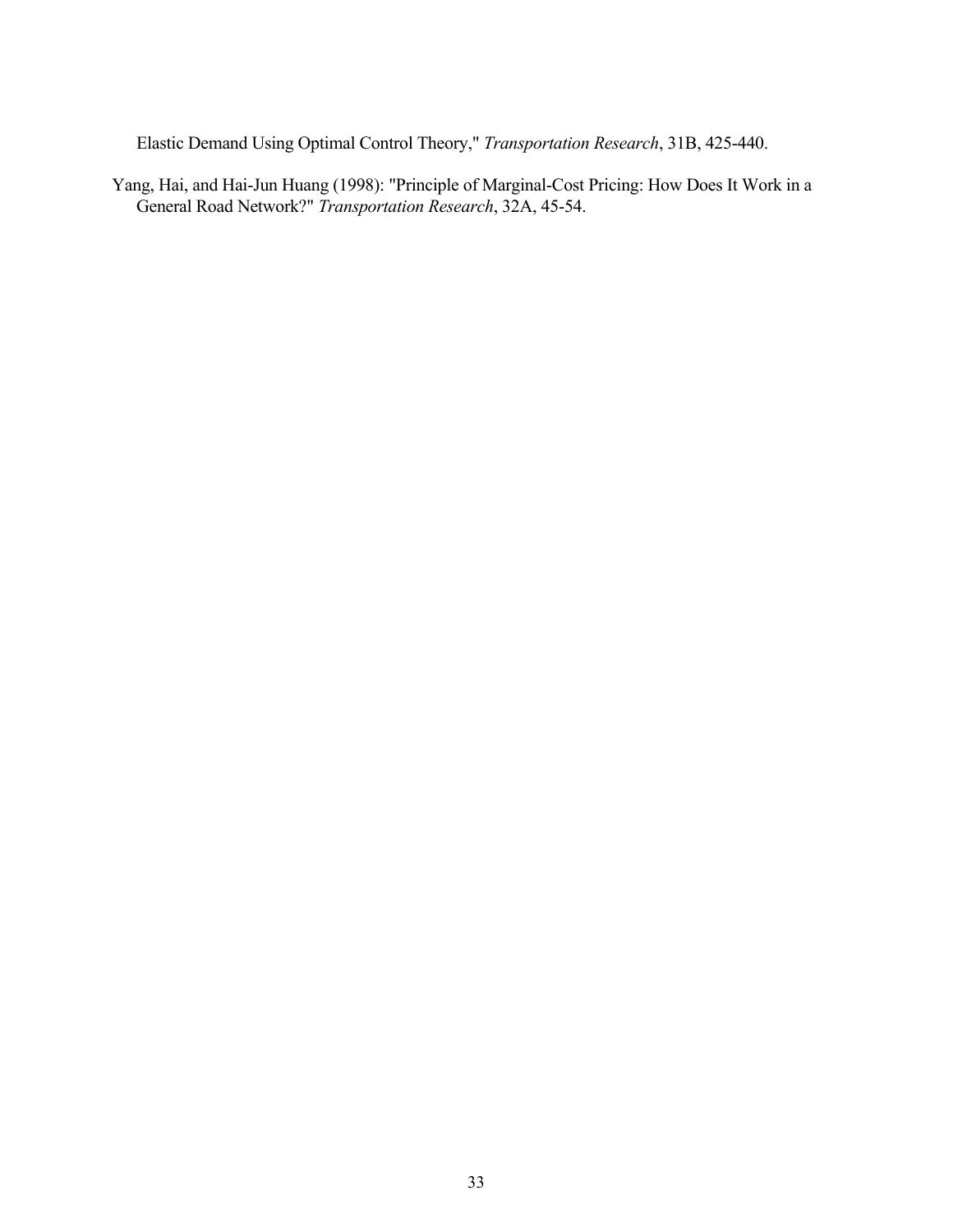# **Appendix A: Solutions for Straight Uniform Highway: Exogenous Demand Spike**

The system is summarized by the differential equation (13) in normalized density *K*(t). This can be solved by "completing the square," i.e. by writing (13) as:

$$
\frac{dK}{\left(K-\frac{1}{2}\right)^2-\frac{1}{4}\left(1-\frac{\lambda}{\mu_m}\right)}=\frac{dt}{T_f}.
$$
\n(A1)

# **Solution for t1**§**t**§**t2**

The boundary condition is  $K(t_1)=0$ . The integral of the left-hand side of (A1) depends on the sign of the second term in the denominator. There are three possibilities:

*Case 1:* λ*<*<sup>µ</sup>*m*.

In this case, integrating (A1) yields:

$$
\frac{1}{2B} \ln \left| \frac{B - [K - (1/2)]}{B + [K - (1/2)]} \right| = \frac{t}{T_f} + C
$$
\n(A2)

where

$$
B = \frac{1}{2} \sqrt{1 - \frac{\lambda}{\mu_m}}
$$
 (A3)

and *C* is a constant of integration. Applying the boundary condition to determine *C* and solving for *K* yields:

$$
K(t) = \frac{1}{2} - B \frac{(1+2B) + (1-2B)E(t)}{(1+2B) - (1-2B)E(t)}
$$
(A4)

where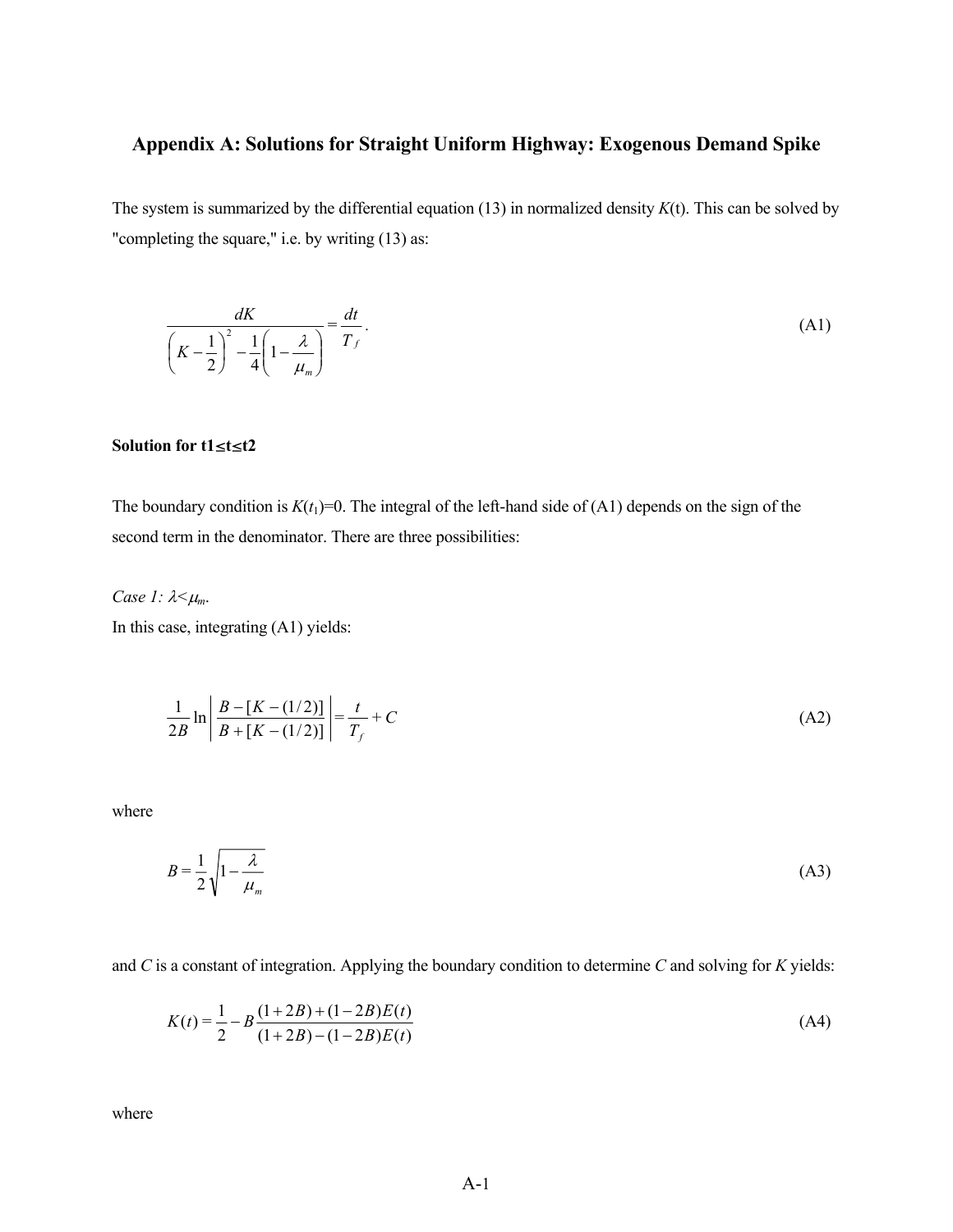$$
E(t) = \exp\left(\frac{-2B(t - t_1)}{T_f}\right). \tag{A5}
$$

Note that  $0 \leq B \leq \frac{1}{2}$ . Thus  $K \leq \frac{1}{2}$  so hypercongestion does not occur.

*Case 2:*  $\lambda = \mu_m$ .

In this case the integral of the left-hand side of  $(A1)$  is  $-(K<sup>-1/2</sup>)<sup>-1</sup>$  and solving for *K* yields:

$$
K(t) = \frac{1}{2} - \frac{1}{2 + (t - t_1)/T_f}
$$
 (A6)

This equation can also be derived as the limit of (A4) as *B*→0. Again  $K \leq \frac{1}{2}$ . Also  $K \rightarrow \frac{1}{2}$  as  $t \rightarrow \infty$ .

*Case 3:* λ><sup>µ</sup>*m*.

In this case the integral of the left-hand side of (A1) is  $\frac{1}{n^*}$  arctan  $\frac{K}{n^*}$ J  $\left(\frac{K-(1/2)}{R^*}\right)$ L ( K –  $\frac{1}{p^*}$ arctan $\left(\frac{K-(1/2)}{p^*}\right)$ *B*  $\frac{1}{B^*}$  arctan $\left(\frac{K-(1/2)}{B^*}\right)$ , where:

$$
B^* = \frac{1}{2} \sqrt{\frac{\lambda}{\mu_m} - 1} \tag{A7}
$$

Integrating (A1) then yields:

$$
K(t) = \frac{1}{2} + B^* \tan\left[\frac{B^*(t - t_1)}{T_f} - \theta\right]; \quad \theta = \arctan(1/2B^*).
$$
 (A8)

For convenience, we choose the branch of the arctan function lying in the interval  $(0, \pi/2)$ . From (A8), the normalized density  $K$  reaches 0.5, the onset of hypercongestion, at time  $t_h$  given by: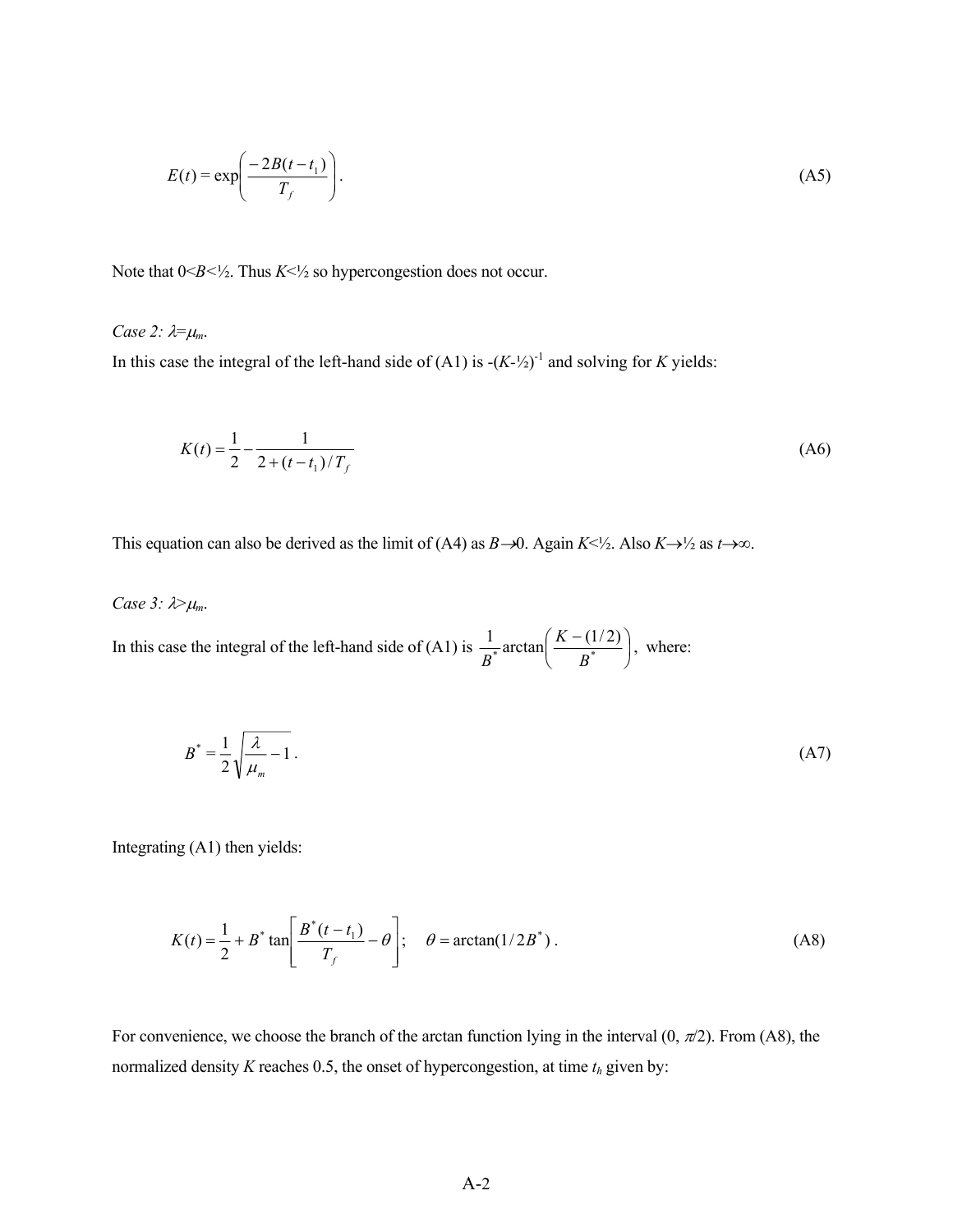$$
t_h = t_1 + \frac{T_f}{B^*} \theta
$$

and jam density is reached at time

$$
t_j = t_h + \frac{T_f}{B^*} \arctan\left(\frac{2}{B^*}\right). \tag{A9}
$$

For  $t > t_j$  the model breaks down and (A8) is no longer valid—in fact no solution can be given; in reality, outside intervention is needed to halt inflow until the built-up density can be discharged.

#### Solution for  $t>t_2$

After the traffic pulse ends, the cars in the center will gradually dissipate. Assume  $t_2 < t_i$  and define  $K_2=K(t_2)$ , as determined from (A4), (A6), or (A8) as appropriate. Then density is determined by solving (A1) again, this time with  $\lambda=0$  and with the boundary condition that  $K(t_2)=K_2$ . The solution is obtained from (A2) by setting *B*=½ and choosing the constant of integration to meet the new boundary condition. The result is

$$
K(t) = \left[1 + \left(\frac{1 - K_2}{K_2}\right) \cdot \exp\left(\frac{t - t_2}{T_f}\right)\right]^{-1}.\tag{A10}
$$

This function is decreasing in *t*, approaches zero asymptotically, and has an inflection point when and if *K*=½.

### **Total Cost**

The total cost to all users is just the value of time,  $\alpha$ , times the total number of user-hours spent in the system: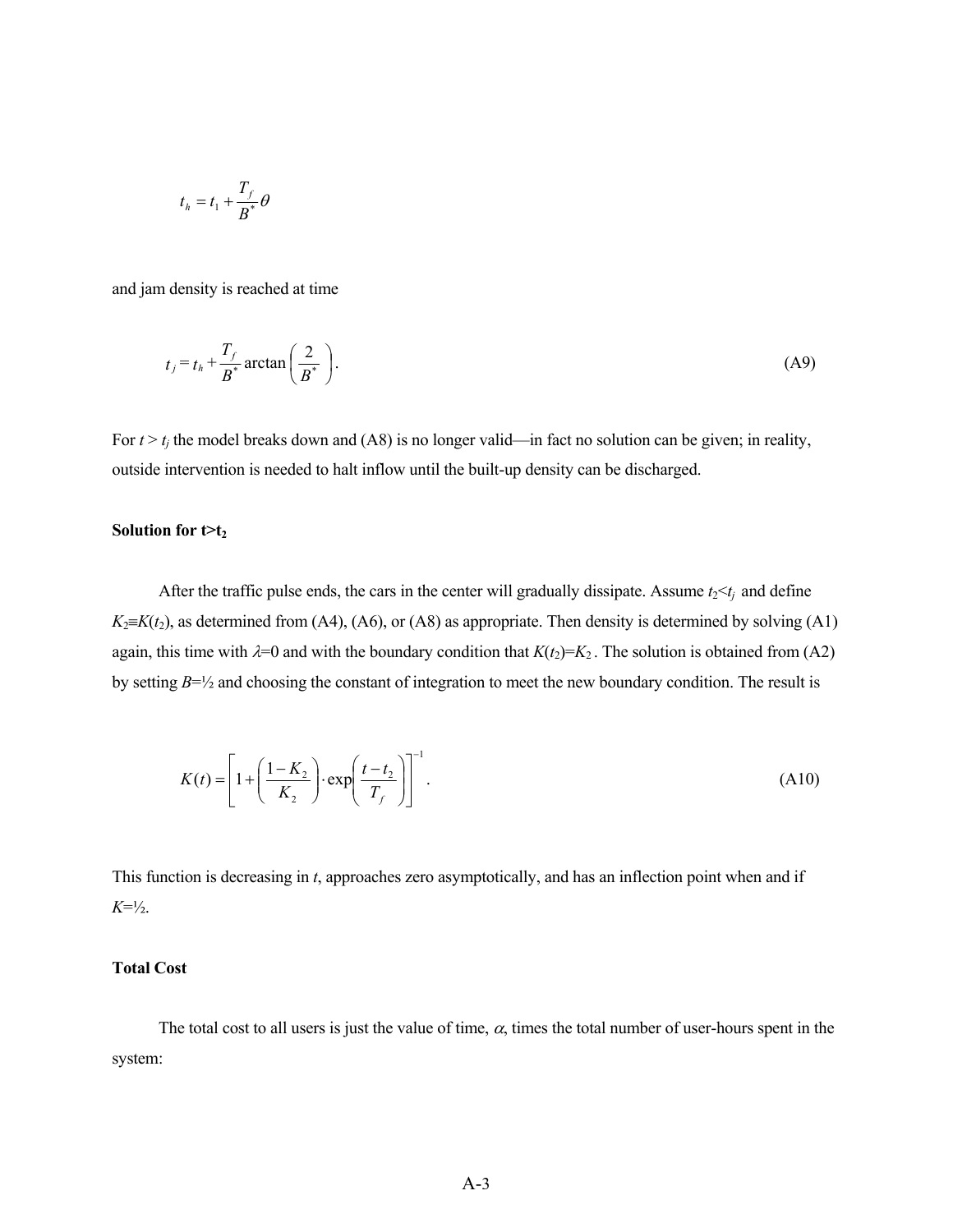$$
TC = \alpha M k_j \int_{t_1}^{\infty} K(t) dt.
$$

Writing  $I_1$  for the part of the integral from  $t_1$  to  $t_2$ , and integrating (A10) from  $t_2$  to  $\infty$ , this equation yields:

$$
TC = \alpha M k_j [I_1 - T_f \log(1 - K_2)] \tag{A11}
$$

The integral  $I_1$  can be calculated as follows, where  $W \equiv t_2 - t_1$  is the pulse duration:

$$
I_1 = \left(\frac{1}{2} - B\right) \cdot W + T_f \log(4B) - T_f \log\left[(1 + 2B) - (1 - 2B)\exp(-2BW/T_f)\right] \quad \text{if } \lambda \le \mu_m ;
$$
\n
$$
I_1 = W/2 \qquad \qquad \text{if } \lambda = \mu_m ;
$$
\n
$$
I_1 = (W/2) + T_f \log\left[\frac{\cos(\theta)}{\cos\left[(BW/T_f) - \theta\right]}\right] \qquad \qquad \text{if } \lambda > \mu_m .
$$
\n(A12)

For Figure 5, we have calculated the total cost from (A11) and (A12) and marginal costs using numerical derivatives.

# **Appendix B. Solutions for Dense Street Network: Endogenous Demand Pattern**

 First, we formulate the differential equation that will determine normalized traffic density *K*(*t*). Substituting (9) into (14), we differentiate the result to obtain the time derivative, *dT/dt*, that is consistent with the flow dynamics:

$$
\frac{dT}{dt} = T_f (I + \rho)(I - K)^{-(2+\rho)} \frac{dK}{dt}.
$$
\n(B1)

But (5) gives the time derivative that is consistent with equilibrium in scheduling. Equating the two yields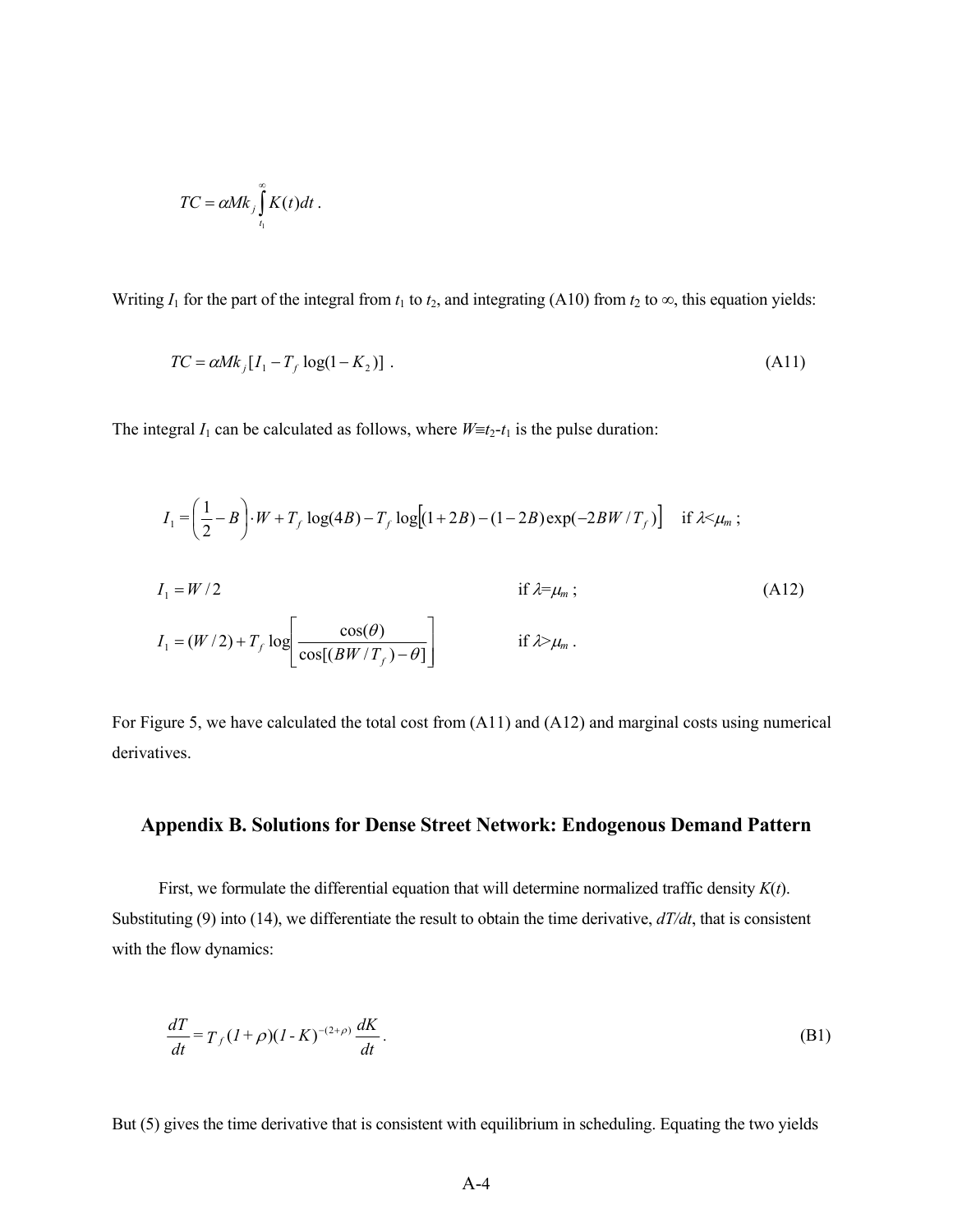the following differential equation in  $K(t)$ :

$$
\frac{dK}{dt} = \frac{\sigma(t)}{1+\rho} (1-K)^{2+\rho} \tag{B2}
$$

where

$$
\sigma(t) = \begin{cases} \beta/(\alpha T_f) & \text{for } t < t^* \\ -\gamma/(\alpha T_f) & \text{for } t > t^* \end{cases}
$$
 (B3)

Equation (B2) is solved (for fixed  $\sigma$ ) by grouping terms in *K* and terms in *t* in the left- and right-hand sides, respectively, and integrating to obtain:

$$
\frac{1}{1+\rho} \cdot \frac{1}{(1-K)^{1+\rho}} = \frac{1}{1+\rho} (\sigma \cdot t + C),
$$
\n(B4)

which is valid separately for the two regions of *t* over which  $\sigma$  is constant. Solving (B4),

$$
K(t) = 1 - (\sigma \cdot t + C)^{-1/(1+\rho)}
$$

where  $\sigma$  is given by (B3) and *C* is another constant of integration.

The boundary conditions for the two regions  $t < t^*$  and  $t > t^*$  are, respectively,  $K(t_i)=0$  and  $K(t_i)=0$ . Here  $t_i$  and  $t_u$  are the times the first and last trips are completed and their values are still to be determined. These conditions, along with the definition of  $\sigma$ , yield: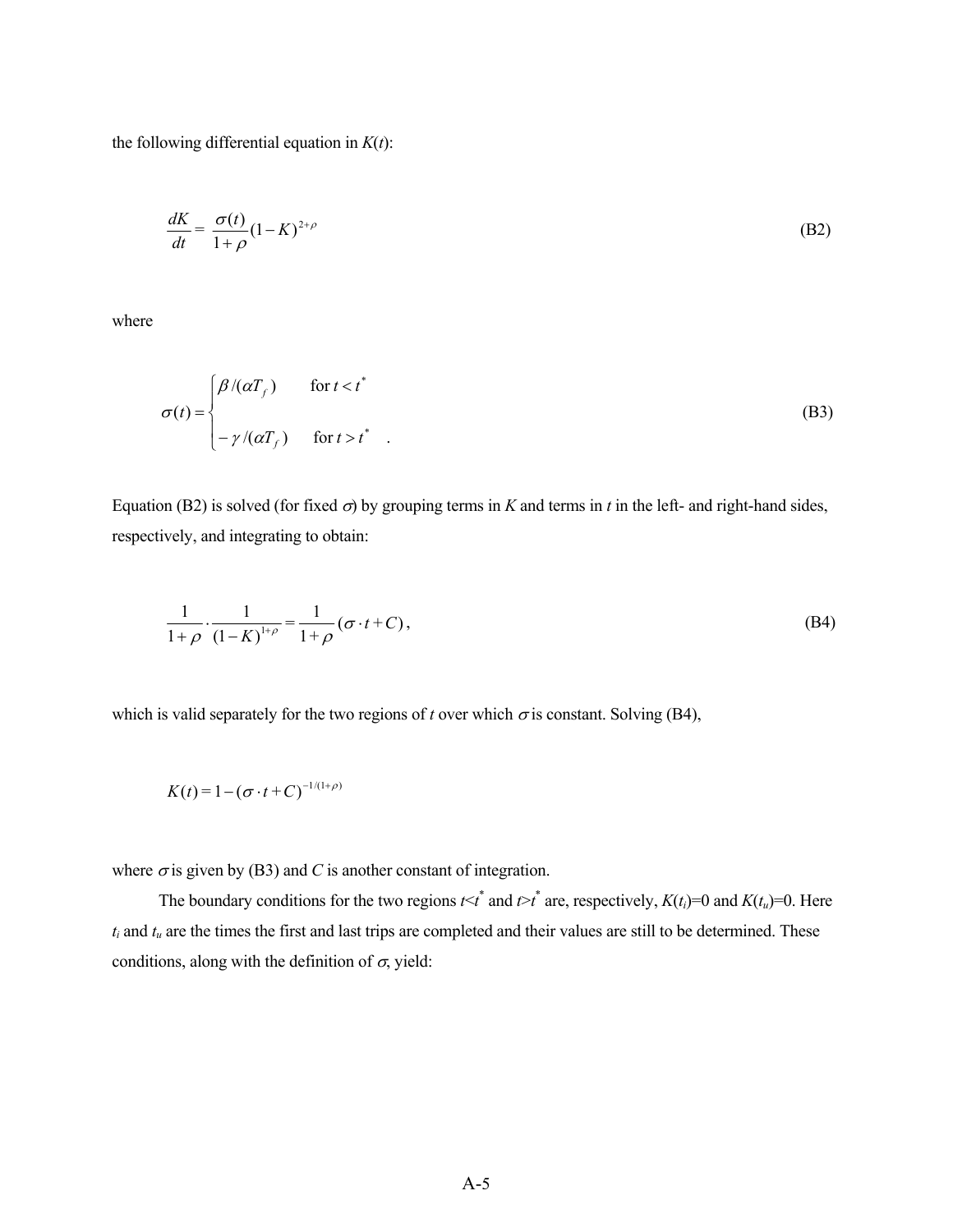$$
K(t) = \begin{cases} 1 - \left(1 + \frac{\beta(t - t_i)}{\alpha T_f}\right)^{1/(1+\rho)} & \text{for } t_i < t < t^* \\ 1 - \left(1 + \frac{\gamma(t_u - t)}{\alpha T_f}\right)^{1/(1+\rho)} & \text{for } t^* < t < t_u. \end{cases}
$$
 (B5)

The function  $K(t)$ , and hence  $T(t)$ , must be continuous at  $t^*$ ; thus

$$
\beta(t^* - t_i) = \gamma(t_u - t^*). \tag{B6}
$$

(We could have deduced this equality directly from the fact that the first and last travelers suffer no travel delay and so must have equal scheduling costs.) Equation (B6) fixes *t* \* within the interval [*t*i, *t*u]; it remains to determine the width of this interval. This is done by integrating the exit flow  $(M/L)q(t)$  $(Mk/L)K(t)v_f[1-K(t)]^{1+\rho}$  over the duration of the rush hour and setting the result equal to *N*, the exogenous number of travelers. After much tedious calculation, this yields:

$$
N = Mk_j \alpha \cdot \left(\frac{1}{\beta} + \frac{1}{\gamma}\right) \cdot \int_{1}^{1+s} \frac{1 - x^{-1/(1+\rho)}}{x} dx
$$
 (B7)

where

$$
s = \beta(t^* - t_i)/(\alpha T_f) \equiv \gamma(t_u - t^*)/(\alpha T_f) \tag{B8}
$$

is the ratio of schedule delay cost to travel-time cost for the first and last travelers (equalized according to B6). Note that *s* is an indicator of how severe congestion is for the first and last travelers, hence for all travelers. Equation (B7) implies: